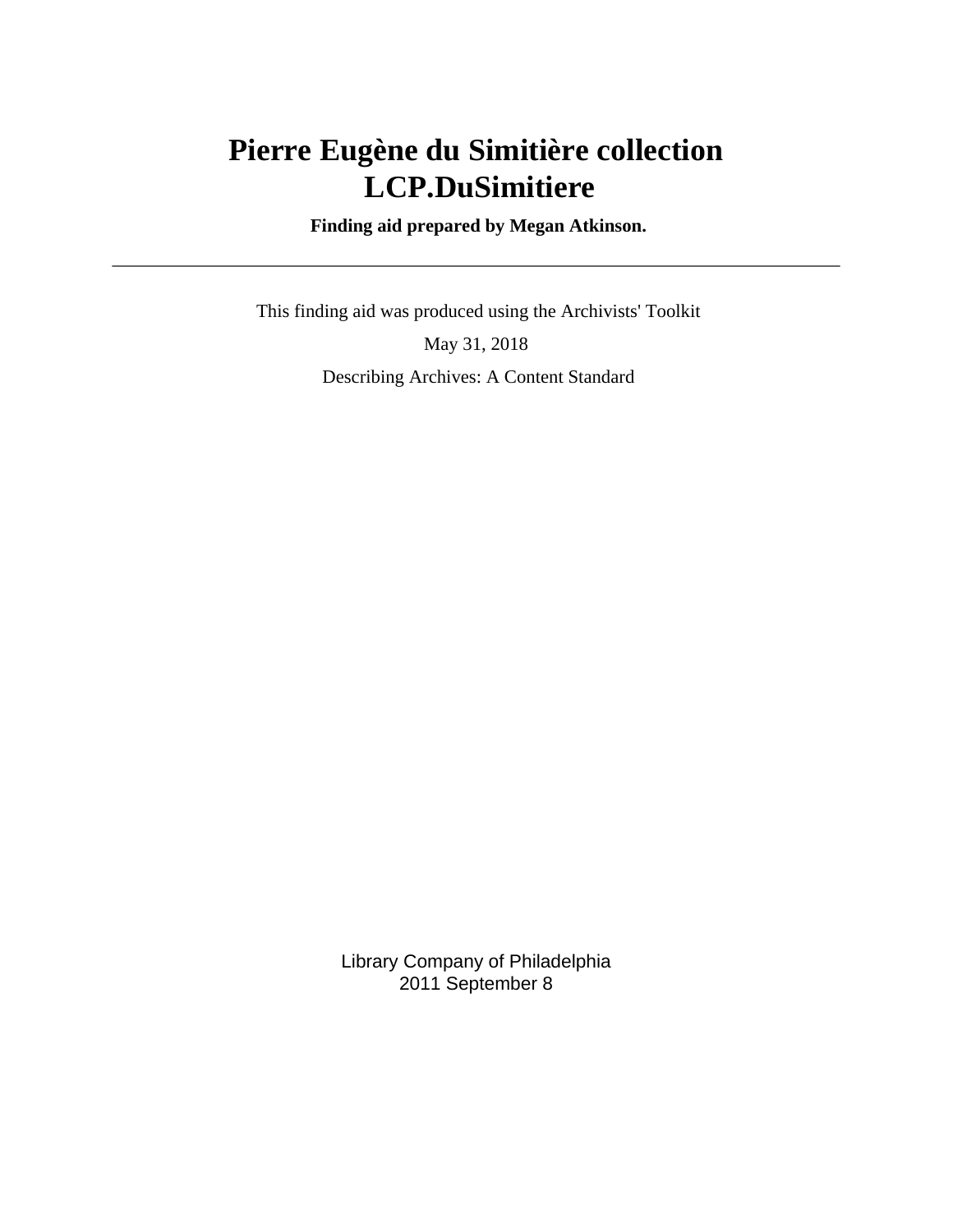# **Table of Contents**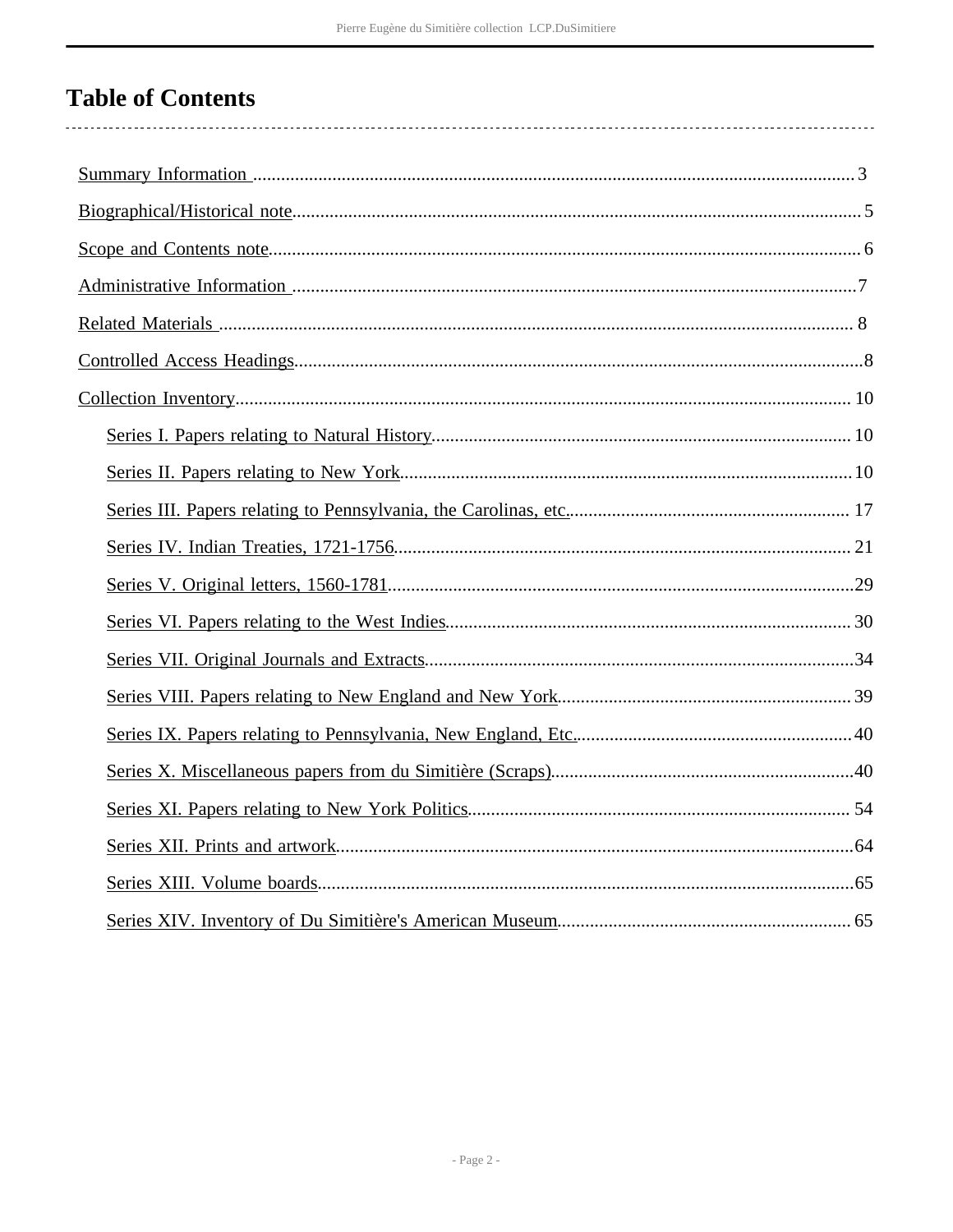# <span id="page-2-0"></span>**Summary Information**

| <b>Repository</b>                                  | Library Company of Philadelphia                                                                                                                                                                                                                                                                                                                                                                                                                                                                                                                                                                                                                                                                                                                                                                                                                                                                                                                                                                                                                                                                                                                                                                                                                                                           |
|----------------------------------------------------|-------------------------------------------------------------------------------------------------------------------------------------------------------------------------------------------------------------------------------------------------------------------------------------------------------------------------------------------------------------------------------------------------------------------------------------------------------------------------------------------------------------------------------------------------------------------------------------------------------------------------------------------------------------------------------------------------------------------------------------------------------------------------------------------------------------------------------------------------------------------------------------------------------------------------------------------------------------------------------------------------------------------------------------------------------------------------------------------------------------------------------------------------------------------------------------------------------------------------------------------------------------------------------------------|
| <b>Creator</b>                                     | Du Simitière, Pierre Eugène, ca. 1736-1784                                                                                                                                                                                                                                                                                                                                                                                                                                                                                                                                                                                                                                                                                                                                                                                                                                                                                                                                                                                                                                                                                                                                                                                                                                                |
| <b>Title</b>                                       | Pierre Eugène du Simitière collection                                                                                                                                                                                                                                                                                                                                                                                                                                                                                                                                                                                                                                                                                                                                                                                                                                                                                                                                                                                                                                                                                                                                                                                                                                                     |
| Date [inclusive]                                   | 1492-1784                                                                                                                                                                                                                                                                                                                                                                                                                                                                                                                                                                                                                                                                                                                                                                                                                                                                                                                                                                                                                                                                                                                                                                                                                                                                                 |
| <b>Extent</b>                                      | 3.8 Linear feet                                                                                                                                                                                                                                                                                                                                                                                                                                                                                                                                                                                                                                                                                                                                                                                                                                                                                                                                                                                                                                                                                                                                                                                                                                                                           |
| <b>General Physical</b><br><b>Description note</b> | 12 containers, 4 volumes                                                                                                                                                                                                                                                                                                                                                                                                                                                                                                                                                                                                                                                                                                                                                                                                                                                                                                                                                                                                                                                                                                                                                                                                                                                                  |
| Language                                           | English                                                                                                                                                                                                                                                                                                                                                                                                                                                                                                                                                                                                                                                                                                                                                                                                                                                                                                                                                                                                                                                                                                                                                                                                                                                                                   |
| <b>Abstract</b>                                    | Pierre Eugène Du Simitière (1737-1784) was a collector, artist, and<br>historian, who opened the first public museum, the American Museum,<br>in Philadelphia, Pennsylvania. At the American Musuem, Du Simitière<br>presented his many materials collected during his travels and from his<br>collections. The Library Company of Philadelphia purchased many of<br>the manuscript materials at an auction in 1785 following Du Simitière's<br>death and the closing of the American Museum. The following collection<br>is Du Simitière's manuscript collection purchased at this auction. The<br>collection reflects his interests and his lifestyle and includes poetry,<br>sketches, watercolors, newspaper excerpts and clippings, treatise,<br>correspondence, lists of nature, historical chronologies, bibliographies,<br>and copies and originals of historical documents. The collection includes<br>compiled information on places such as the West Indies, Pennsylvania,<br>New England, New York, and the Carolinas in the form of historical<br>chronologies, documents, bibliographies, sketches, and narratives. It<br>includes information, documents, and research on many Native American<br>groups and Creoles. The collection also contains information, documents, |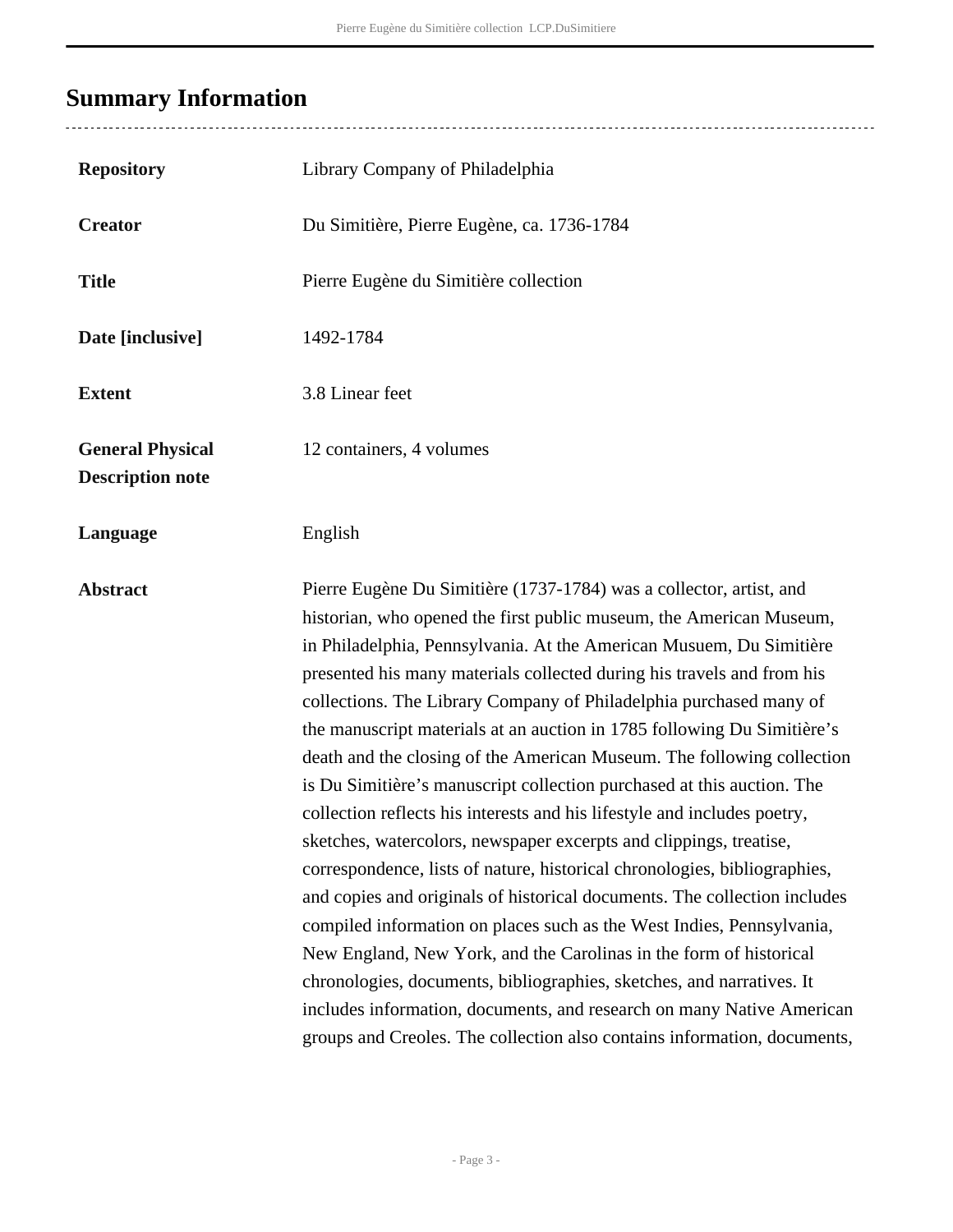and research on historical events in the United States such as the Jacob Leisler case, politics in New York, the American Revolution, the colonization of America, and the Pennsylvania Line Mutiny. With the exception of a few miscellaneous items, the collection's focus is on the years 1720 to 1780.

#### **Preferred Citation note**

[Description and date of item], [Box and folder number], Pierre Eugène du Simitière collection, 1492-1784, Library Company of Philadelphia.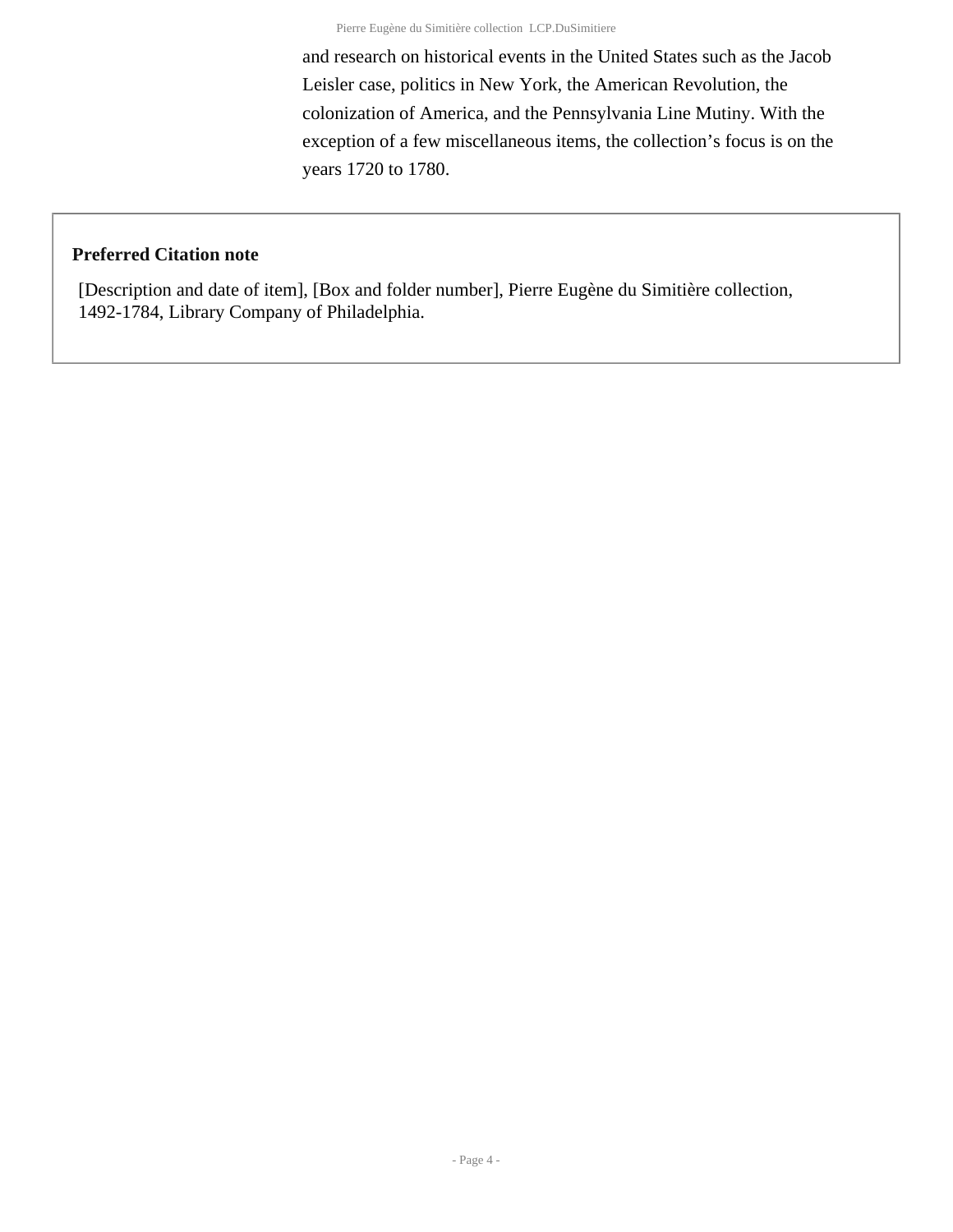## <span id="page-4-0"></span>**Biographical/Historical note**

Pierre Eugène Du Simitière, collector, artist, and historian, was born in Geneva, Switzerland on September 18, 1737 to Jean-Henri and Judith-Ulrique Cunegonde Delorme Ducimitiere. "Du Simitière was a restless man, forever traveling, forever collecting, forever projecting grand schemes in solitude," (Library Company of Philadelphia, Introduction).

In 1757, Du Simitière sailed from the port of Amsterdam and arrived on St. Eustasius, a Dutch island. It was during this trip that his collecting began. According to the Library Company of Philadelphia, Du Simitière's collecting, the main purpose of his travels, "cast a very wide net: books, newspapers, manuscripts, broadsides, prints, fossils, coins, medals, Indian artifacts, rocks, plants, and some animals mostly dried insects and reptiles preserved in alcohol." Paul Sifton's research indicates that Du Simitière may have served in the military and that he probably had some training in art prior to his travels. He sketched specimens and scenery during his travels. He became a naturalized citizen of New York in 1769 and settled in Philadelphia in 1774.

Early in his collecting career, Du Simitière gathered materials regarding the natural and civil history of the West Indies and North America, however, after approximately 1770, he appears to have narrowed his focus to North America's political history. Indeed, his collection particularly focuses on "relations with the Indians in the settlement of the West; and popular, democratic uprisings, including the Leisler Rebellion in New York in 1688, the Zenger freedom of the press trial, the Paxton Rebellion, the Stamp Act crisis, and finally the American Revolution," (Library Company of Philadelphia, introduction). His attention to collecting ephemeral documents during the American Revolution was extraordinary and he "gathered every pamphlet, broadside, and newspaper he could get his hand on which related to the conflict," (Library Company of Philadelphia, introduction).

Du Simitière attempted to publish "Memoirs and Observations on the Origin and Present State of North America," which was based upon his gathered material, however, the United States Congress did not provide either approval or financial support. According to the Library Company of Philadelphia, this "rejection was … a psychological and financial blow from which Du Simitière never recovered." Painting, instead of serving as a hobby, became his means for supporting himself and he submitted designs for seals for the United States, New Jersey, Delaware, and two other states; painted miniatures; taught drawing; painted portraits; and served as a translator for Congress as he spoke fluent English and several other languages.

Opening the first public museum in Philadelphia, Du Simitière presented his collected gatherings in the form of the American Museum in May 1782 at his home near Arch and Forth Streets. Unfortunately, the cost of upkeep exceeded the proceeds from tickets costing fifty cents. Du Simitiere died in October 1784 at the age of 47. Following his death, the contents of the American Museum were auctioned and the Library Company of Philadelphia purchased the bulk of the manuscript materials in 1785 for 104 pounds.

Du Simitière was "respected and occasionally even honored (Member and Curator of the American Philosophical Society, an honorary Master of Arts from Princeton), but he was never really embraced by his adopted country," (Library Company of Philadelphia, introduction).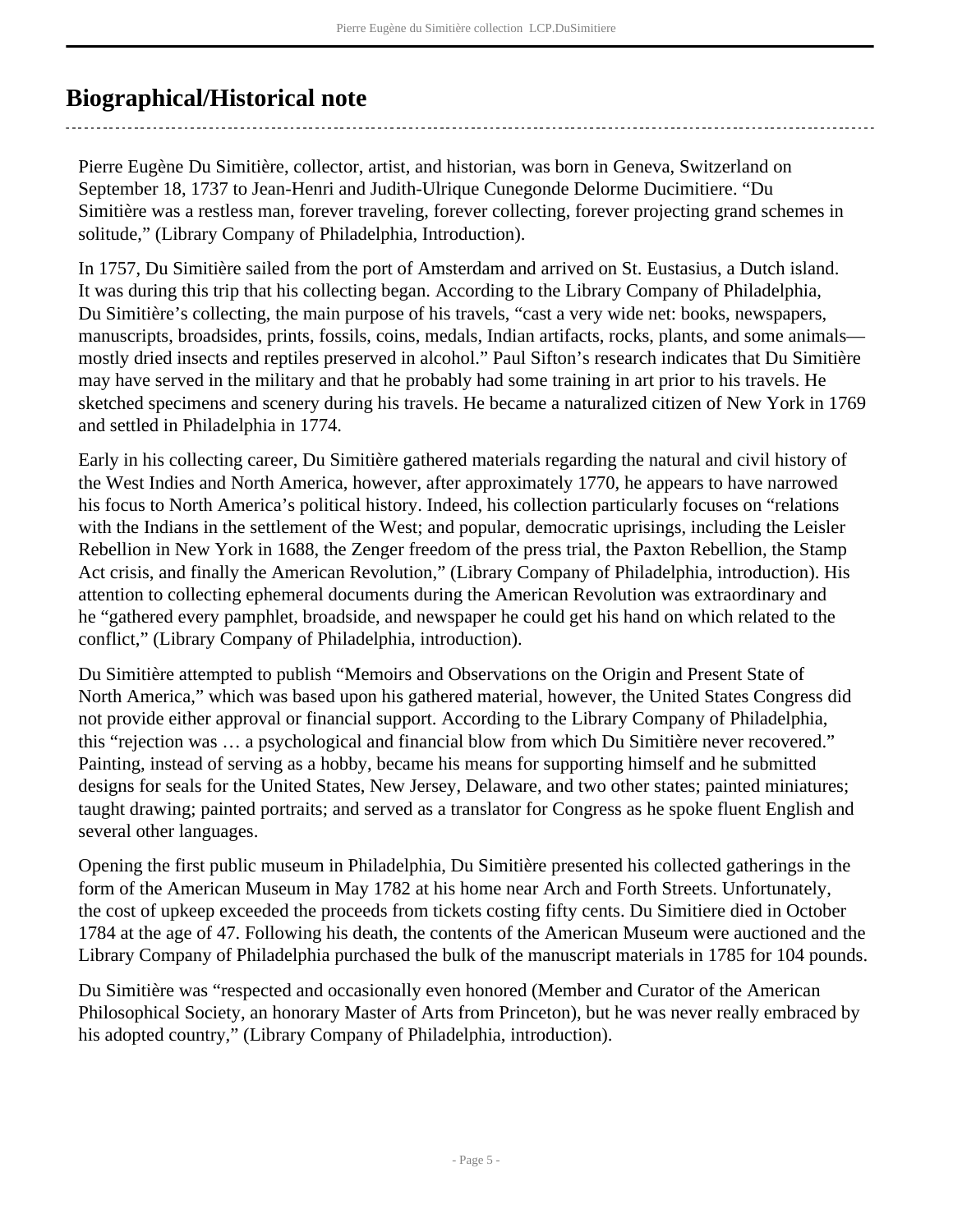#### **Bibliography:**

Library Company of Philadelphia. *Pierre Eugène Du Simitière: His American Museum 200 Years After*, 1985.

Sifton, Paul Ginsburg. *Pierre Eugène Du Simitière (1737-1784): Collector in Revolutionary America*. University of Pennsylvania, Ph.D., 1960.

## <span id="page-5-0"></span>**Scope and Contents note**

The Library Company of Philadelphia purchased this collection of Pierre Eugene Du Simitière's manuscripts at the auction of Du Simitière's American Museum after his death on March 10, 1785. The books and pamphlets bought at the same auction have been dispersed through the Library Company's collections. Du Simitière gathered or copied these manuscripts during his travels in the West Indies, Boston, New York, and while he lived in Philadelphia, where he was a member of and one of the curators of the American Philosophical Society. After the Library Company of Philadelphia purchased the manuscripts, they were bound together. The Historical Records Survey of the Works Progress Administration described the manuscripts in "Descriptive Catalogue of the Du Simitière Papers in the Library Company of Philadelphia" (1940), from which many of the following series and records descriptions have been abstracted. Since the Historical Records survey, many of the bound volumes have been unbound and foldered by the Library Company of Philadelphia. The unbound volumes in the series descriptions contain folder level description; however, the bound volumes are described only as an overall work. For more detail on the bound volumes, see the "Descriptive Catalogue of the Du Simitière Papers in the Library Company of Philadelphia" (1940). Researchers should be aware that the series titles are drawn from the title of the bound volume. It is important to read the entire scope note for each series, because the volumes often contained additional topics than are listed in the title.

The collection includes information on places such as the West Indies, Pennsylvania, New England, New York, and the Carolinas. It includes information, documents, and research on many Native American groups and Creoles. The collection also contains information, documents, and research on historical events in the United States such as the Jacob Leisler case, politics in New York, the American Revolution, the colonization of America, and the Pennsylvania Line Mutiny. With the exception of a few miscellaneous items, the collections focus is on the years 1720 to 1780.

This collection is divided into thirteen series that were established when the manuscripts were in bound volumes. The titles of the series are also developed from the original titles of the bound volumes. The series are titled: "Papers Relating to Natural History," "Papers Relating to New York," "Papers relating to Pennsylvania, the Carolinas, etc.," "Indian Treaties, 1721-1756," "Original Letters, 1560-1781," "Papers Relating to the West Indies," "Original Journals and Extracts," "Papers Relating to New England and New York," "Papers Relating to Pennsylvania, New England, Etc.," "Miscellaneous Papers from Du Simitière (Scraps)," "Papers Relating to New York politics, 1768-1771," "Prints and artwork, 1758-1790," and "Volume boards, undated." The series are arranged and described in this order.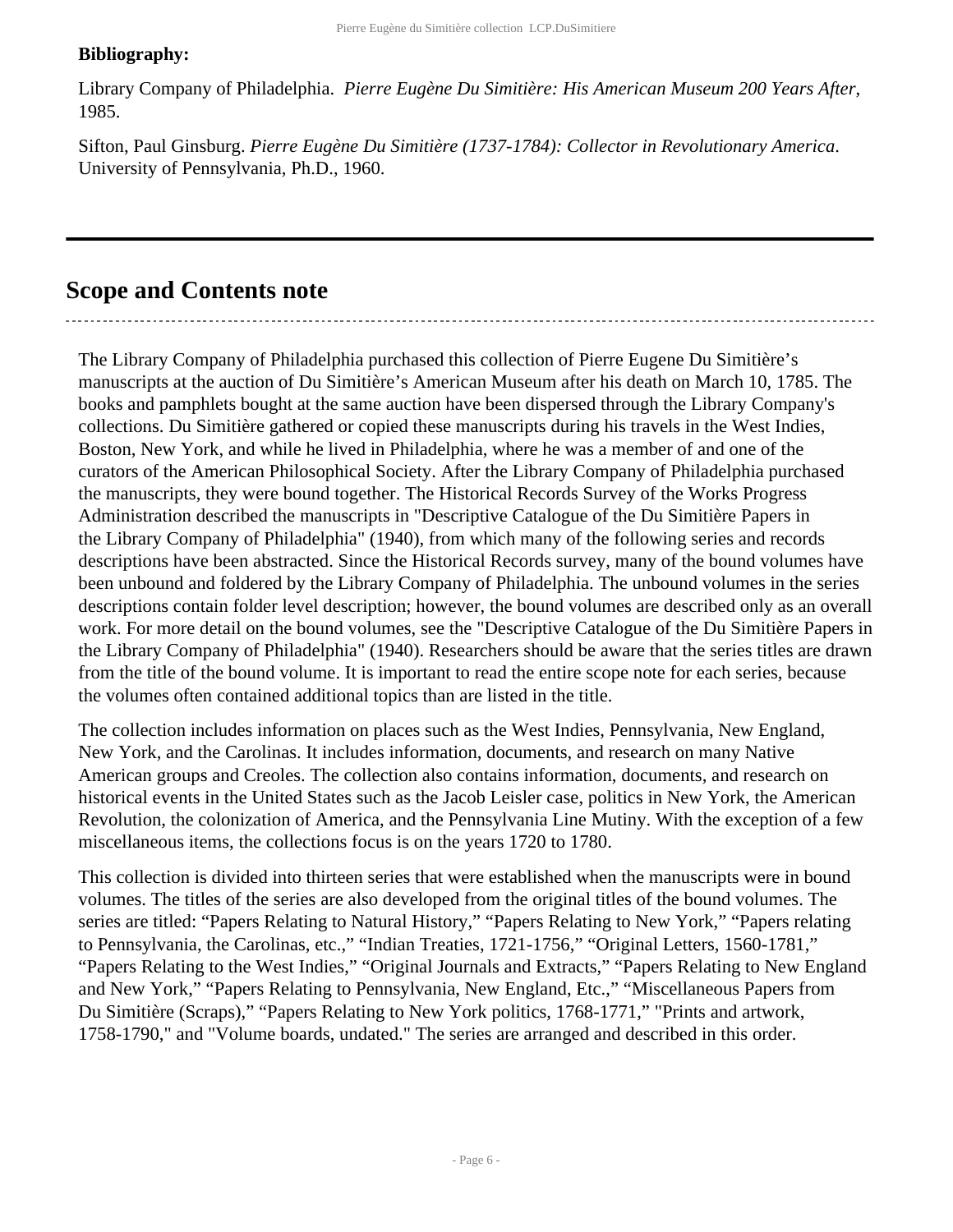## <span id="page-6-0"></span>**Administrative Information**

## **Publication Information**

Library Company of Philadelphia 2011 September 8

## **Conditions Governing Access note**

This collection is open for research use, on deposit at the Historical Society of Pennsylvania, 1300 Locust Street, Philadelphia, PA 19107. For access, please contact the Historical Society at 215-732-6200 or visit http://www.hsp.org.

## **Conditions Governing Use note**

Copyright restrictions may apply. Please contact the Library Company with requests for copying and for authorization to publish, quote or reproduce the material.

### **Immediate Source of Acquisition note**

Purchased by the Library Company of Philadelphia, 1785.

### **Processing Information note**

The processing of this collection was made possible through generous funding from The Andrew W. Mellon Foundation, administered through the Council on Library and Information Resources' "Cataloging Hidden Special Collections and Archives" Project.

This collection was *minimally processed* in 2009-2011, as part of an experimental project conducted under the auspices of the Philadelphia Area Consortium of Special Collections Libraries to help eliminate processing backlog in Philadelphia repositories. A minimally processed collection is one processed at a less intensive rate than traditionally thought necessary to make a collection ready for use by researchers. When citing sources from this collection, researchers are advised to defer to folder titles provided in the finding aid rather than those provided on the physical folder.

Employing processing strategies outlined in Mark Greene's and Dennis Meissner's 2005 article, *More Product, Less Process: Revamping Traditional Processing Approaches to Deal With Late 20th-Century Collections*, the project team tested the limits of minimal processing on collections of all types and ages, in 23 Philadelphia area repositories. A primary goal of the project, the team processed at an average rate of 2-3 hours per linear foot of records, a fraction of the time ordinarily reserved for the arrangement and description of collections. Among other time saving strategies, the project team did not extensively review the content of the collections, replace acidic folders or complete any preservation work.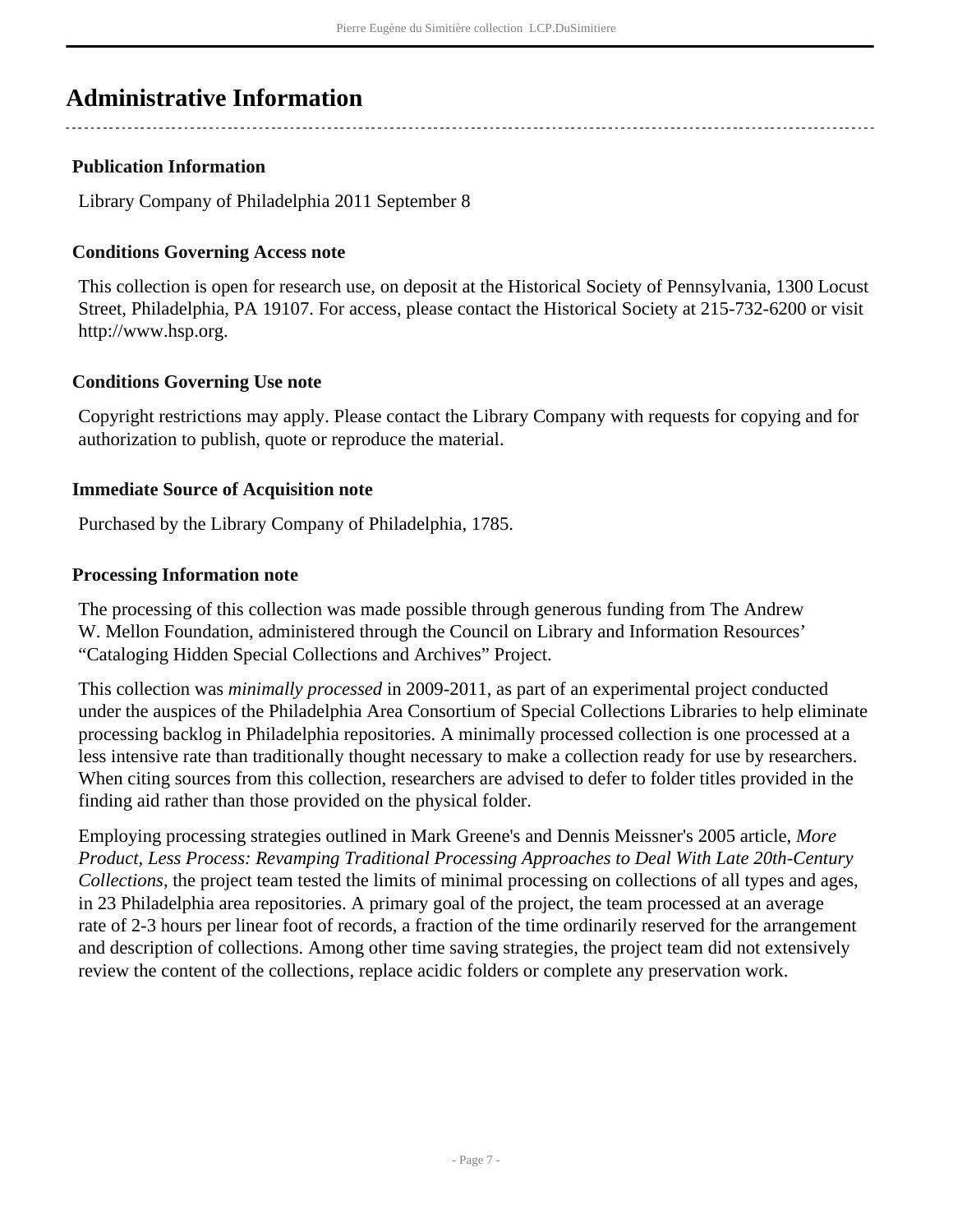## <span id="page-7-0"></span>**Related Materials**

## **Related Archival Materials note**

Microfilmed copy of this collection is available at the Smithsonian Archives of American Art.

Additional information regarding is available at New York University.

#### **Separated Materials note**

The last series in this collection, "Prints and artwork," is stored in the Print Department of the Library Company of Philadelphia.

## <span id="page-7-1"></span>**Controlled Access Headings**

**Genre(s)**

- Clippings
- Correspondence
- Minutes

#### **Personal Name(s)**

- Leisler, Jacob, d. 1691
- Maylem, John, 1739-1762?

### **Subject(s)**

- Indians of North America
- Native Americans
- Natural history
- New England--History
- New York (State)--History
- Pennsylvania--History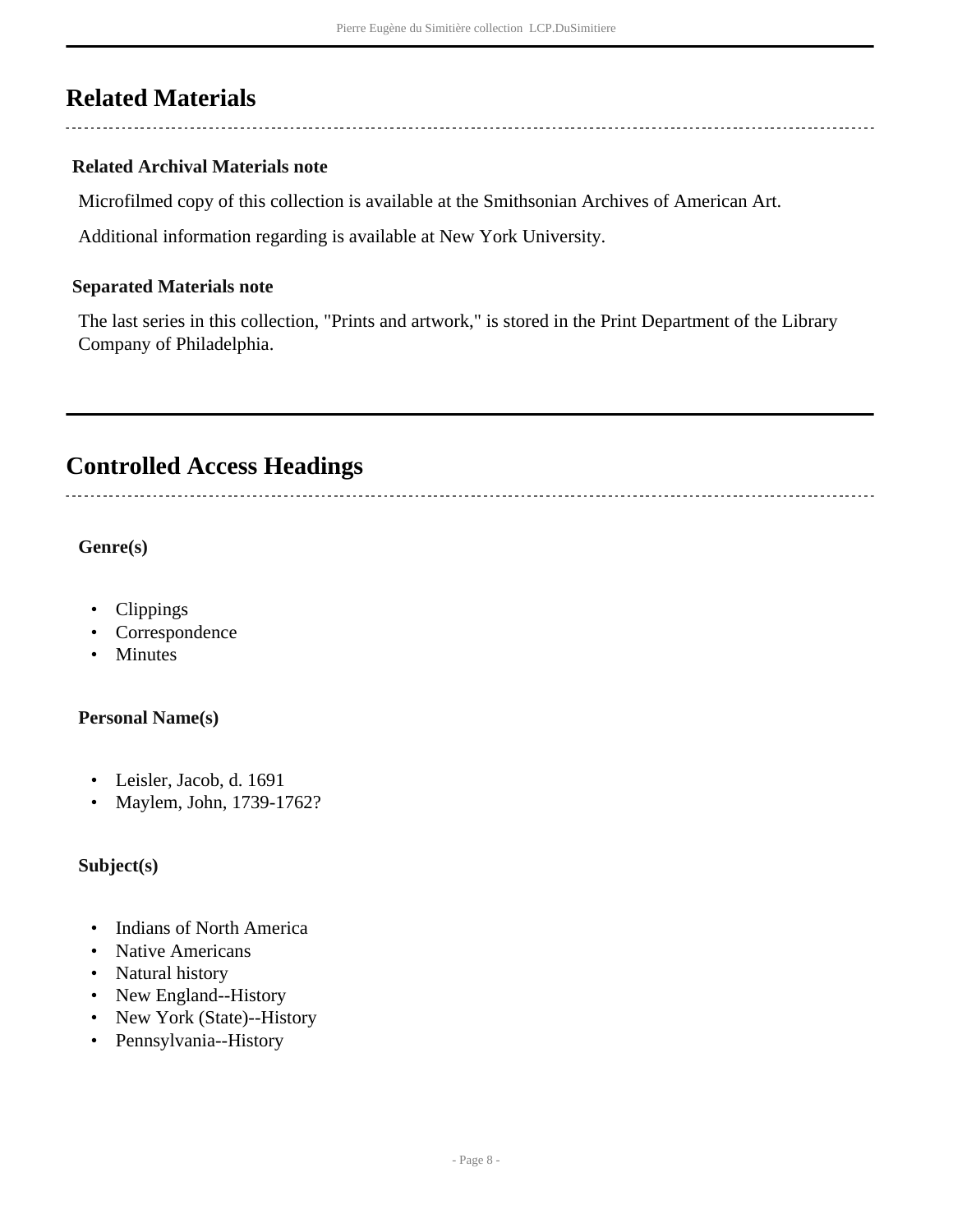- Poets, American
- United States--History--Colonial period, ca. 1600-1775
- United States--History--French and Indian War, 1755-1763
- United States--History--Revolution, 1775-1783
- West Indies--History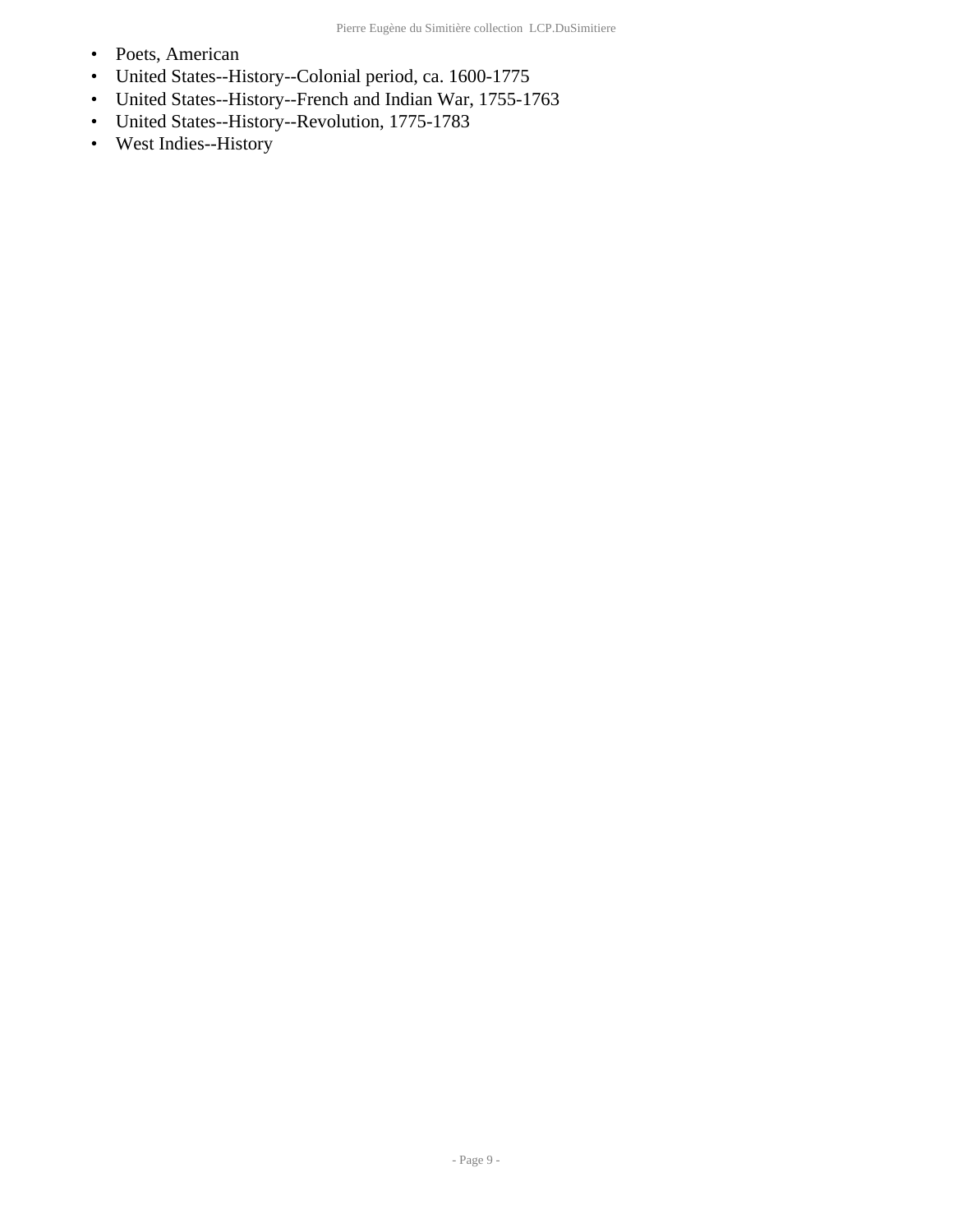## <span id="page-9-0"></span>**Collection Inventory**

#### <span id="page-9-1"></span>**Series I. Papers relating to Natural History circa 1763-1773 [963]**

**Volume** 1

#### **Scope and Contents note**

The series "Papers relating to Natural History" consists of a bound volume that is composed of thirty-four hand copied manuscripts pertaining to the natural history of North and South America, with a concentration on the West Indies and Santo Domingo, probably dating from 1763 to 1773. Many of the thirty-four manuscripts in the volume are word for word copies of information Du Simitière extracted from books and articles. Du Simitière cites these original works in his manuscripts. The other manuscripts are Du Simitière's own observations from his travels. The manuscripts include descriptions of various plants and animals, instructions, lists of various forms of life, bibliographies, catalogues, and some papers on archaeological specimens in North and South America. Some topics of the manuscripts include taxidermy, instructions for making cement for the preservation of plants and animals, instructions on making pictures of birds with their feathers, and how to catch and preserve insects and animals.

The language of the records is mostly French and English, but the volume also contains a small amount of Latin and Creole.

#### <span id="page-9-2"></span>**Series II. Papers relating to New York 1644-1770 [964]**

#### **Scope and Contents note**

The series "Papers relating to New York" documents colonial New York, Dutch colonists in New York, and New York's position as a British crown territory. Forty-eight of the documents pertain to the case of Jacob Leisler, a militia leader who led an uprising in the lower part of colonial New York in the years 1689 to 1691 against the policies of King James. Other documents include the original petition from the Foot Company, a vow of allegiance to King William and Queen Mary from Captain Charles Lodick and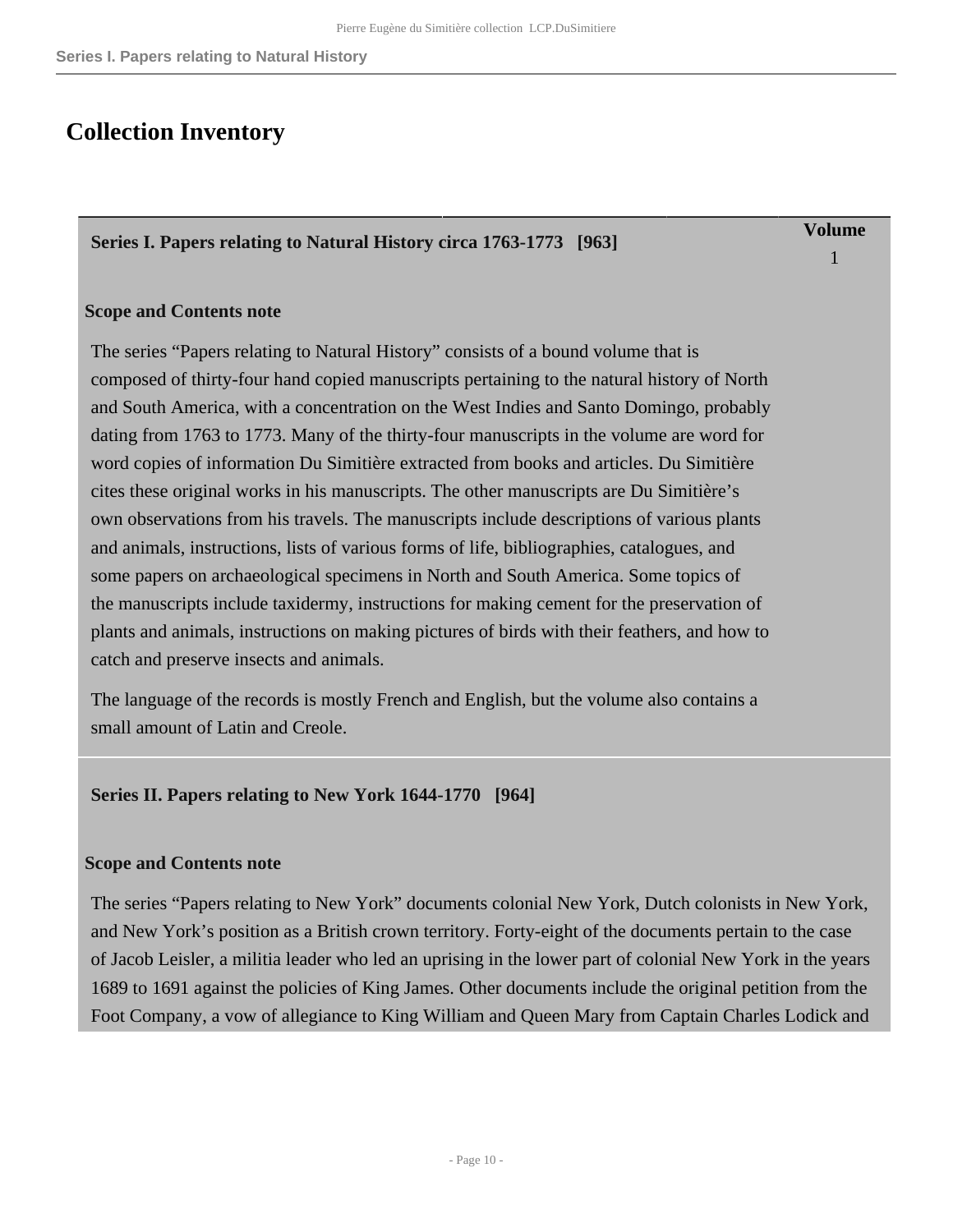Isaac Lee in 1669, a list of coach owners in New York in 1770, documents relating to New Netherlands's history from 1644 to 1664, and New York-related watercolors and illustrations done by Du Simitière.

The material is either hand copies of original documents or documents written by Du Simitière. The date of the copies is unknown, however the original documents were created from 1644 to 1770. The current order of the documents is presumably the order in which the documents were previously bound. Documents appear to be arranged by topic. This series includes correspondence, affidavits, petitions, and depositions. The language of this series is mostly English and Dutch.

|                                                                                                                                                                | <b>Box</b>   | Folder         |
|----------------------------------------------------------------------------------------------------------------------------------------------------------------|--------------|----------------|
| Complaints of the Dutch West India Company to its government 1664<br>February                                                                                  | $\mathbf{1}$ | 1              |
| Extract from Beschrijvinghe Van Virginia 1651                                                                                                                  | $\mathbf{1}$ | $\overline{2}$ |
| Extract from Beschrijvinghe Van Virginia, Nieuw-Nederlande, Nieuw-<br>Nederlande, Nieuw Engelandt, en d'Eylanden Bermudes, Berbados, en S<br>Christoffel. 1658 | 1            | $3 - 5$        |
| Conditions stipulated in the agreement between the burgomasters of<br>Amsterdam and the Dutch West India Company undated                                       | $\mathbf{1}$ | $3 - 5$        |
| Extracts from David Pietersz De Vries' Voyages 1655                                                                                                            | $\mathbf{1}$ | $3 - 5$        |
| Jacob Leisler case and depositions 1689                                                                                                                        | $\mathbf{1}$ | $6-9$          |
| Letter from Colonel Nicholas Bayard to Captain Abram De Payster and<br>Captain John De Bruyn 1689 October 20                                                   | $\mathbf{1}$ | $6 - 9$        |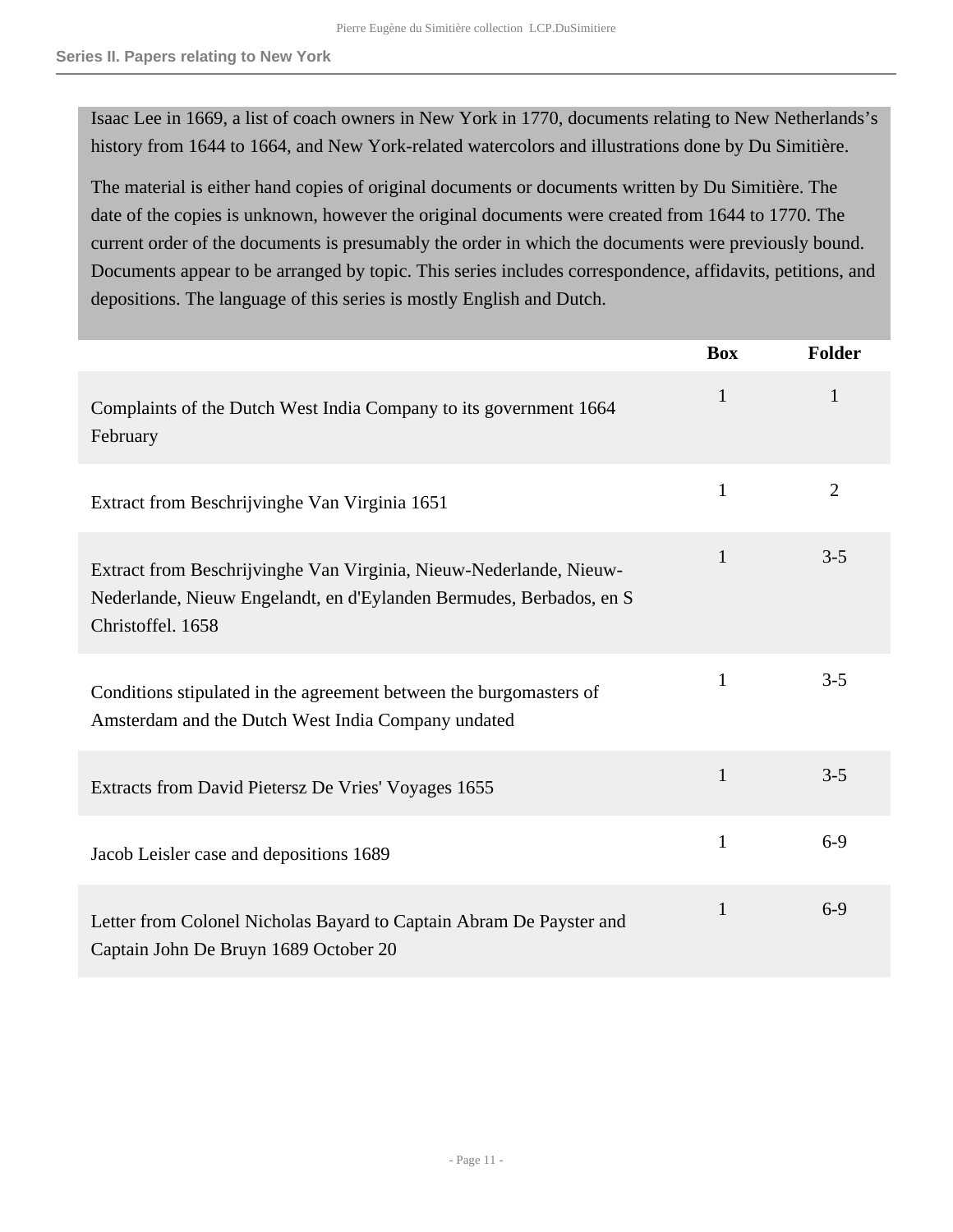| Letter from King William to Captain Francis Nicholson, Lieutenant<br>Governor of New York 1689 July 30             | 1            | $6 - 9$   |
|--------------------------------------------------------------------------------------------------------------------|--------------|-----------|
| Jacob Leigler case depositions 1690 January 6                                                                      | $\mathbf{1}$ | $6-9$     |
| Jacob Leisler order given to Lieutenant William Churcher and his<br>company 1689 January 17                        | $\mathbf{1}$ | $10 - 11$ |
| Petition of Colonel Nicholas Bayard to Jacob Leisler 1690 January 24                                               | $\mathbf{1}$ | $10 - 11$ |
| Second petition of Colonel Nicholas Bayard asking pardon of Jacob<br>Leisler and Council 1690 January 24           | $\mathbf{1}$ | $12 - 15$ |
| Document in which Jacob Leisler names Abraham Brashor Sheriff of the<br>city and county of New York 1691 January 9 | $\mathbf{1}$ | $12 - 15$ |
| Military orders for Albany signed by Jacob Leisler 1690 May 1                                                      | $\mathbf{1}$ | $12 - 15$ |
| Commission of Richard Ingoldosby 1690 September 10                                                                 | $\mathbf{1}$ | $12 - 15$ |
| Letters from Richard Ingoldosby to Captain Samuel Moore 1690 January<br>230                                        | 1            | $16 - 21$ |
| Proclamation of Jacob Leisler to Major Erardus Bookman, et al. 1691                                                | $\mathbf{1}$ | $16-21$   |
| Outline of documents relating to the Jacob Leisler case 1691 January-<br>March                                     | 1            | $16-21$   |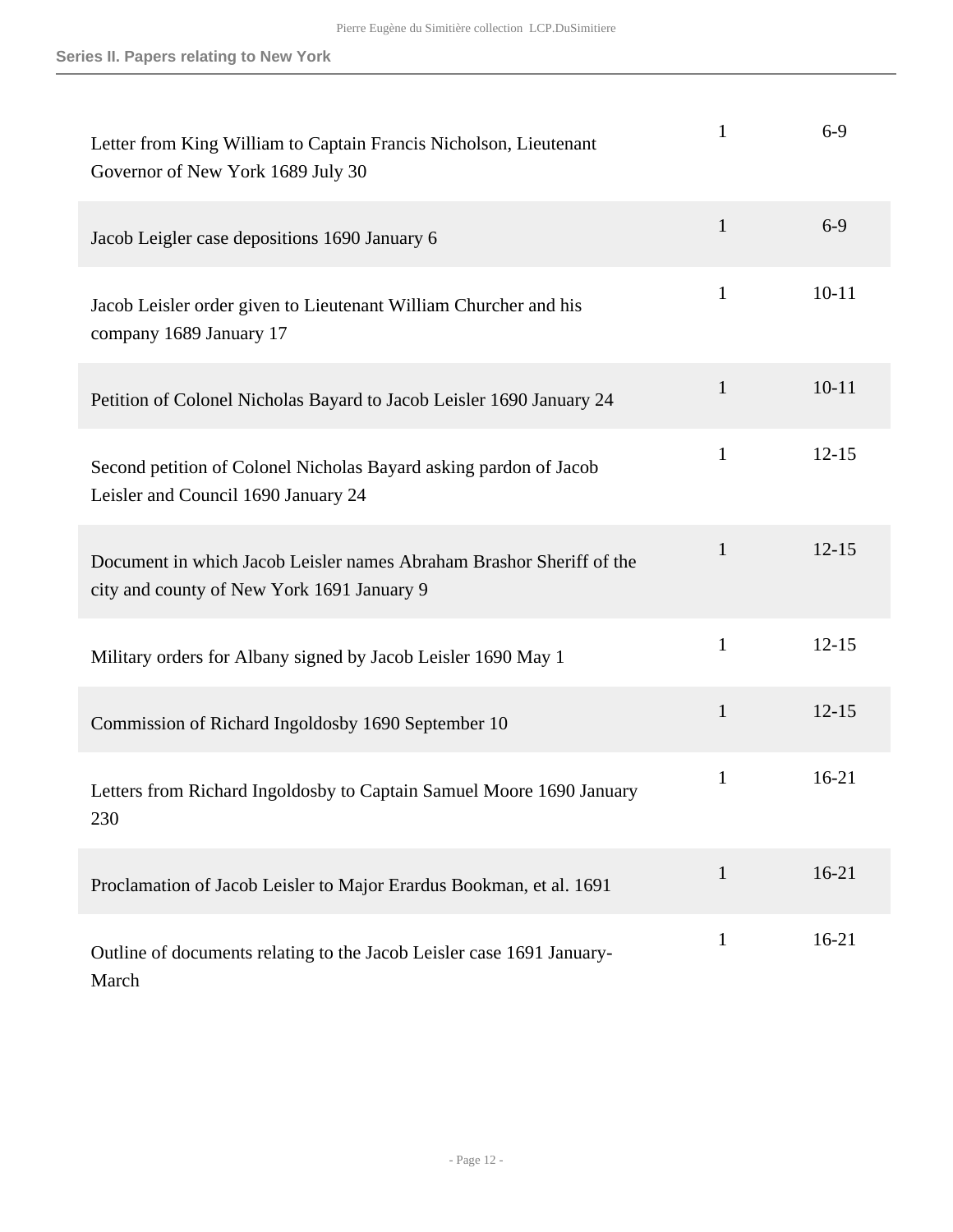## **Series II. Papers relating to New York**

| Order to arrest Jacob Leisler 1691 March 20                                                                             | $\mathbf{1}$ | $16-21$   |
|-------------------------------------------------------------------------------------------------------------------------|--------------|-----------|
| Memorandum of Jacob Leisler's plea circa 1691                                                                           | $\mathbf{1}$ | $16-21$   |
| Anonymous account of the trial circa 1691                                                                               | $\mathbf{1}$ | $16-21$   |
| Jacob Leisler case depositions circa 1691                                                                               | $\mathbf{1}$ | $22 - 25$ |
| Document "exposing' the case to the House of Commons, according to Du<br>Simitire circa 1769                            | 1            | $22 - 25$ |
| Petition of Jacob Leisler's son to King William 1691 January 7                                                          | $\mathbf{1}$ | $22 - 25$ |
| Petition presented by Jacob Leisler's son to the Lords of the Committee for<br>Trade and Foreign Plantations circa 1691 | $\mathbf{1}$ | $22 - 25$ |
| Order of discharge and petition for others imprisoned with Jacob<br>Leisler 1692 May 13                                 | 1            | 26-34     |
| Three documents relating to the Jacob Leisler case 1693-1694                                                            | $\mathbf{1}$ | $26 - 34$ |
| Petitions relating to the Jacob Leisler case circa 1691                                                                 | 1            | 26-34     |
| Depositions from the Jacob Leisler case circa 1694                                                                      | $\mathbf{1}$ | 26-34     |
| Information taken by Parliamentary Committee regarding the Jacob Leisler<br>case 1695 April 24-29                       | 1            | 26-34     |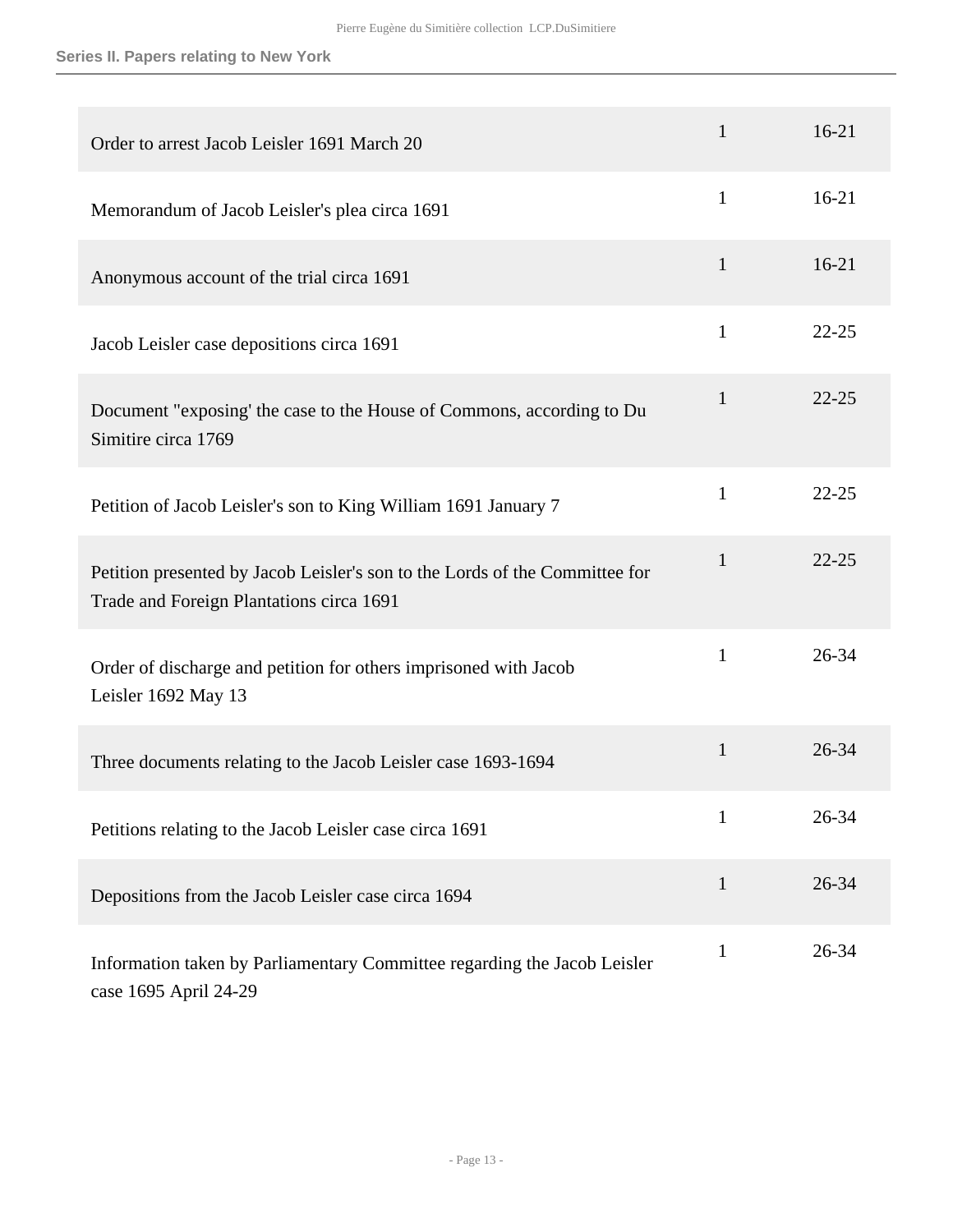#### **Series II. Papers relating to New York**

| Answer to objections to Jacob Leisler's bill of attainder circa 1691                                                                                                      | $\mathbf{1}$ | 26-34 |
|---------------------------------------------------------------------------------------------------------------------------------------------------------------------------|--------------|-------|
| Act for reversing the attainder of Jacob Leisler 1696                                                                                                                     | $\mathbf{1}$ | 26-34 |
| Letters sent by Mather Plowman to Halifax, Lord President of His<br>Majesty's Privy Council at Whitehall 1689                                                             | $\mathbf{1}$ | 35-37 |
| Letters of Captain Leisler to William III 1689                                                                                                                            | $\mathbf{1}$ | 35-37 |
| List of papers sent to England relating to Leisler revolt 1689 August 20                                                                                                  | $\mathbf{1}$ | 35-37 |
| Order to seize fort in New York for William and Mary 1689 August 12                                                                                                       | $\mathbf{1}$ | 38-41 |
| Copy of the dying words of Jacob Leisler and son-in-law Jacob<br>Milborne 1770                                                                                            | $\mathbf{1}$ | 38-41 |
| A Letter from a Gentleman of the City of New-York to Another,<br>Concerning the Troubles which happen'd in That Province in the Time of<br>the late Happy Revolution 1698 | $\mathbf{1}$ | 38-41 |
| Certificate of reburial of Jacob Leisler and Milborne 1698 October 14                                                                                                     | $\mathbf{1}$ | 38-41 |
| Account of the Jacob Leisler revolt to the people of Amsterdam 1698<br>October 21                                                                                         | $\mathbf{1}$ | 42-44 |
| Bill imposing fine for the use of the term "Leislorito" 1698 June 14                                                                                                      | $\mathbf{1}$ | 42-44 |
| Petition to Richard Earl of Bellemont, Governor of New York undated                                                                                                       | $\mathbf{1}$ | 42-44 |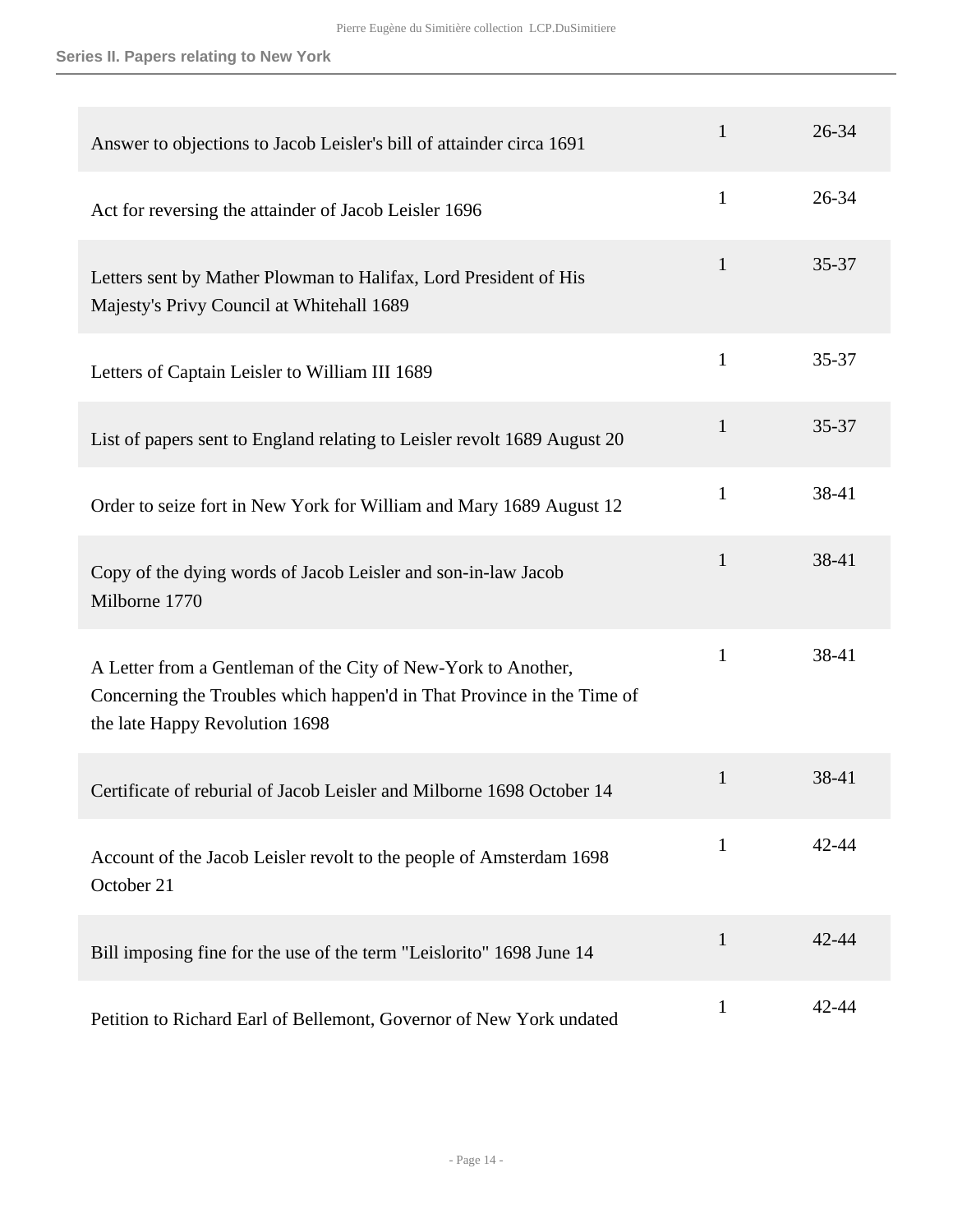## **Series II. Papers relating to New York**

| Deposition of Abraham Gouverneur 1699 August 21                                  | $\mathbf{1}$ | $45 - 52$ |
|----------------------------------------------------------------------------------|--------------|-----------|
| Forty-eight petitions relating to Leisler's case circa 1700                      | $\mathbf{1}$ | $45 - 52$ |
| Abstract of an Act to levy taxes to pay expenses of Province New<br>York undated | $\mathbf{1}$ | $45 - 52$ |
| Statement from Captain J. Mauritz to the Commission 1689, 1701                   | $\mathbf{1}$ | $45 - 52$ |
| Affidavit of Jacob Mauritz 1694 July 31                                          | $\mathbf{1}$ | $45 - 52$ |
| Petition of Jacob Leisler regarding award payment 1712 February 18               | $\mathbf{1}$ | $45 - 52$ |
| Patent for land from Edmund Andros 1768 September 19                             | $\mathbf{1}$ | $45 - 52$ |
| Map of New York 1731                                                             | $\mathbf{1}$ | 53        |
| "View of the City of New York as it was in the year 1673" 1769                   | $\mathbf{1}$ | 54        |
| "Plan of the City of New York as it was about the year 1731" undated             | $\mathbf{1}$ | 55        |
| "Plan of the City of New York as it was about the year 1731" undated             | $\mathbf{1}$ | 56        |
| Plan of the City of Albany[?] undated                                            | $\mathbf{1}$ | 57-61     |
| View of the City of Albany circa 1767                                            | $\mathbf{1}$ | 57-61     |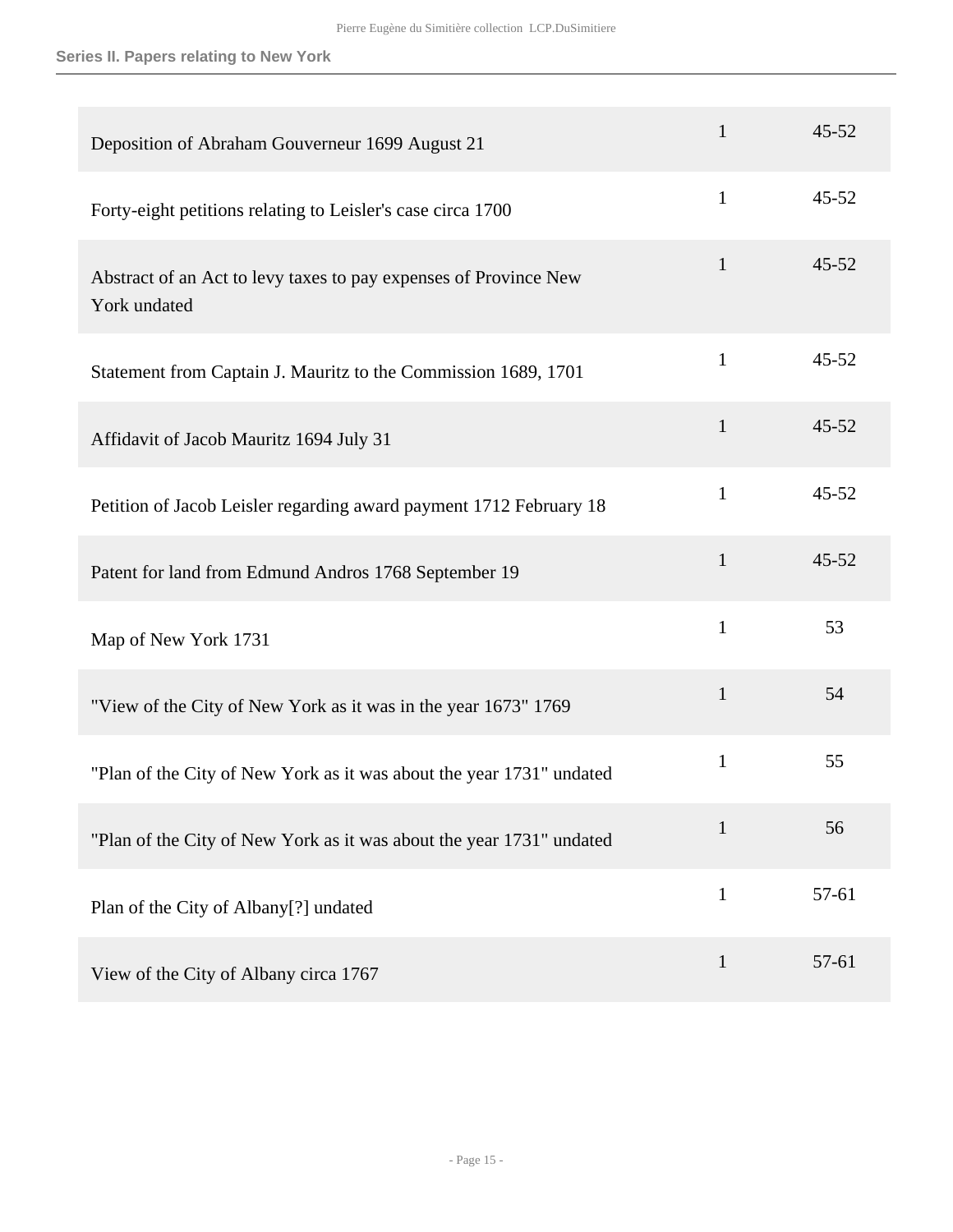| Drawings of seals undated                                                                                                             | $\mathbf{1}$ | 57-61     |
|---------------------------------------------------------------------------------------------------------------------------------------|--------------|-----------|
| Article on Evert Duyckinck by Martin Preyser 1659 December 19                                                                         | $\mathbf{1}$ | 57-61     |
| Sketch of New York City Hall undated                                                                                                  | $\mathbf{1}$ | 57-61     |
| Original petition pledging obedience to King William and Queen Mary<br>signed by Captain Charles Lodwick and other soldiers 1669 July | 1            | 62        |
| Minutes of the Colonel Sloughter's council relating to Jacob Leisler<br>case circa 1690                                               | 1            | 63        |
| Outline plan for a treatise on the lands formerly held by the Dutch Division<br>of the county undated                                 | $\mathbf{1}$ | 64        |
| American chronology of historical events with bibliographical<br>reference undated                                                    | $\mathbf{1}$ | 65-67     |
| List of families of Dutch extraction remaining in New York in 1769 1769                                                               | $\mathbf{1}$ | 65-67     |
| List of coach owners in New York and Boston 1769                                                                                      | 1            | $65 - 67$ |
| Title page of van der Donck's Beschrijvinge Van Nieuw-Nederlandt 1656                                                                 | 1            | 68        |
| Itemized list of original papers relating to public transactions in New<br>York 1689-1714                                             | $\mathbf{1}$ | 69        |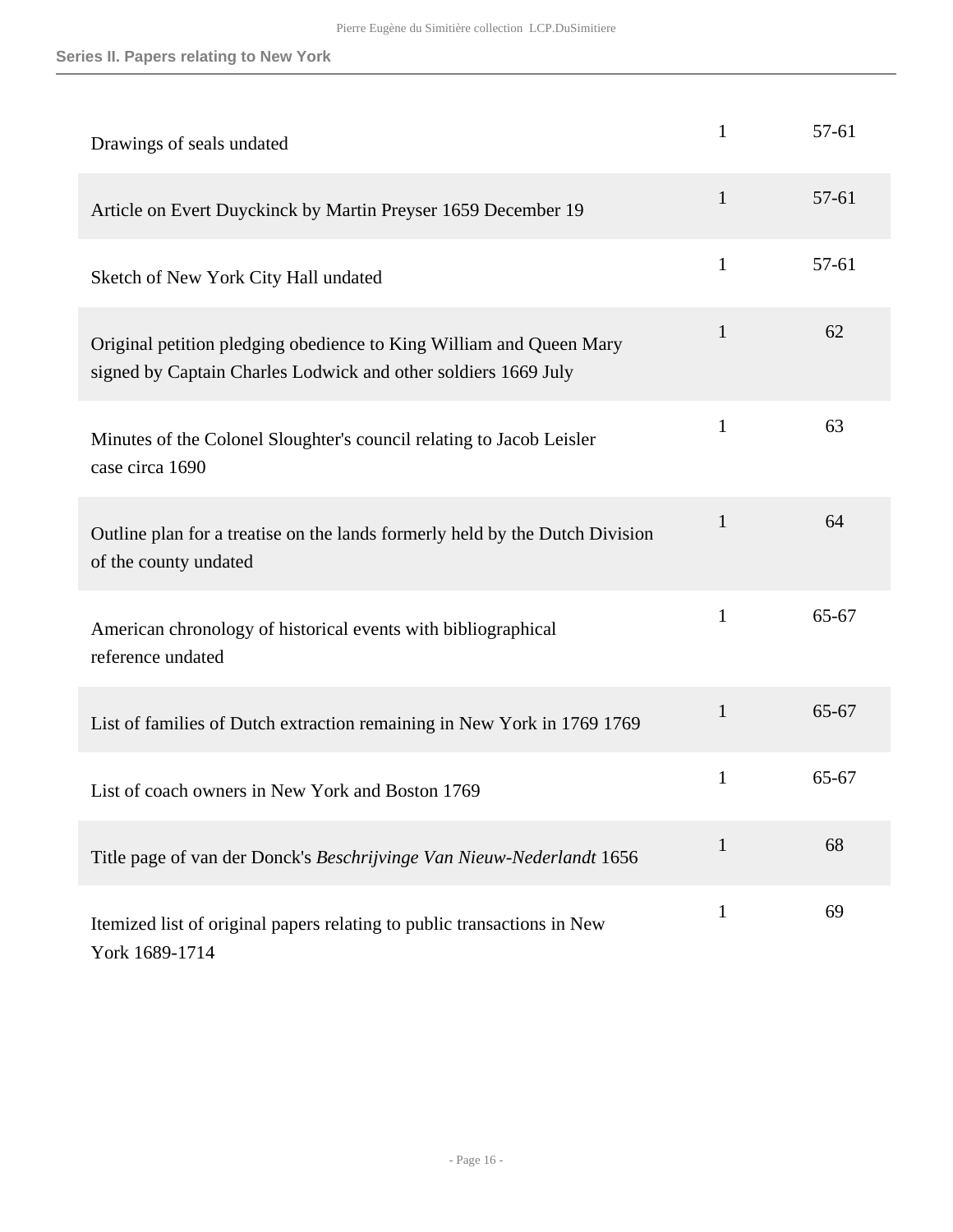**Series III. Papers relating to Pennsylvania, the Carolinas, etc.**

| List of families that owned coaches, chariots, and phaetons in New | 70 |
|--------------------------------------------------------------------|----|
| York 1770                                                          |    |

#### <span id="page-16-0"></span>**Series III. Papers relating to Pennsylvania, the Carolinas, etc. 1753-1778 [965]**

**Box** 2

## **Scope and Contents note**

The series "Papers relating to Pennsylvania, the Carolinas, etc.," contains thirty-eight manuscripts relating to a miscellany of topics including research and information on Native Americans, natural history, and descriptions and journals of travels. Despite the title, derived from the original volume title, the documents in this series contain information on Pennsylvania and the Carolinas, but they also contain information about Ohio, Massachusetts, New York, New Jersey, and other provinces. Travel accounts include a copy of Lewis Evans' letter to Richard Peters about Pennsylvania and a copy from George Croghan's original journal documenting his travels to Ohio in 1748. The documents relating to the Native Americans include list of treaties and conferences between colonists and Native American tribes or the Six Nations; descriptions of Native American culture; and information on Native American languages. This series also includes Du Simitière's and others' meteorological journals, numerous extracts and accounts of the discovery of fossils, and drawings of buildings in Rhode Island and Philadelphia.

Many documents, spanning the years 1738 to 1770, were hand copied by Du Simitière from approximately 1753 to 1778. The current order of the documents is presumably the order in which the documents were previously bound. Documents appear to be arranged by topic. The language of the material is mostly French, Dutch, and English, although there are also some documents in Latin.

|                                                                | <b>Box</b> | Folder |
|----------------------------------------------------------------|------------|--------|
| Indian nations in New England and adjacent countries 1753-1778 |            |        |
| New England treaties with Indian nations 1753-1778             |            |        |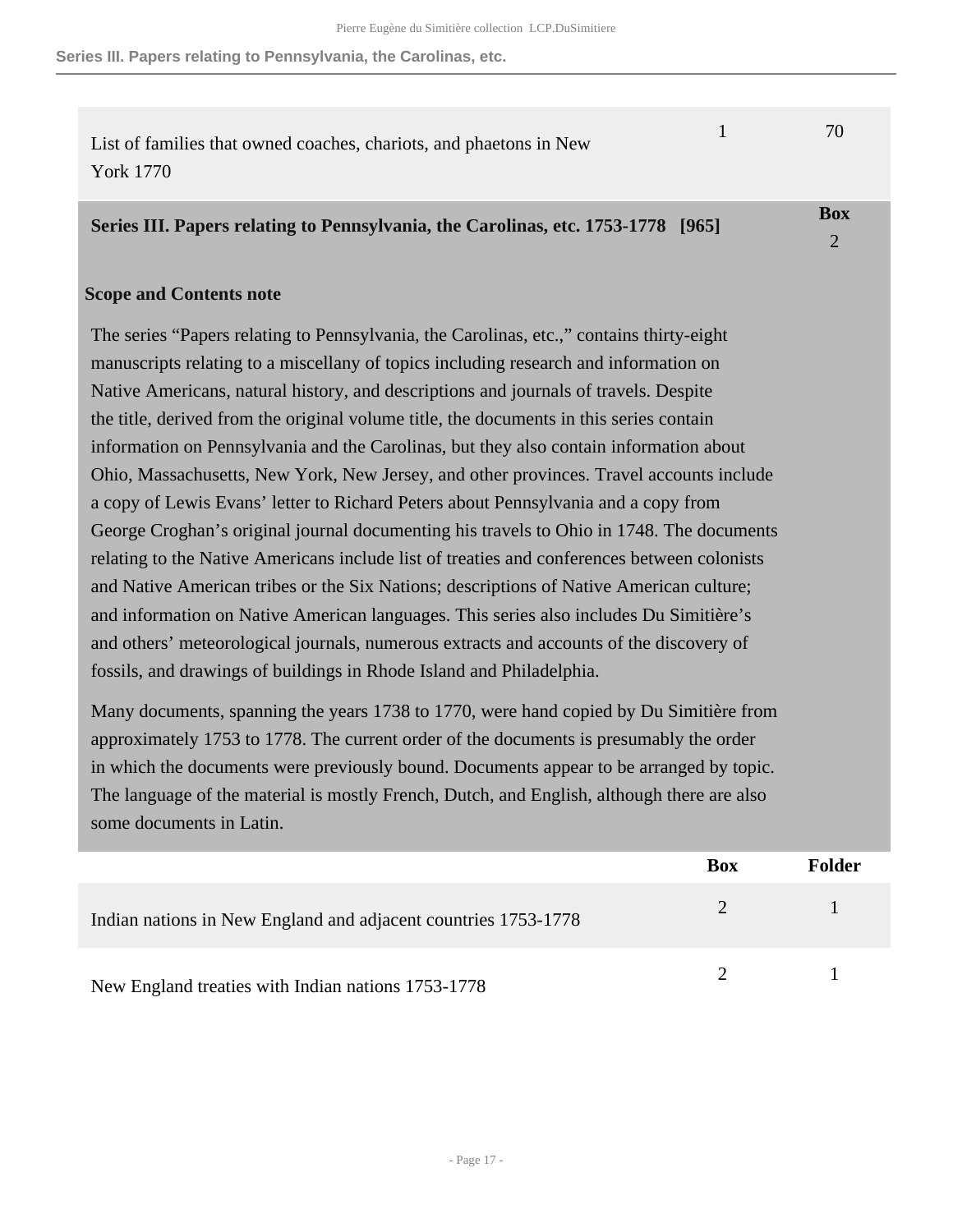**Series III. Papers relating to Pennsylvania, the Carolinas, etc.**

| Ancient Indian nations in the provinces of New York, New Jersey, and<br>Delaware 1753-1778             | $\overline{2}$ | 1              |
|--------------------------------------------------------------------------------------------------------|----------------|----------------|
| Indian names of noted persons 1753-1778                                                                | $\overline{2}$ | $\mathbf{1}$   |
| Indian items 1753-1778                                                                                 | $\mathbf{2}$   | $\mathbf{1}$   |
| Indian nations on the East side of North America 1753-1778                                             | $\overline{2}$ | $\mathbf{1}$   |
| Indian tribes of North America 1753-1778                                                               | $\overline{2}$ | $\mathbf{1}$   |
| Hudson Bay Indians 1753-1778                                                                           | $\overline{2}$ | $\mathbf{1}$   |
| Indians trading with the French at the time of de la Potherie 1753-1778                                | $\overline{2}$ | $\mathbf{1}$   |
| Narrative of a strange old woman with a pair of horns 1753-1778                                        | $\overline{2}$ | $\overline{2}$ |
| List of North American Quadrupeds 1753-1778                                                            | $\overline{2}$ | 3              |
| Land grant from Francis Lovelace to Swen Gonderson, et al. 1741, 1769                                  | $\overline{2}$ | $\overline{4}$ |
| "The Life and Character of a Strange He Monster" 1753-1778                                             | $\overline{2}$ | $5 - 7$        |
| Account of the Funeral of Andrew Hamilton copied from the <i>Pennsylvania</i><br>Gazette 1741 August 6 | $\overline{2}$ | $5 - 7$        |
| Elaboration on "The Life and Character of a Strange He-<br>Monster" 1753-1778                          | $\overline{2}$ | $5 - 7$        |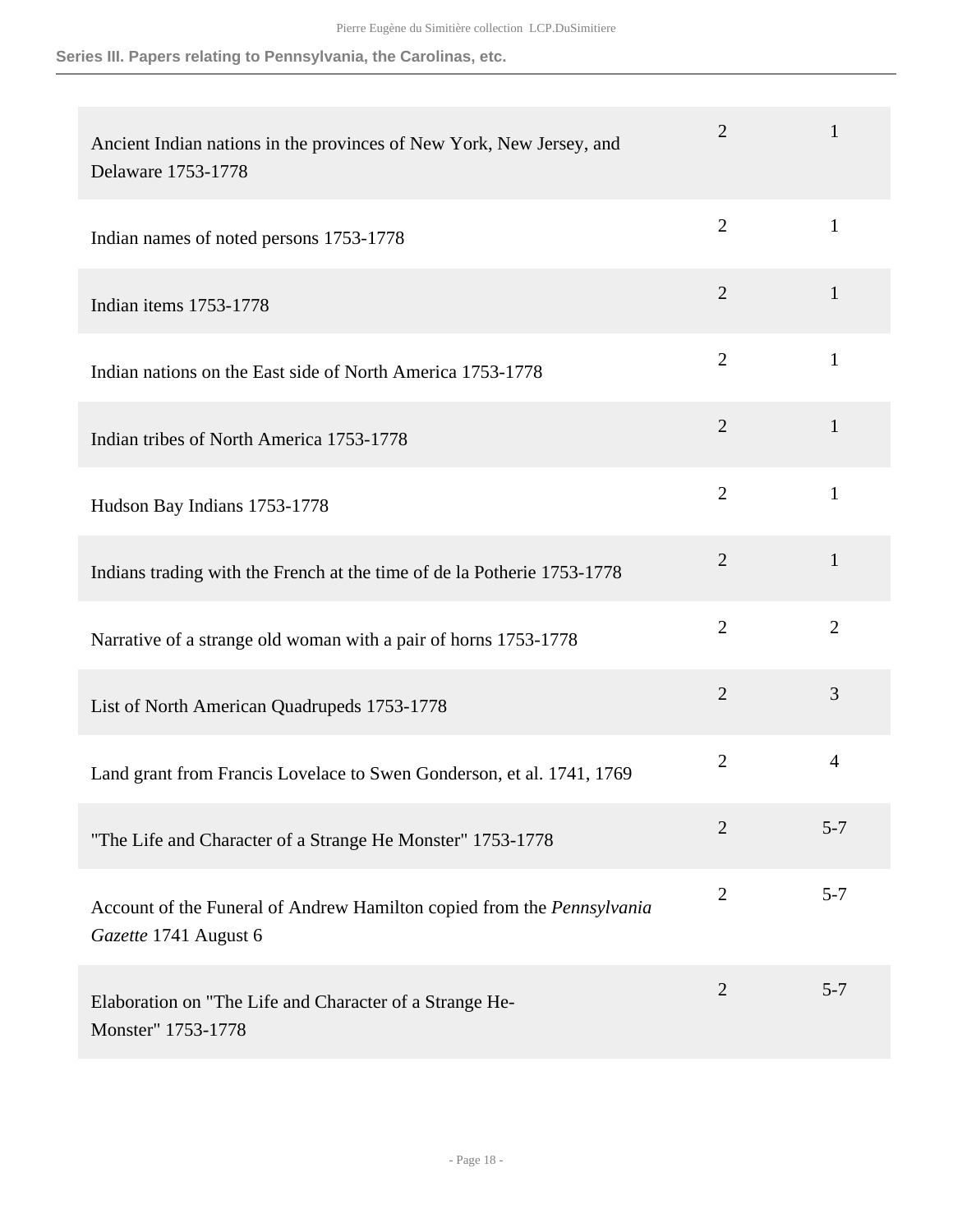| "Labour in Vain or an Attempt to wash Black Moore white, humbly<br>inscribed to the author of the Chronicle" 1753-1778                      | $\overline{2}$ | 8         |
|---------------------------------------------------------------------------------------------------------------------------------------------|----------------|-----------|
| Resolutions of a mass meeting of Freeholders and Freemen of Philadelphia<br>(copy) 1774 June-July                                           | $\overline{2}$ | 9         |
| Letter from Cariolanua to Charles Jenkins 1775 October 1                                                                                    | $\overline{2}$ | 10        |
| Meteorological journal kept in Philadelphia, Boston, Newport, New York,<br>and Burlington, New Jersey 1766-1778                             | $\overline{2}$ | 11        |
| Chronological chart of North America, 1512-1656 1753-1778                                                                                   | $\overline{2}$ | 12        |
| Chart of Dutch, English, Swedish, and Indian names of colonial towns and<br>places 1753-1778                                                | $\overline{2}$ | 13        |
| Brief account of Pennsylvania by Lewis Evans (copy) 1753-1778                                                                               | $\overline{2}$ | $14 - 16$ |
| Statement of John Patten (copy) 1753-1778                                                                                                   | $\overline{2}$ | $14 - 16$ |
| George Croghan's journey to the Ohio, 1748-1751 (copy) 1753-1778                                                                            | $\overline{2}$ | $14 - 16$ |
| Dunkers. Extract from the Monthly Review of February 1778 regarding<br>letters from the Reverend Jacob Duché to George Washington 1753-1778 | $\overline{2}$ | $17 - 18$ |
| Carolina. Extract from John Lawson's A New Voyage to<br>Carolina 1753-1778                                                                  | $\overline{2}$ | $17 - 18$ |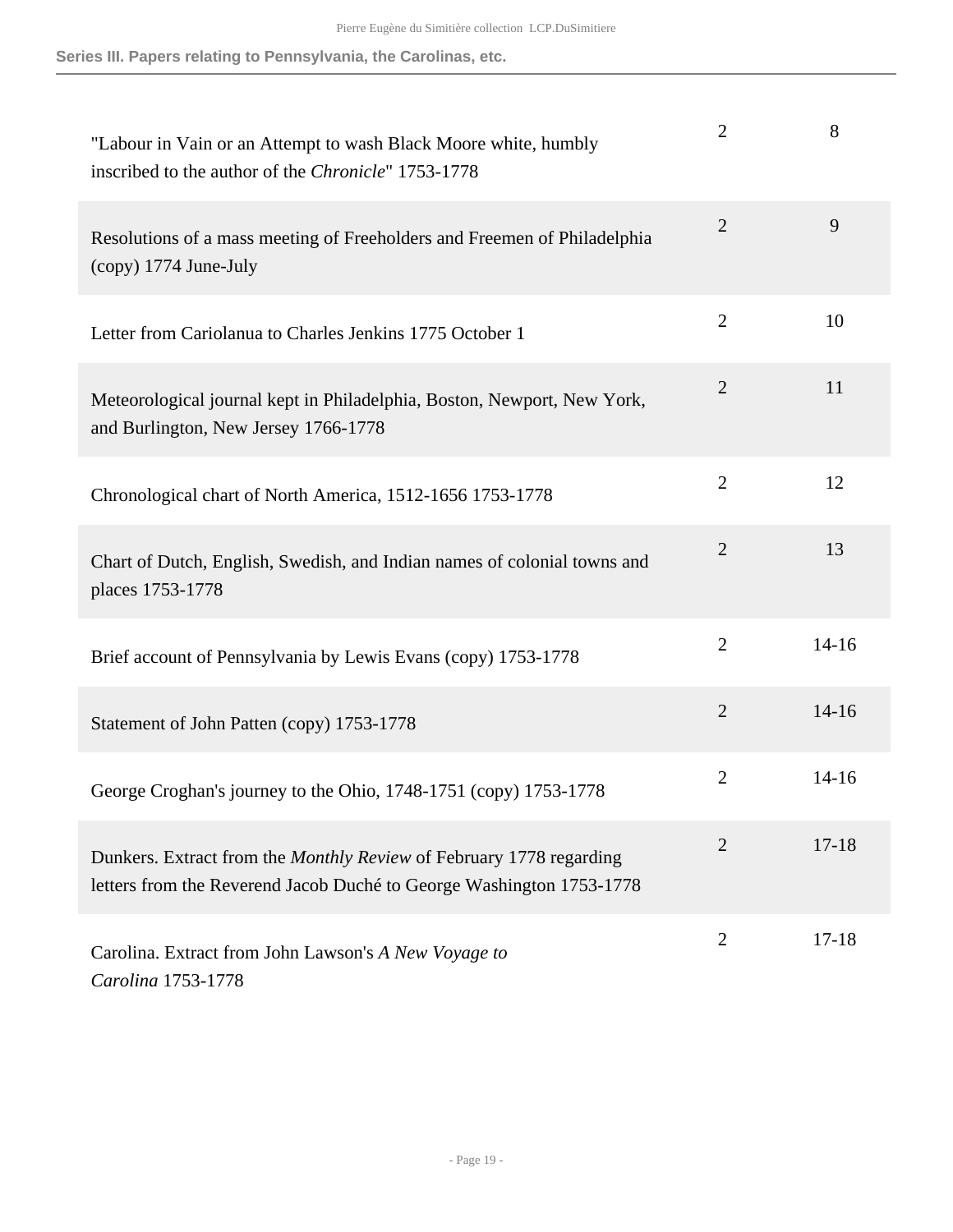**Series III. Papers relating to Pennsylvania, the Carolinas, etc.**

| A catalog of Carolina birds described by Mr. Robert Stevens 1753-1778                                                             | $\overline{2}$ | 19        |
|-----------------------------------------------------------------------------------------------------------------------------------|----------------|-----------|
| Short Account of South Carolina 1753-1778                                                                                         | $\overline{2}$ | 20        |
| Plan of Charles-town 1753-1778                                                                                                    | $\overline{2}$ | 21        |
| Plan of Boston, 1729 1753-1778                                                                                                    | $\overline{2}$ | 22        |
| Sketch of the Harbour of Charles Town, South Carolina 1753-1778                                                                   | $\overline{2}$ | 23        |
| Treaty of Peace between William Bull and Chief Attakulla Kulla, et<br>al. 1761                                                    | $\overline{2}$ | 24        |
| Discovery of Florida by Ponce de Leon 1753-1778                                                                                   | $\overline{2}$ | 25        |
| Newspaper clippings from the South Carolina Gazette 1706                                                                          | $\overline{2}$ | $26 - 28$ |
| Materials for a history of South Carolina 1753-1778                                                                               | $\mathbf{2}$   | $26 - 28$ |
| List of books and pamphlets on South Carolina 1753-1778                                                                           | $\overline{2}$ | $26 - 28$ |
| Account written by William Hunter in Philosophical Transactions about<br>fossils being found that belong to an elephant 1753-1778 | $\overline{2}$ | 29a       |
| Extract from William Robertson's The History of America about animal<br>bones 1753-1778                                           | $\overline{2}$ | 29b-30    |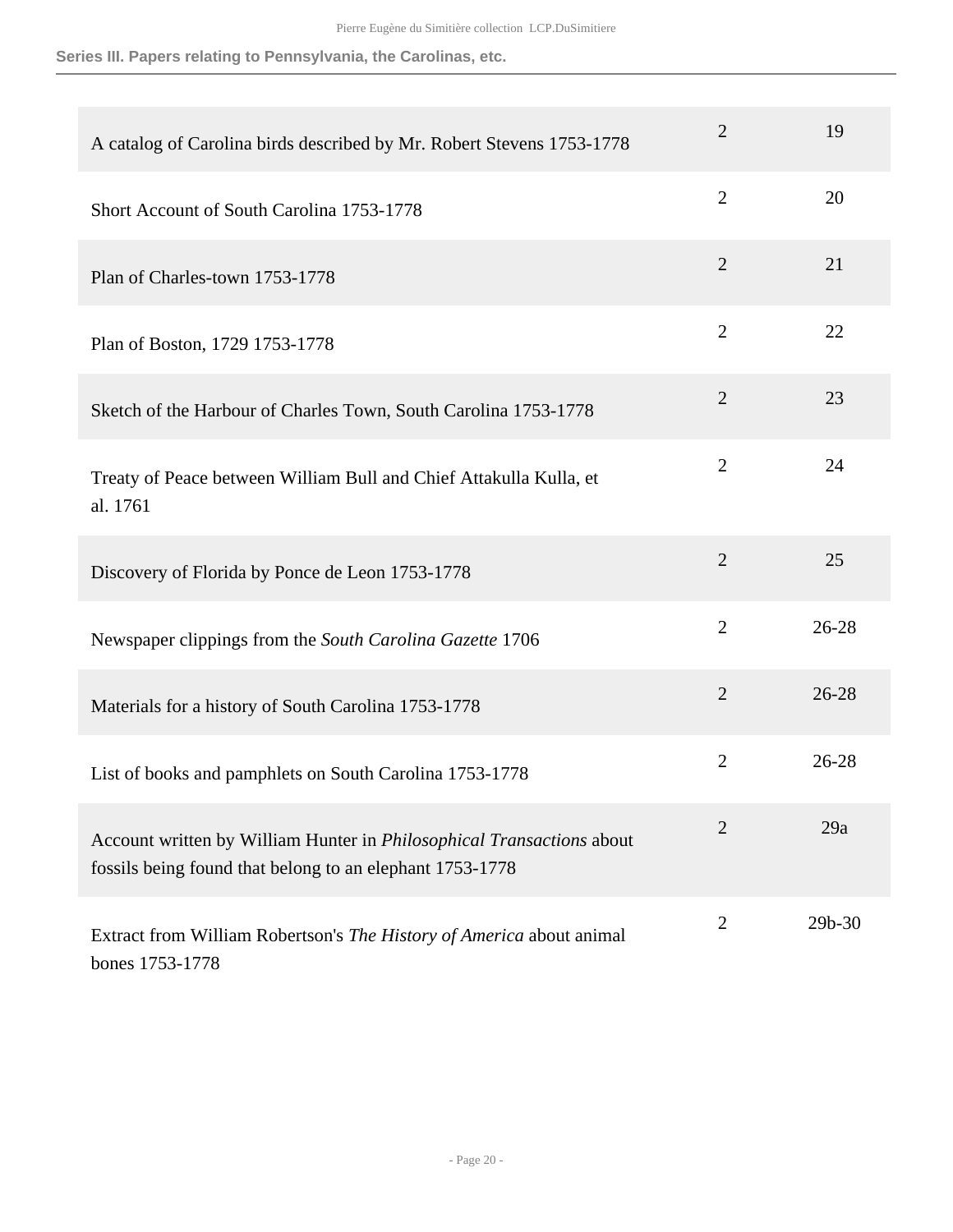<span id="page-20-0"></span>

| Extract from M. Bossu's Travels through Louisiana about finding elephant<br>skeletons 1753-1778                 | $\overline{2}$ | 29b-30     |
|-----------------------------------------------------------------------------------------------------------------|----------------|------------|
| Rough draft of a memorandum given to Lieutenant Robert<br>Douglass 1753-1778                                    | $\overline{2}$ | $29b - 30$ |
| Extracts from de Boffun and Daubenton's L'Histoire Naturelle about<br>elephant bones found in America 1753-1778 | $\overline{2}$ | 31         |
| "Longetivity of the people in North America and the West<br>Indies" 1669-1779                                   | $\overline{2}$ | 32         |
| Graveston inscriptions 1753-1778                                                                                | $\overline{2}$ | 33         |
| Extracts from Gentleman's Magazine, American Weekly Mercury, and the<br>Pennsylvania Gazette 1734, 1738, 1737   | $\overline{2}$ | 34         |
| Drawings of Redwood Library and Old Academy and Charity<br>School 1753-1778                                     | $\overline{2}$ | 35         |
| Watercolor of the bay of Newport, Rhode Island 1753-1778                                                        | $\overline{2}$ | 36         |
| Etchings of unidentified buildings 1753-1778                                                                    | $\overline{2}$ | 37         |
| Extracts from public records of New Haven, Connecticut 1753-1778                                                | $\overline{2}$ | 38         |
| Impressions of coins 1753-1778                                                                                  | $\overline{2}$ | 39         |
| <b>Series IV. Indian Treaties, 1721-1756</b> [966]                                                              |                | <b>Box</b> |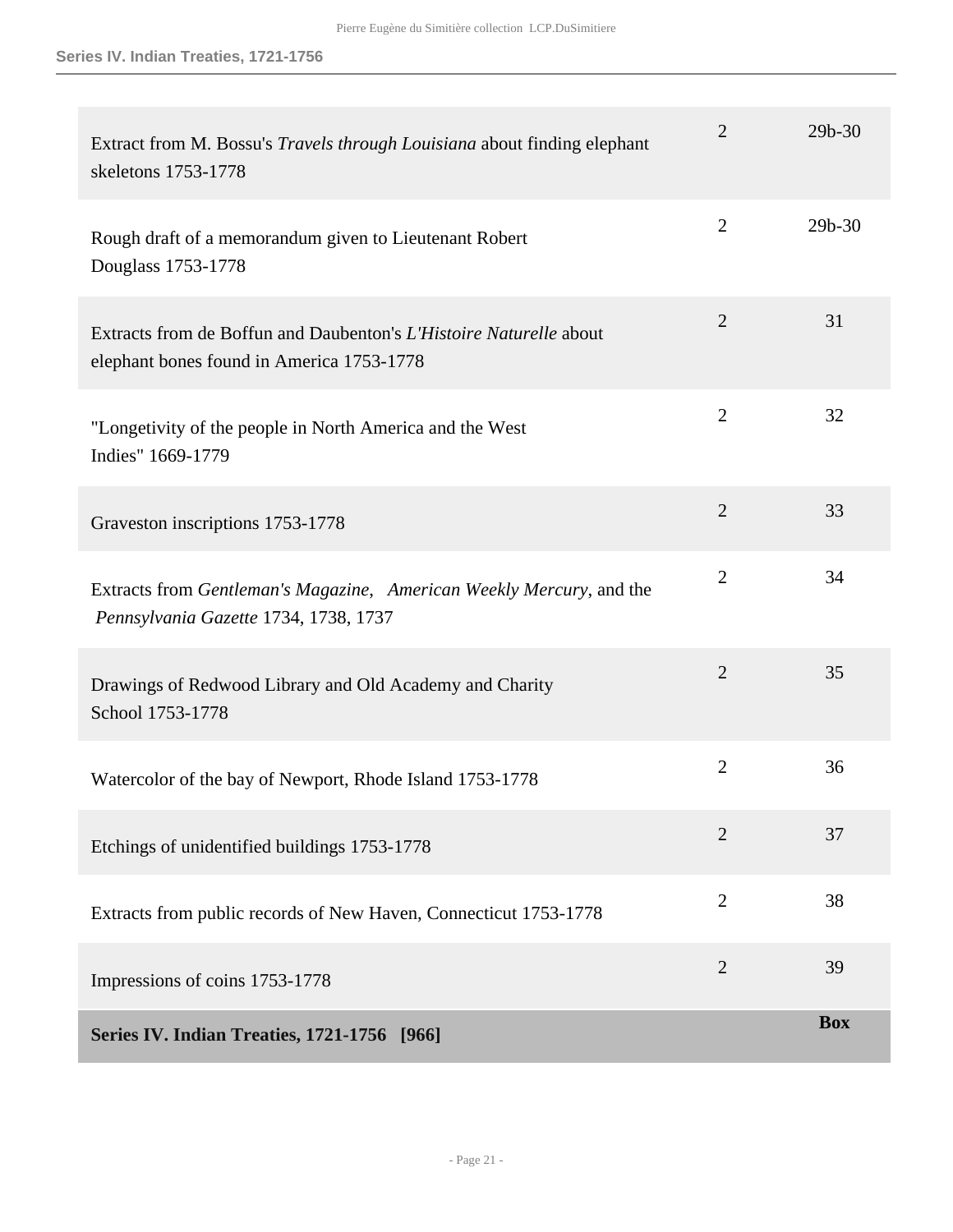#### **Scope and Contents note**

The series "Indian Treaties, 1721-1756" contains sixty documents that relate to colonists' affairs with Native Americans prior to the Revolution. Heavily documented in the series are the minutes of councils; correspondence; and treatise between the English in Philadelphia and New York and the Five Nations, and later the Six Nations. Included in the series are treaties and their relevant correspondence from Conrad Weiser, William Shirley, James DeLancey, Robert Hunter Morris, and others. These documents reveal remarkable agreements between the Native Americans and the colonists, including numerous agreements involving the trade of goods and land, and agreements on the hunting of game. Also included are the testimonies of two traders describing French mistreatment of Native American traders, correspondence and other documents relating to the French and Indian Wars, and documents about Native American and colonist conflicts. An interesting document about an English and Native American conflict is the Petition to Lieutenant Governor Robert Morris of Pennsylvania from October 20, 1755, in which settlers petitioned the governor for aid and ammunition as a result of Native Americans attacks. The petition also contains testimonies from settlers who had been involved in the attacks.

The documents in this series are originals and copies. While the dates that the copies were made is unknown, the dates of the original documents from which copies were made span the years 1721 to 1756. This series is arranged in chronological order.

|                                                                                                                         | <b>Box</b> | <b>Folder</b> |
|-------------------------------------------------------------------------------------------------------------------------|------------|---------------|
| Minutes of Council held at Philadelphia 1721 March 6                                                                    | 3          |               |
| Transcript of testimony given in the Philadelphia Court regarding an<br>Indian killed by Edmund Cartlidge 1722 March 10 | 3          |               |
| Address of Governor Sir William Keith to Council 1722 April 16                                                          | 3          | 3             |
| Minutes of councils with Indians at Conestoga 1722 April 6-7                                                            | 3          |               |

3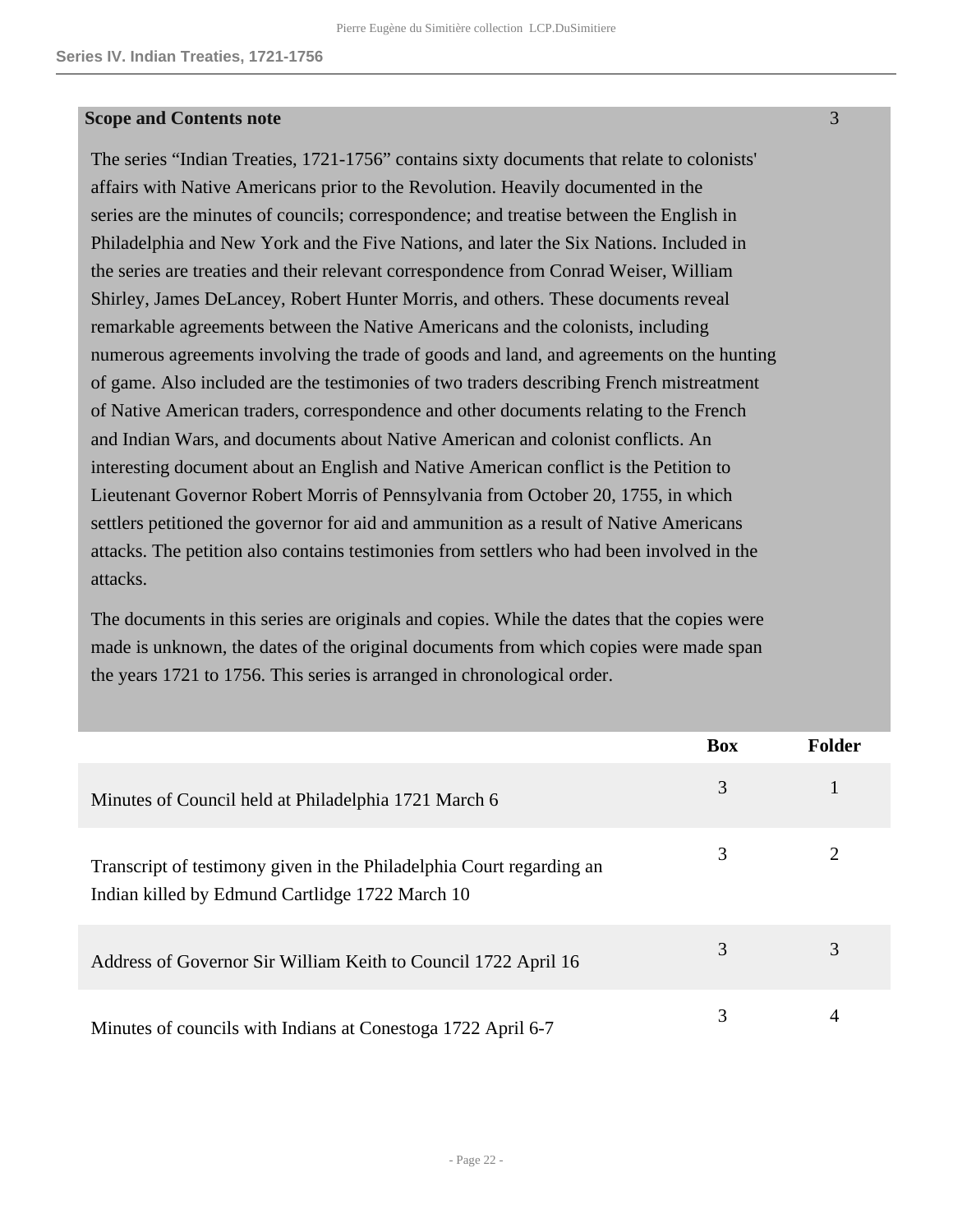| Report made to Council in Philadelphia regarding a message sent to the<br>Five Nations 1722 July 30                  | 3 | 5              |
|----------------------------------------------------------------------------------------------------------------------|---|----------------|
| Minutes of a council at Philadelphia 1723 January 25-28                                                              | 3 | 6              |
| Treaty with Five Nations made at Philadelphia 1727 July 3-5                                                          | 3 | $\overline{7}$ |
| Minutes of the Council at Philadelphia 1728 April 18                                                                 | 3 | 8              |
| Two Indian Treaties (pamphlet) 1728                                                                                  | 3 | 9              |
| Minutes of a council at Philadelphia 1728 October 10                                                                 | 3 | 10             |
| Treaty made at Philadelphia 1729 May 26-27                                                                           | 3 | 11             |
| Petition to the Governor of New York 1731 September 25                                                               | 3 | $12 - 14$      |
| Minutes of the Commission for Indian Affairs, Albany 1731 September 25                                               | 3 | $12 - 14$      |
| Testimony of Jonah Davenport, an Indian trader, before Lieutenant<br>Governor Gordon in Philadelphia 1731 October 29 | 3 | $12 - 14$      |
| Testimony of James Letort, an Indian trader, before Lieutenant Governor<br>Gordon in Philadelphia 1731 November 20   | 3 | 15             |
| Treaty made with Six Nations at Philadelphia 1732 August-September                                                   | 3 | 16             |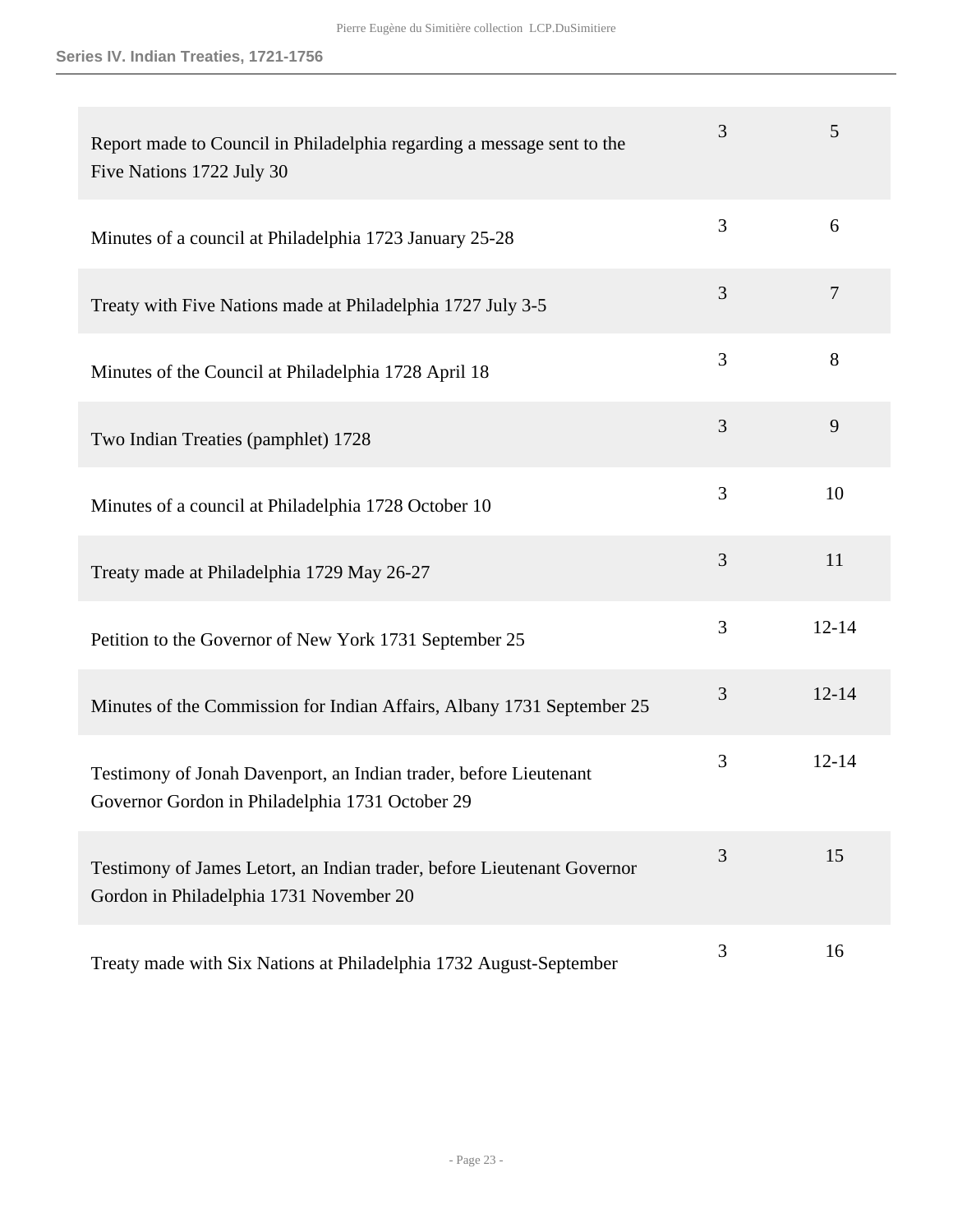| Treaty between Shawnee Indians and Pennsylvania made in<br>Philadelphia 1732 September 30-October 7                         | 3 | 17 |
|-----------------------------------------------------------------------------------------------------------------------------|---|----|
| Treaty with Six Nations made at Philadelphia 1736 September 28 October<br>14                                                | 3 | 18 |
| Minutes of meeting of Council and chiefs of the Cayuga Indians 1741,<br>October 14                                          | 3 | 19 |
| Minutes of conference between Council and Six Nations 1742 June 30-<br>July 12                                              | 3 | 20 |
| Treaty made at Lancaster, Pennsylvania with Six Nations 1744 June 22,<br>25-30 and July 2-4                                 | 3 | 21 |
| Minutes of council held at Philadelphia 1744 August 21                                                                      | 3 | 22 |
| Petition by Sheridan, a trader in Loogane, to the General Intendant of the<br>French Islands of America undated             | 3 | 23 |
| Letter from Conrad Weiser, Heidelberg 1746 January 24                                                                       | 3 | 24 |
| Minutes of council held at Philadelphia in the Supreme Court 1749 July<br>$1-6$                                             | 3 | 25 |
| Three letters from Conrad Weiser to Richard Peters regarding his trip to<br>meet various tribes of Indians 1744 August 6-12 | 3 | 26 |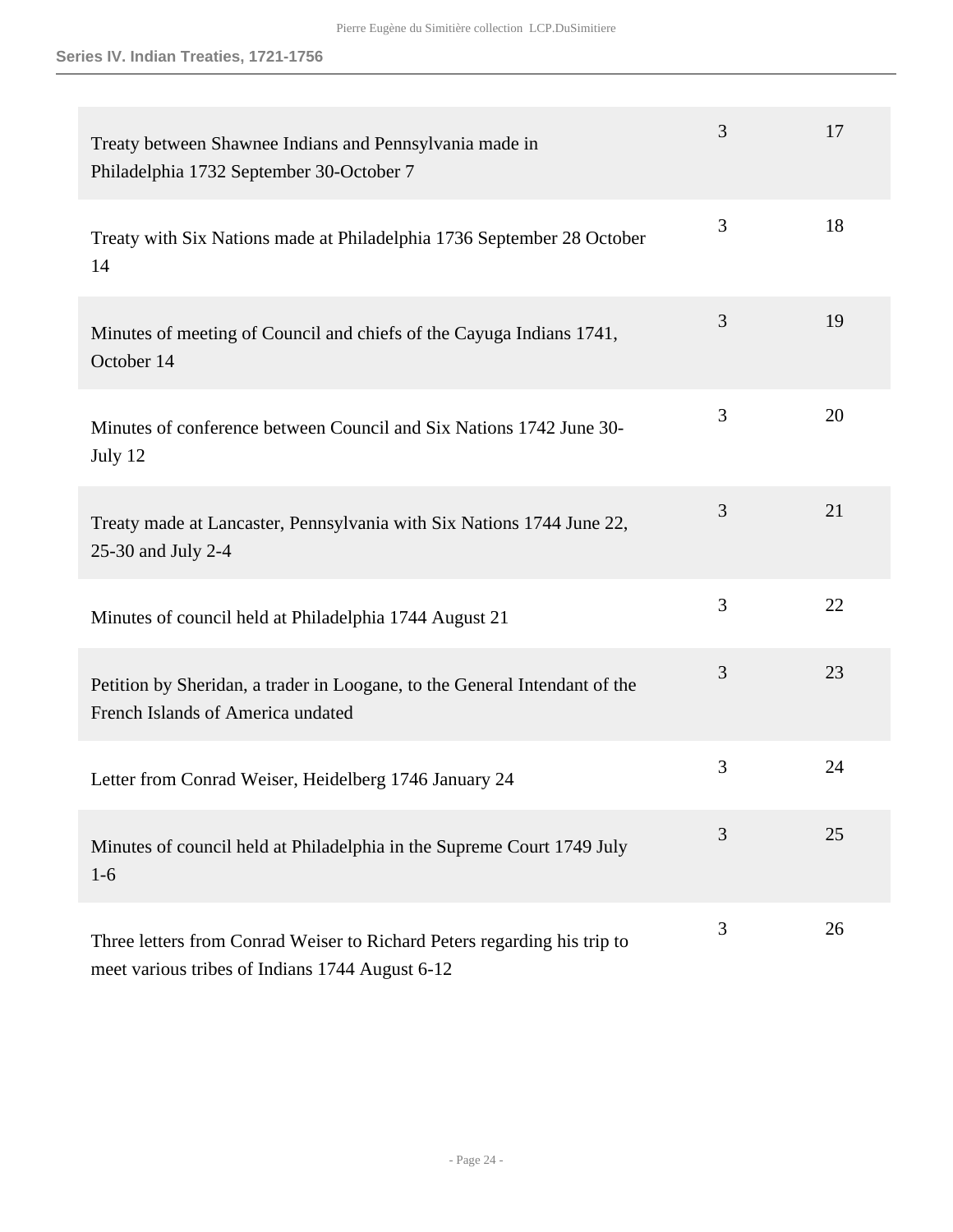| Journal of Conrad Weiser's journey to Albany with a message from the<br>Governor of Pennsylvania to the Six Nations 1751 June 10-July 27 | 3 | 27              |
|------------------------------------------------------------------------------------------------------------------------------------------|---|-----------------|
| Letter from Richard Peters to Pennsylvania Assembly 1752 February 6                                                                      | 3 | 28a             |
| Report of Committee of Representatives in Philadelphia 1752 February 25                                                                  | 3 | 28 <sub>b</sub> |
| Instructions of Governor James Hamilton to John Patten 1753 December 8                                                                   | 3 | 29              |
| Extract from letter of Mr. Smith to Governor [William] Shirley, Cape<br>Cod 1753 December 24                                             | 3 | 30              |
| Letter from Governor Robert Dinwiddie to Governor [James] Hamilton,<br>Williamsburg 1752 March 1                                         | 3 | 31              |
| Letter from Governor William Shirley to Governor [James] Hamilton,<br>Boston 1754 March 4                                                | 3 | 32              |
| Letter from Governor Robert Dinwiddie to Governor [James] Hamilton,<br>Williamsburg 1754 March 21                                        | 3 | 33              |
| Testimony regarding French mistreatment of Indian traders circa 1754                                                                     | 3 | 34              |
| Testimony regarding French mistreatment of an Indian trader 1754 March<br>22                                                             | 3 | 35              |
| Letter from Hetchen Holland to Governor [James] De Lancey undated                                                                        | 3 | 36-38           |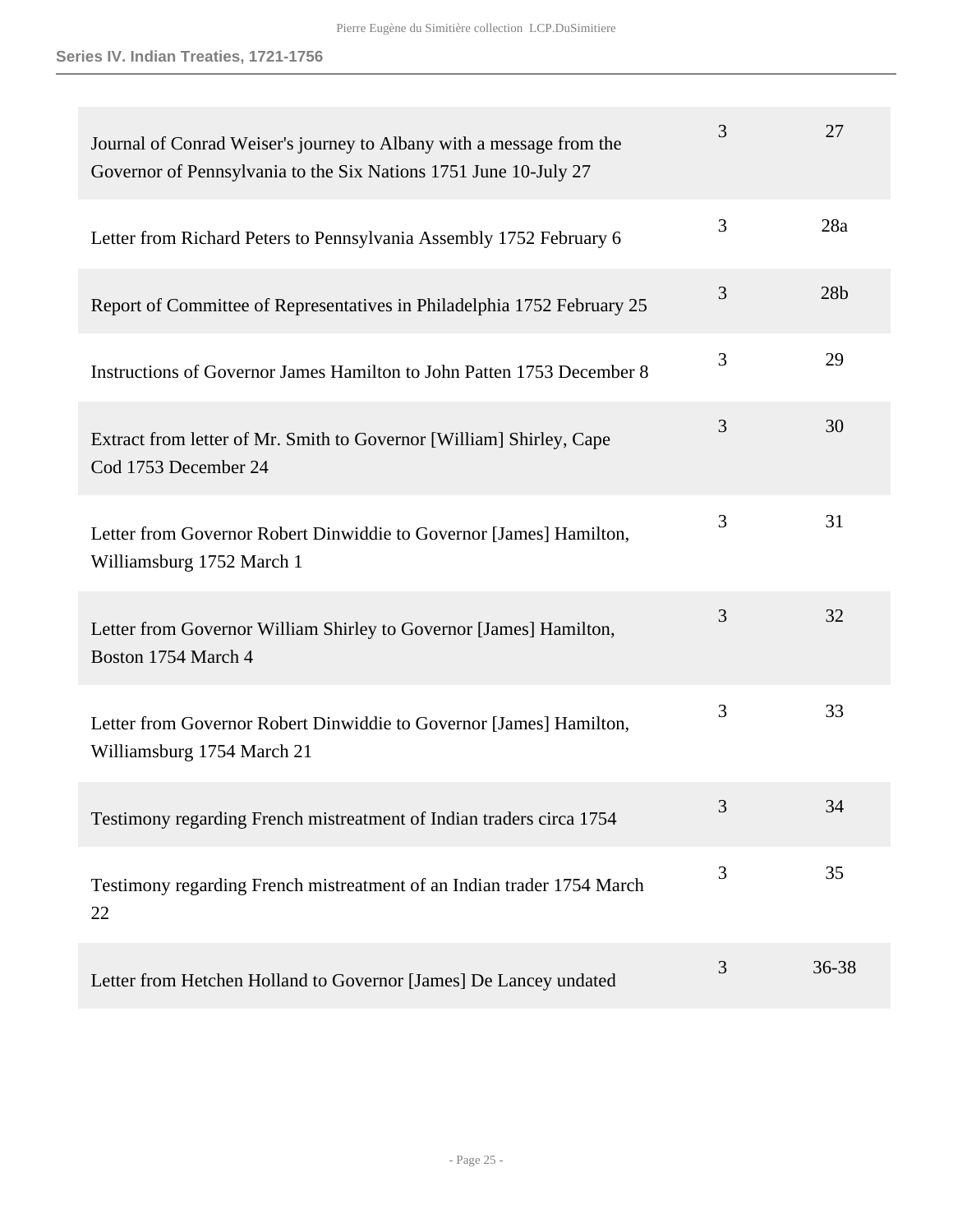| Letter from Governor James De Lancey to Governor [James] Hamilton,<br>New York 1754 April 1                                                           | 3 | 36-38 |
|-------------------------------------------------------------------------------------------------------------------------------------------------------|---|-------|
| Speech sent from the fort on the Ohio to the Governors of Virginia and<br>Pennsylvania 1754 April 18                                                  | 3 | 36-38 |
| Resolution to build forts for the wives and children of both Indians and<br>whites who may go to war for England, New York 1754 April 17              | 3 | 39    |
| Letter from Governor James De Lancey to Governor [James] Hamilton,<br>Williamsburg, Virginia 1754 April 27                                            | 3 | 40    |
| Letter from Governor Robert Dinwiddie to Governor [James] Hamilton,<br>Williamsburg 1754 April 27                                                     | 3 | 41    |
| Letter from Conrad Weiser to Governor James Hamilton, Heidelberg,<br>Berks County 1754 May 2                                                          | 3 | 42    |
| Letter from Governor Robert Dinwiddie to Governor [James] Hamilton,<br>Williamsburg 1754 July 31                                                      | 3 | 43    |
| Speech by Robert Hunter Morris, Lieutenant Governor of Pennsylvania to<br>the Indians of the Six Nations, Delawares, and Shawnees 1754 November<br>15 | 3 | 44    |
| Speech of Major General William Shirley to the sachems and warriors of<br>the Indians of the Six Nations [1755 December]                              | 3 | 45-46 |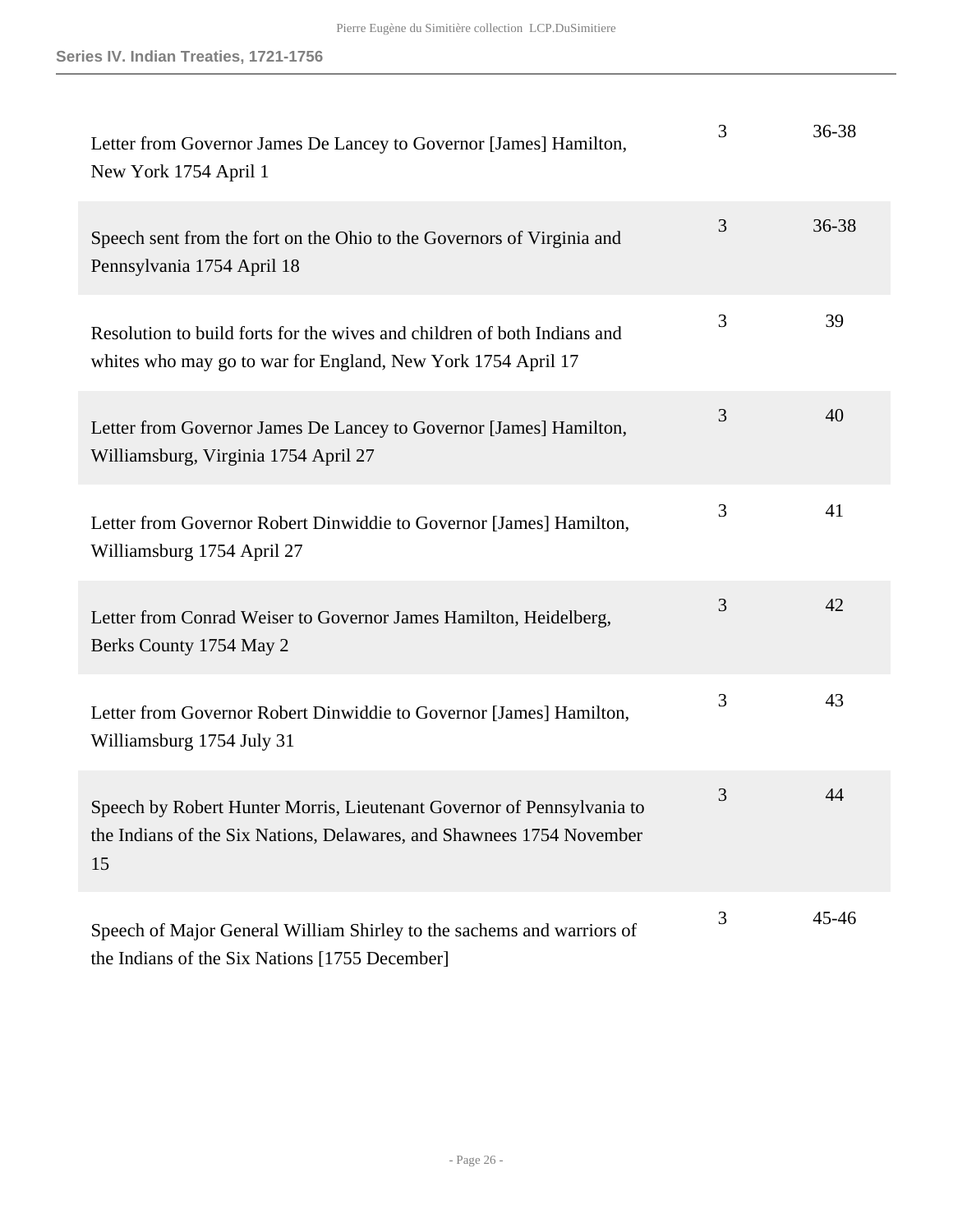| Letter from Major General William Shirley to Major General Johnson,<br>New York 1755 December 7                                 | 3 | $45 - 46$ |
|---------------------------------------------------------------------------------------------------------------------------------|---|-----------|
| Minutes of Council at Philadelphia 1755 August 7-22                                                                             | 3 | 47        |
| News of the Indians, French, and English in Ohio 1754                                                                           | 3 | 48        |
| Petition to Lieutenant Governor Robert Morris of Pennsylvania with<br>copies of letters 1755 October 20                         | 3 | 49        |
| Letter from John Harris to Benjamin Franklin, Paxton, Pennsylvania 1755<br>October 31                                           | 3 | 49        |
| Letter from Samuel Wright to Isaac Norris 1755 November 2                                                                       | 3 | 49        |
| Letters from Timothy Horsfield to William Edmonds, Bethlehem,<br>Pennsylvania                                                   | 3 | 49        |
| Letters from William Parsons to Conrad Weiser and from Adam Hoops to<br>Isaac Norris regarding Indian massacres 1755 November 3 | 3 | 49        |
| Letter from James Wright to a "Worthy Friend" regarding Indian<br>massacres                                                     | 3 | 49        |
| Minutes of Council at Philadelphia 1755 November 8                                                                              | 3 | 49        |
| Minutes of the Council at Philadelphia 1755 August 7 and 15                                                                     | 3 | 49        |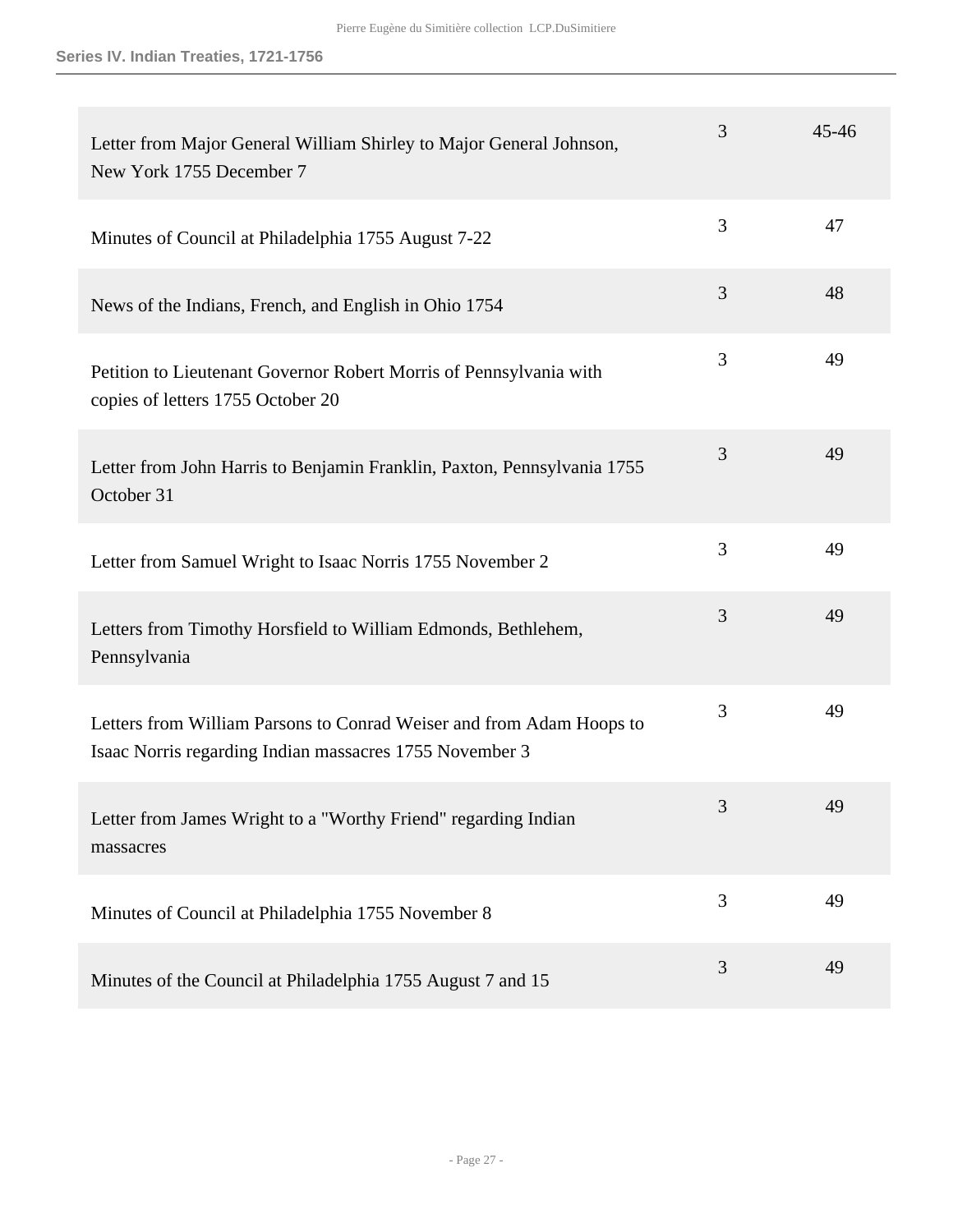| Minutes of the Council at Philadelphia 1755 August 18                                                    | 3 | 49    |
|----------------------------------------------------------------------------------------------------------|---|-------|
| Minutes of the Council at Philadelphia 1755 August 20                                                    | 3 | 49    |
| Minutes of the Council at Philadelphia 1755 August 20                                                    | 3 | 49    |
| Minutes of the Council at Philadelphia 1755 August 22                                                    | 3 | 49    |
| Testimony regarding Indian troubles circa 1755                                                           | 3 | 49    |
| Minutes of Council of War held by General William Shirley, New<br>York 1755 December 12-13               | 3 | 50-54 |
| Minutes of the Council of War (second session), New York 1755<br>December 12-13                          | 3 | 50-54 |
| Instructions of Robert Hunter Morris to one of the Oneida chiefs, and<br>Andrew Montour 1755 November 13 | 3 | 50-54 |
| Letters from Gideon Hawley to Governor Morris 1755 January 5                                             | 3 | 50-54 |
| Minutes of Council of War, New York 1755 December 12-13                                                  | 3 | 50-54 |
| Minutes of the Council at Philadelphia 1756 March 27                                                     | 3 | 55    |
| Minutes of the Council at Philadelphia 1756 April 8                                                      | 3 | 56    |
| Extract of letter from Sir Charles Hardy to Governor Morris 1756 April 29                                | 3 | 57    |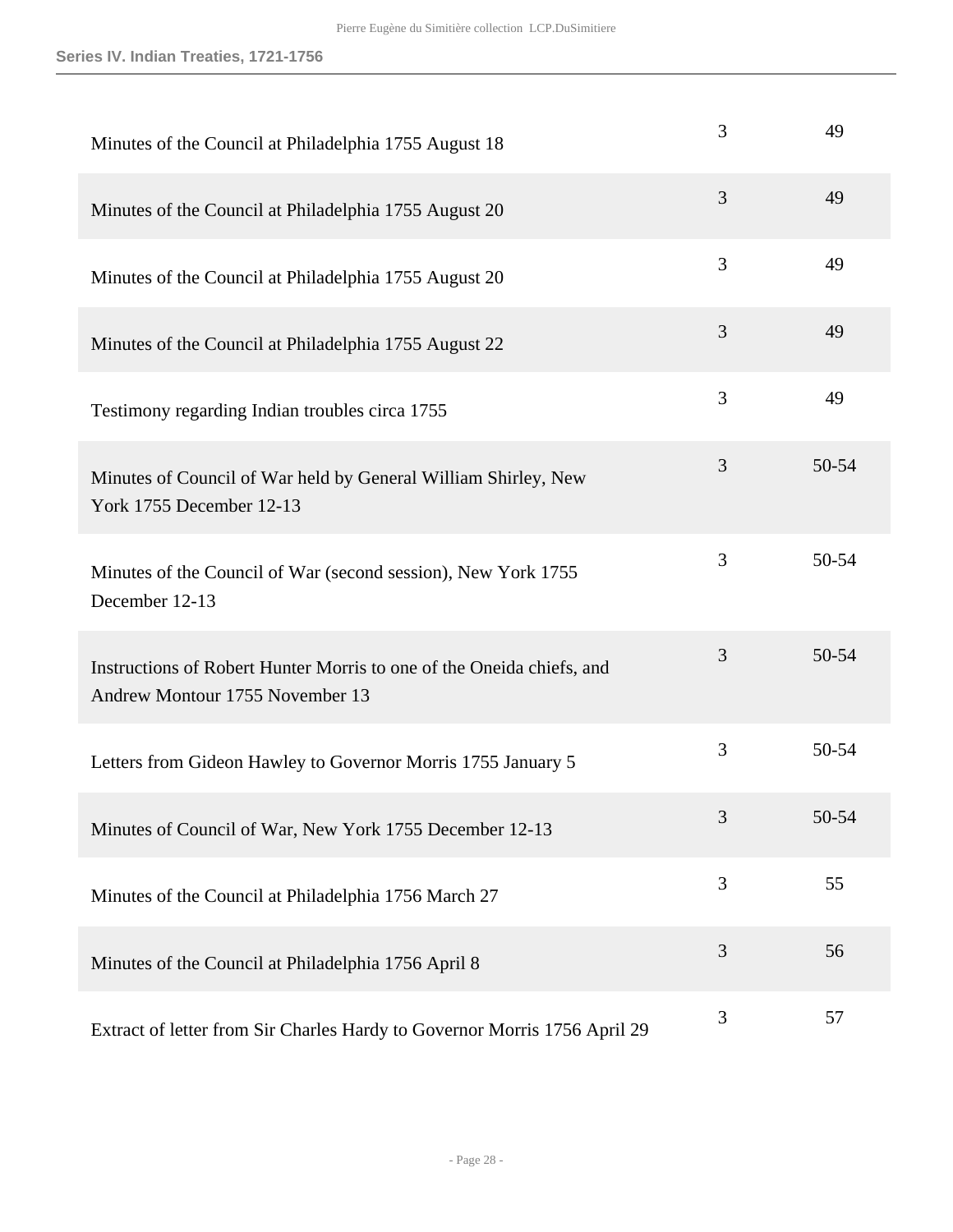| Minutes of the Council at Philadelphia 1756 June 8                                                                 |   | 58 |
|--------------------------------------------------------------------------------------------------------------------|---|----|
| Memorandum account of Indian conspiracies undated                                                                  | 3 | 59 |
| Extract of letter from Sir Charles Hardy to Governor Morris 1756 April 16                                          | 3 | 60 |
| Reply of James Logan in response to comments made about him by<br>Camassatego regarding the 1742 treaty circa 1742 | 3 | 61 |

**Volume**  $\mathcal{D}$ 

#### <span id="page-28-0"></span>**Series V. Original letters, 1560-1781 [967]**

#### **Scope and Contents note**

The series "Original Letters, 1560-1781" contains eighty letters relating to a miscellany of topics and persons, including Scottish poet Tobias Smollett, natural history, the Colonial Committee of Correspondence, the Revolutionary War, and the Pennsylvania Line Revolt of 1781. The most heavily documented topic in this series is the Pennsylvania Line Revolt, a Revolutionary War rebellion in which the Continental Army soldiers rebelled against the Continental Army because of grievances pertaining to poor conditions and supplies. The Pennsylvania Line revolt began on January 1, 1781 and ended on January 29, 1781. The documents include correspondence relating to the mutiny, propositions from the Continental Army for redressing the soldiers' grievances, proposals from the British Army asking for allegiance from the Pennsylvania Line, trial accounts, and other documents about potential and realized spies for the British.

The documents are arranged by topic. Many documents were hand copied by Du Simitière from originals. While the date that all of the copies were made is unknown, the dates of the original documents from which copies were made span the years 1560 to 1781. The language of the Du Simitière materials in this series are in English and French.

It is essential for researchers to know that the first seven letters in the volume were mistakenly bound in this volume and do not belong in the Du Simitière collection. Instead,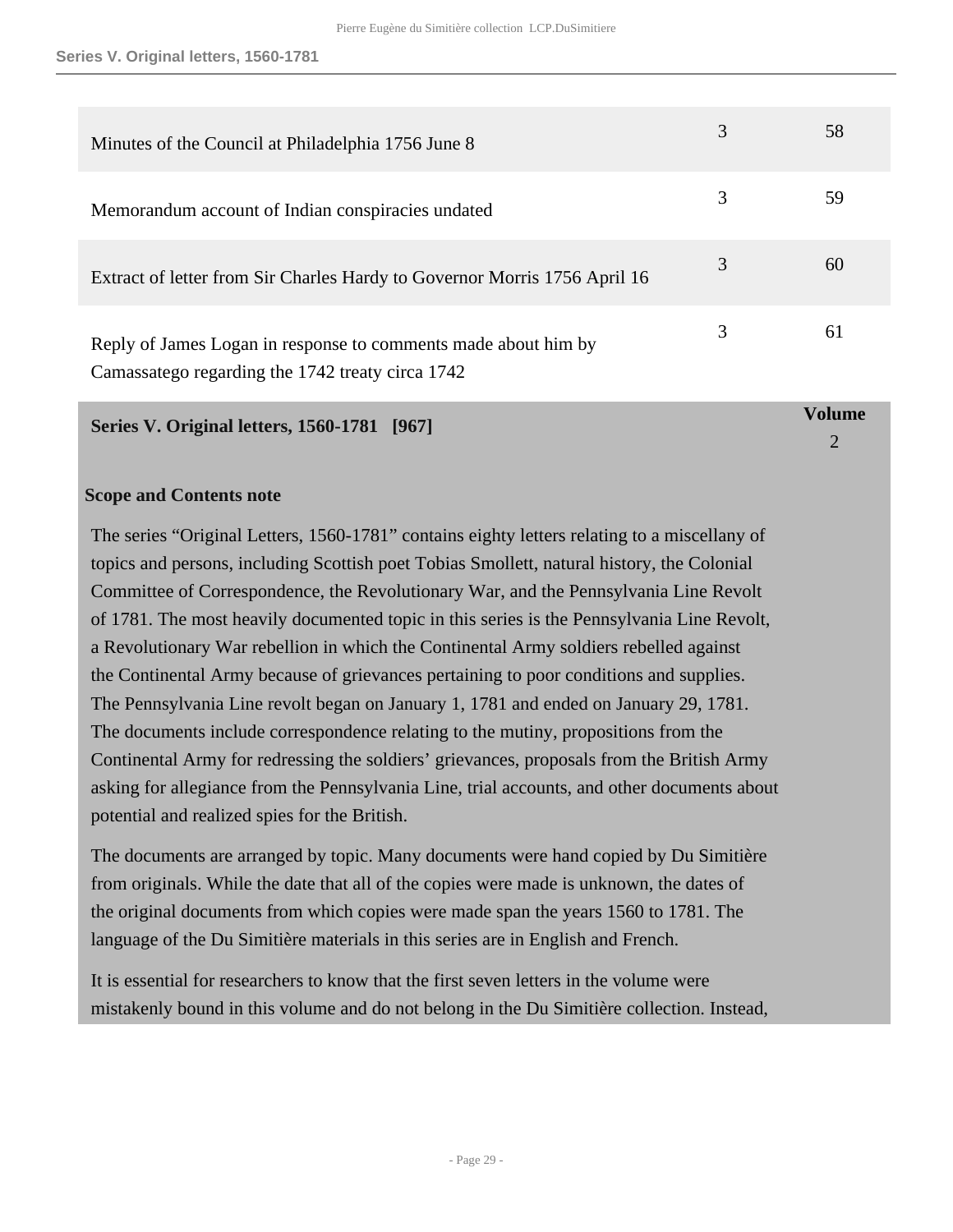these letters belong to the Henry Cox collection, which no longer resides at the Library Company. These letters are in Italian.

|                                                                                            | <b>Volume</b> | Item  |
|--------------------------------------------------------------------------------------------|---------------|-------|
| Original Papers relating to the Revolt of the Pennsylvania Line, 1781<br>January 1560-1781 | 2             | 50-77 |
| Series VI. Papers relating to the West Indies 1748-1773 [968]                              |               | Box   |

#### <span id="page-29-0"></span>**Scope and Contents note**

The series "Papers relating to the West Indies" contains thirty-nine items about the history of the West Indies, particularly Jamaica and Santo Domingo. The documents within this series contain information on African slave uprisings, rebellions, conspiracies, and the slave trade. There are watercolors and sketches done by Du Simitière in Kingston, Jamaica that include musicians, scenic views, and a street view of two black slaves on the gallows. Other documents of interest include information on the Jamaican-Creole vocabulary, including translations of vocabulary; proverbs in Creole, English, and French; and descriptions, in French, of Java, Batavia, Jamaica, St. Eustatius, Cuba, and Santo Domingo. There are also extracts of many works and letters, lists, maps, sketches, and notes.

Presumably, this material was collected for a history of the West Indies, and this material is potentially an extension of the series "Papers relating to Natural History." Many original documents were hand copied by Du Simitière. While the date that the copies were made is unknown, the dates of the original documents from which the copies were made span the years 1748 to 1773. Also included are some of Du Simitière's original works regarding his personal travels to the West Indies.

The current order of the documents is presumably the order in which the documents were previously bound. Documents appear to be arranged by topic, including, in this order, descriptions of various islands and voyages, information and history on Jamaica, information and history on Santo Domingo, and general histories of the West Indies. The documents are mostly in French, but some documents are in Jamaican-Creole and English.

**Box Folder**

4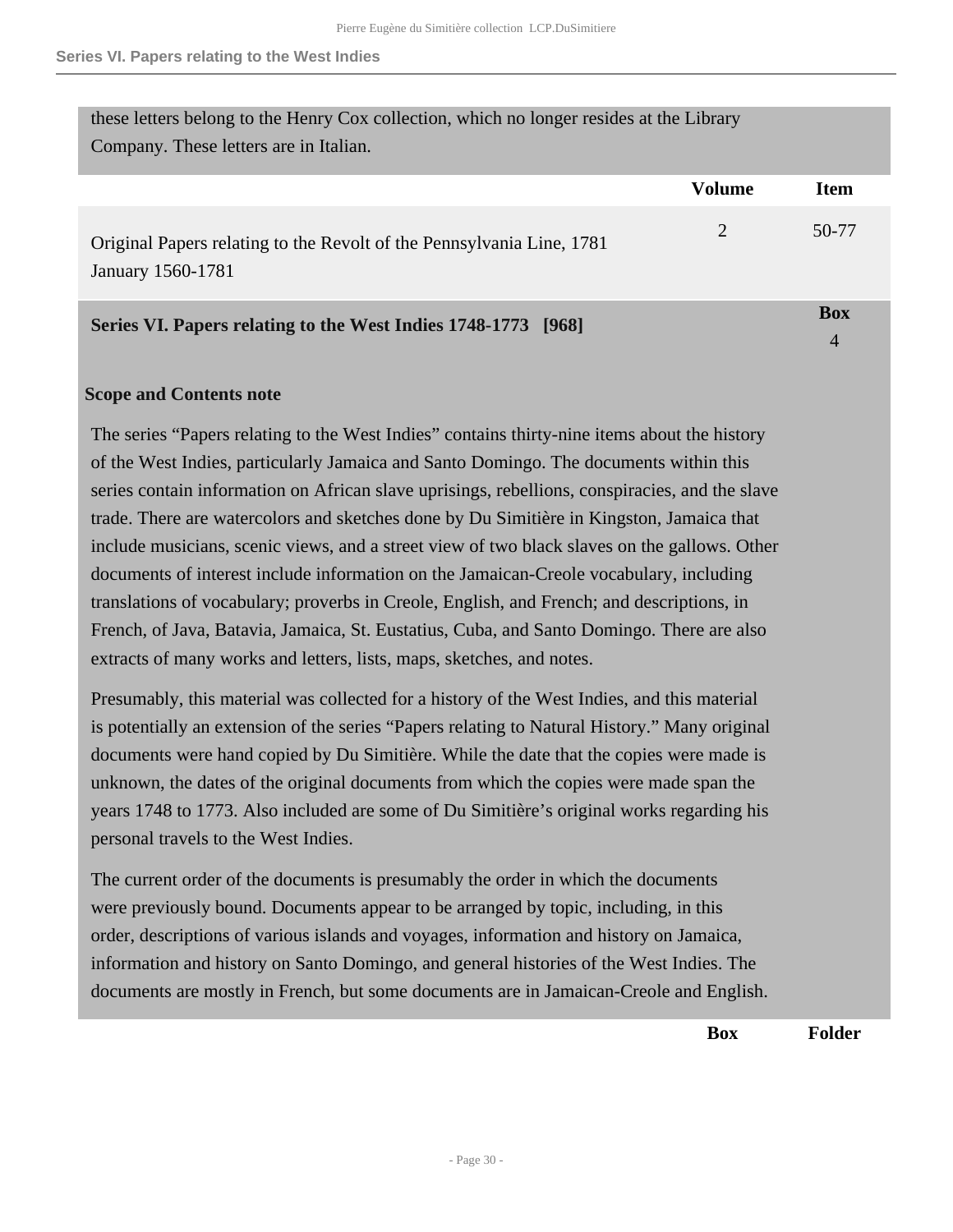## **Series VI. Papers relating to the West Indies**

| "Description des Isles de la Sonde," 1741 circa 1775                                                   | $\overline{4}$ | $\mathbf{1}$   |
|--------------------------------------------------------------------------------------------------------|----------------|----------------|
| "Des Manieres de Compteu and des Monnoyer des Isles du Vent and Sous<br>le Vent" circa 1775            | $\overline{4}$ | $\overline{2}$ |
| Drawings of Hispaniola Island and St. Domingo City coat of Arms circa<br>1775                          | $\overline{4}$ | $3 - 4$        |
| "Remarques sur la Havane" circa 1775                                                                   | $\overline{4}$ | $3 - 4$        |
| Description of a journey from Leogane, 1773 circa 1775                                                 | $\overline{4}$ | 5              |
| Diary of a sea voyage from Amsterdam to St. Eustache 1757-1758                                         | $\overline{4}$ | 6              |
| "Description de L'Isle de Saint Eustache" circa 1775                                                   | $\overline{4}$ | $\overline{7}$ |
| Notes on History of Jamaica circa 1775                                                                 | $\overline{4}$ | 8              |
| Important events in Jamaica after du Simitière's arrival 1960-1963                                     | $\overline{4}$ | $9-10b$        |
| "Vocabulario Creole" circa 1775                                                                        | $\overline{4}$ | $9-10b$        |
| "Explication de quelques termes différens du Français, en usage, aux Isles<br>de l'Amérique circa 1775 | $\overline{4}$ | $9-10b$        |
| Creole idioms circa 1775                                                                               | $\overline{4}$ | 10c            |
| "Jamaica-Creol" circa 1775                                                                             | $\overline{4}$ | 10             |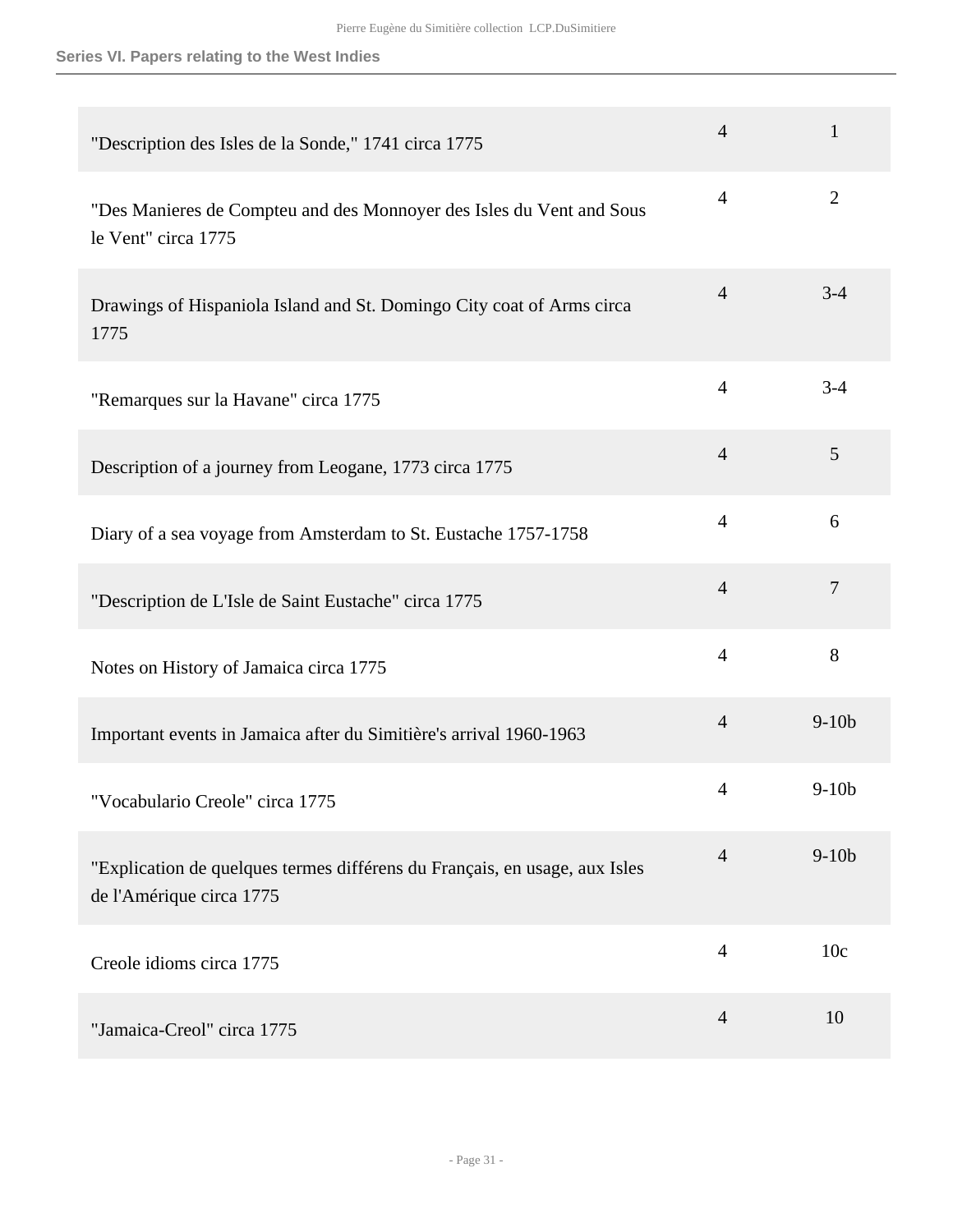| "Papiaminteer creal of Curaao" circa 1775                                                                                                                    | $\overline{4}$ | 10 <sub>e</sub>  |
|--------------------------------------------------------------------------------------------------------------------------------------------------------------|----------------|------------------|
| "Extrait du Manuscrit de M.S. sur les remèdes aux maladies de St.<br>Pom" 1758 January 24                                                                    | $\overline{4}$ | 11               |
| Books and maps relating to Jamaica circa 1775                                                                                                                | $\overline{4}$ | 12               |
| Sacking of Yaguana, Santo Domingo, 1600 circa 1775                                                                                                           | $\overline{4}$ | 13               |
| "Jamaica Chronology," 1492-1750 circa 1775                                                                                                                   | $\overline{4}$ | 14               |
| "Satire sur Quelques personnes des plus éminentes and des plus Connues<br>de l'Isle de Jamaique" circa 1775                                                  | $\overline{4}$ | 15               |
| "Ancient Descriptions of Jamaica;" "Indian Antiquities," 1612 circa 1775                                                                                     | $\overline{4}$ | 16<br><b>Box</b> |
| Extracts from The History of Jamaica or a General Survey of the Ancient and Modern<br>State of that Island, 1774 circa 1775                                  |                | $\overline{4}$   |
| Alphabetical list of plants in the synopsis of The History of Jamaica or a General Survey<br>of the Ancient and Modern State of that Island, 1774 circa 1775 |                | 4                |
|                                                                                                                                                              | <b>Box</b>     | Folder           |
| Coat of Arms of Jamaica undated                                                                                                                              | $\overline{4}$ | 19a              |
| Extracts from works about uprising of Negroes against whites in<br>Jamaica 1733-1745                                                                         | $\overline{4}$ | $20 - 21$        |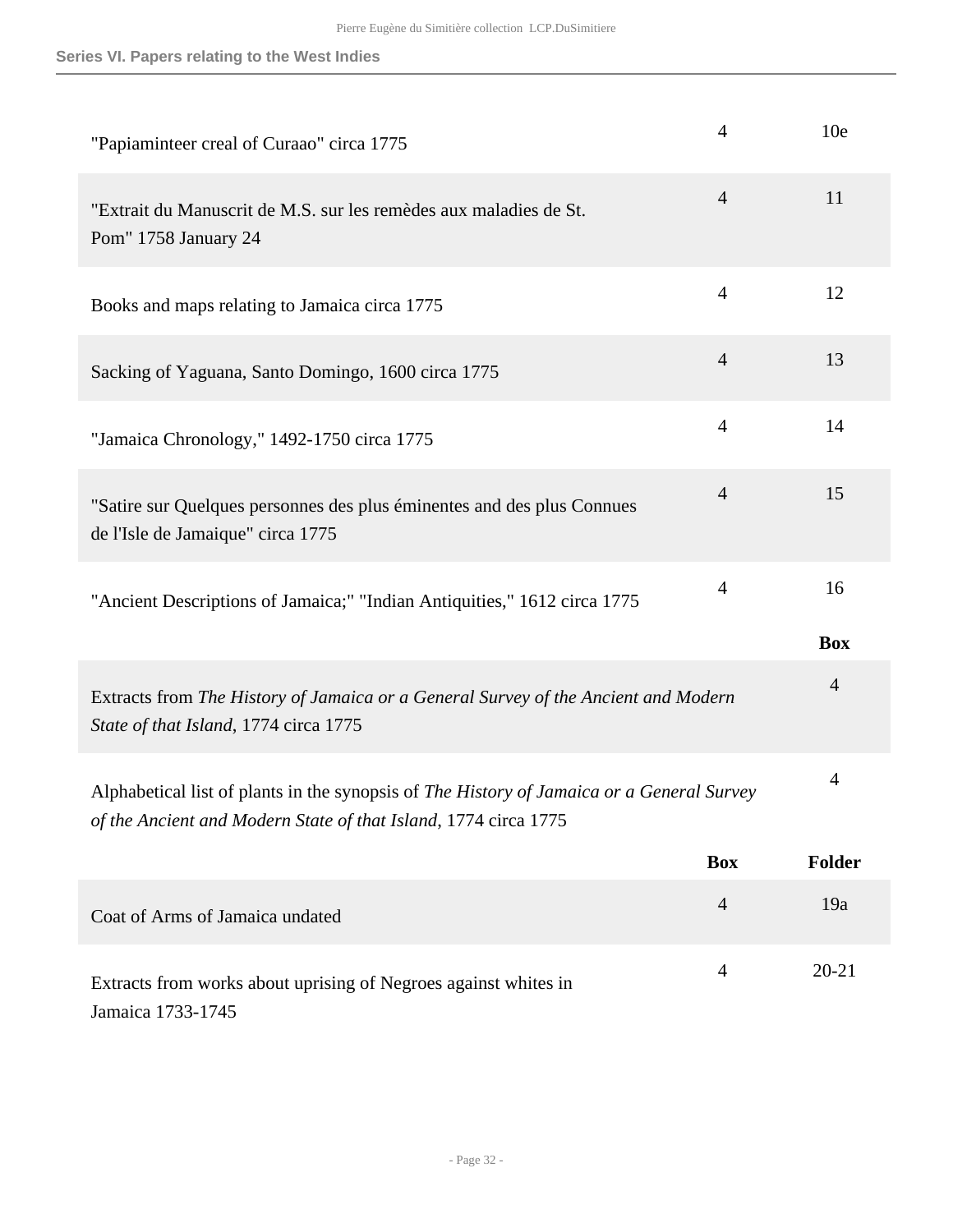## **Series VI. Papers relating to the West Indies**

| Extract of letter "from a Gentleman" 1760                                                                                      | $\overline{4}$ | $20 - 21$ |
|--------------------------------------------------------------------------------------------------------------------------------|----------------|-----------|
| "Negroes Conspiracies in several parts of the West Indies and of North<br>America" circa 1770                                  | $\overline{4}$ | $22 - 25$ |
| Note on exportation of sugar and importation of Negro slaves in Jamaica,<br>taken from American Weekly Mercury circa 1729-1730 | $\overline{4}$ | $22 - 25$ |
| Notes and chronology on Jamaica, 1494-1774 1740, 1742                                                                          | $\overline{4}$ | $22 - 25$ |
| "Books relating to the West India Islands and Continent" circa 1775                                                            | $\overline{4}$ | $22 - 25$ |
| "Coats of arms of some of the Governors of the Island of Jamaica,"<br>1724 circa 1775                                          | $\overline{4}$ | $26 - 27$ |
| "Origine de l'établissement des Français dans St. Domingue" circa 1773                                                         | $\overline{4}$ | $26 - 27$ |
| "De la ville and du quartier de Léogâne" circa 1775                                                                            | $\overline{4}$ | 28        |
| "Fragment d'une Chanson faites sur les officiers qui qui était dans le Fort<br>St. Louis a St. Domingue," 1748 circa 1775      | $\overline{4}$ | 29-30     |
| Ink sketch of a woman circa 1775                                                                                               | $\overline{4}$ | 29-30     |
| "Extrait du Registre tenu par le notaire and Substitut du Procureur du Roi a<br>Léogane, 1770 1770                             | $\overline{4}$ | 33        |
| "Extrait des Registres du Conseil Supérieur du Port au Prince," 1770 1770                                                      | $\overline{4}$ | 34-35     |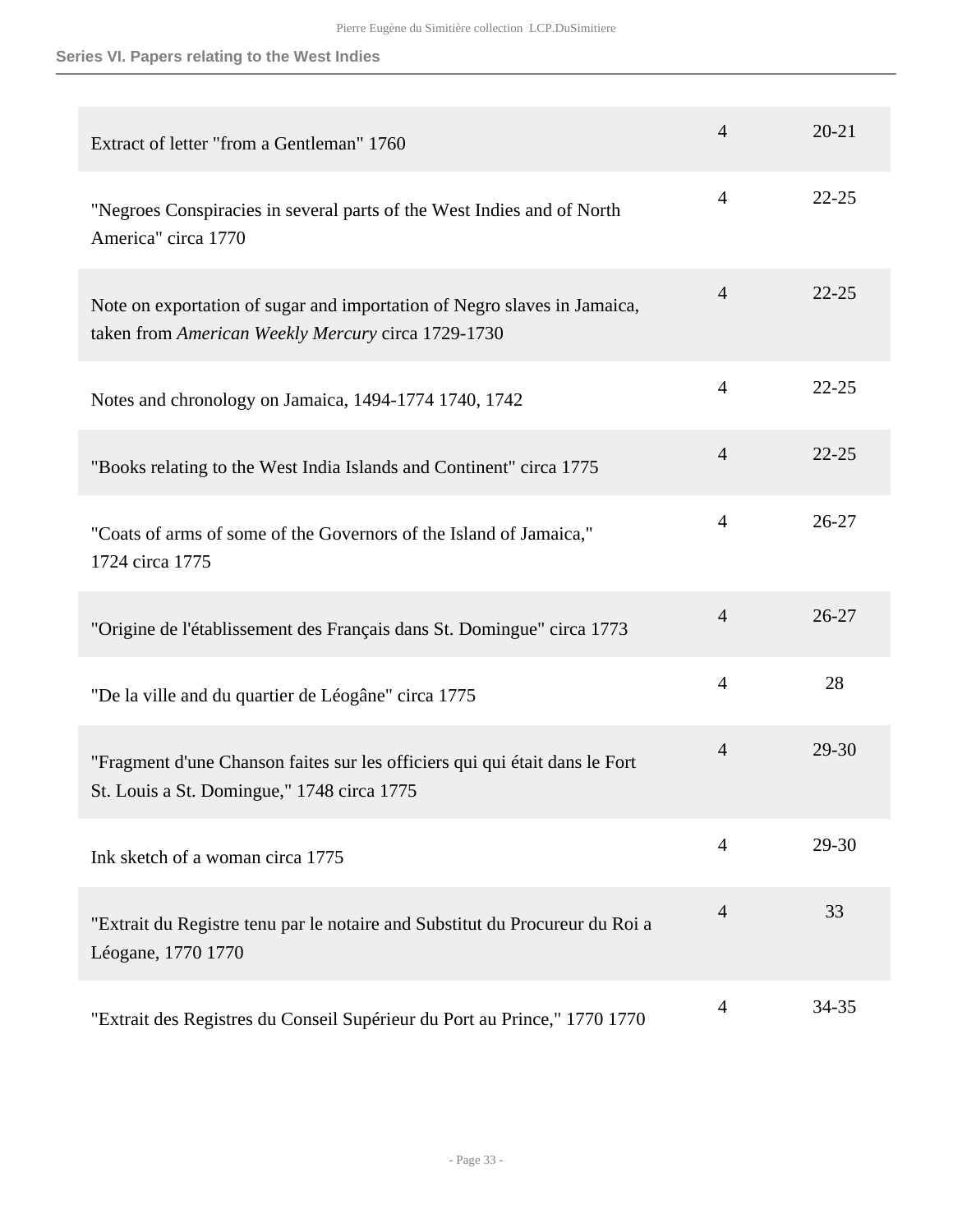#### **Series VII. Original Journals and Extracts**

| Series VII. Original Journals and Extracts [1411.Q]                                    |                | <b>Box</b> |
|----------------------------------------------------------------------------------------|----------------|------------|
| Attitude of Reverend Radman toward Quakers, extract from the Mercure<br>de France 1770 | $\overline{4}$ | $39a-39b$  |
| Extract regarding the discovery and description of North America 1770                  | $\overline{4}$ | 39a-39b    |
| Extracts from work regarding the history of the West Indies 1763                       | $\overline{4}$ | 37-38      |
| Extracts from work regarding the history of the West Indies 1772                       | $\overline{4}$ | $37 - 38$  |
| "De la Plaine de Léogane," extract from Labat's Nouveau Voyage,<br>1742 1742           | $\overline{4}$ | 36         |
| "Extrait des minutes du Greffe du Siège Royal du Port au Prince,"<br>1773 1773         | $\overline{4}$ | $34 - 35$  |

5

#### <span id="page-33-0"></span>**Scope and Contents note**

The series "Original Journals and Extracts" contains twenty items relating to a miscellany of topics including journals of expeditions and travels to the Susquehanna and Ottawa, notes and accounts of General John Sullivan's Western expedition, extracts from travel accounts of Captain Cook in the Pacific and Thurberg's account of Japan, documents about a variety of expeditions, and extracts from newspapers, poems, and documents relating to or by the poet John Maylem. The journals of the John Sullivan expedition document the expedition, but they also include several wash drawings of Indian dwellings and writings. Other poets included in this series are Nicholas Skull, a Pennsylvania surveyor, and Reverend Thomas Hopkinson. Some curiosities in this series include two extracts from the *Mercure de France*, one about a woman with a horn on her hand and another about a woman who apparently spontaneously combusted.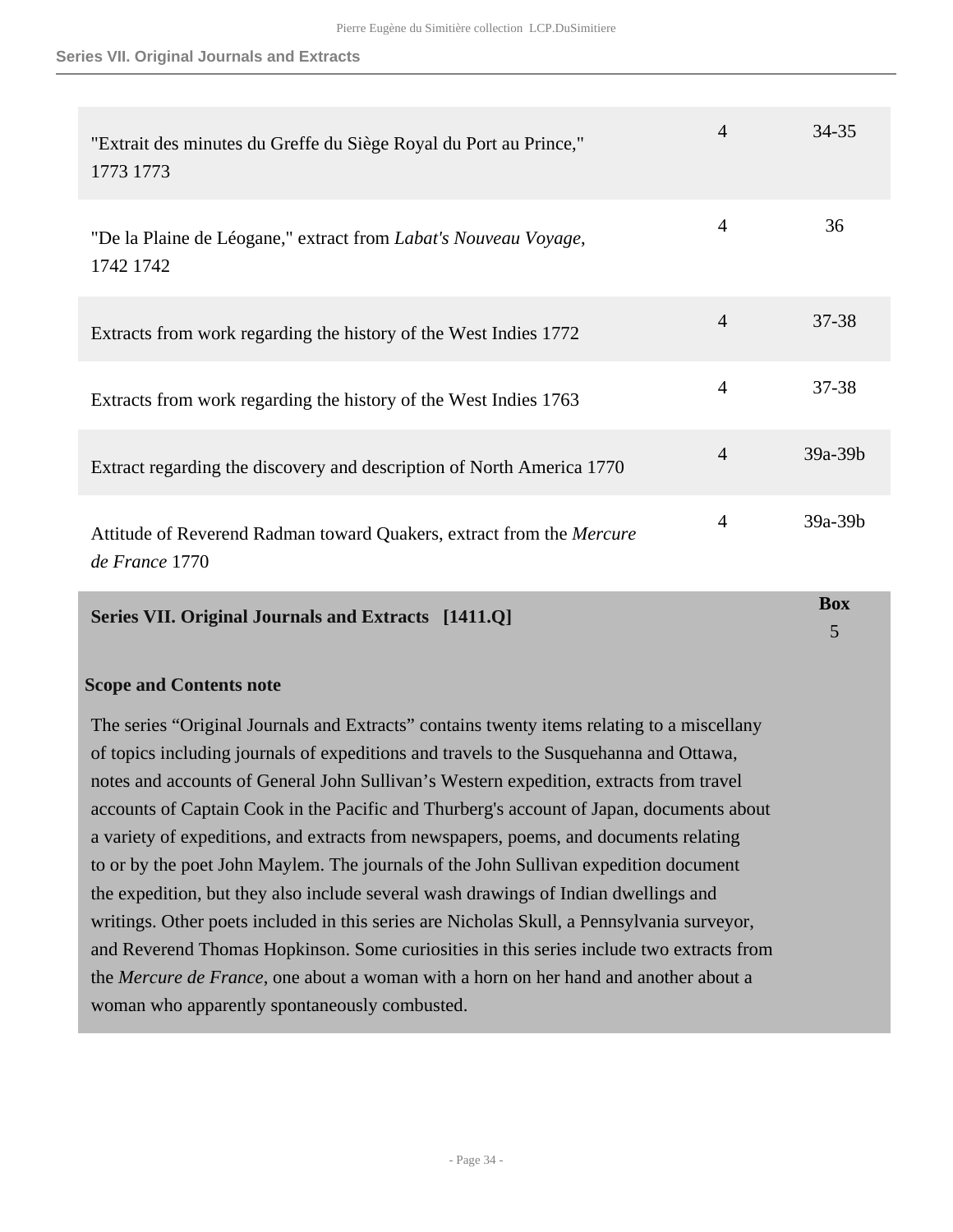Many documents are extracted copies or full copies of original documents done by Du Simitière. While the date that the copies were made is unknown, the dates of the original documents from which the copies were made span the years 1629 to 1782. The current order of the documents is presumably the order in which the documents were previously bound. Documents appear to be arranged by topic.

|                                                                                                                                         | <b>Box</b> | <b>Folder</b>  |
|-----------------------------------------------------------------------------------------------------------------------------------------|------------|----------------|
| "Notes of a Tour to the Head of the Susquehanna in the Year 1769" 1780<br>October                                                       | 5          | 1              |
| "Journal of a trading expedition up the Roiviere des Lievres, or Riviere des<br>Outaovais in Canada," 1775 undated                      | 5          | $\overline{2}$ |
| Extract from journal of General John Sullivan's Western Expedition kept<br>by William Pierce, 1769-1779 undated                         | 5          | $3a-3b$        |
| Journal of General Sullivan's Western Expedition kept by Dr. Charles<br>MacArthur, 1779 undated                                         | 5          | $3a-3b$        |
| "Chronology of what relates to the Indian Wars in North America,"<br>1751-1779 undated                                                  | 5          | 4a             |
| A Short Memorandum and the names and distances of the places that the<br>4th Pennsylvania. Regt. march'd thro' in the year 1779 undated | 5          | 5e             |
| Names of the towns through which the Western army marched taken from<br>General Sullivan's letter from Pennsylvania Packet 1779 undated | 5          | $5a-5d$        |
| Notes on General Sullivan's Western Expedition against the<br>Iroquois undated                                                          | 5          | $5a-5d$        |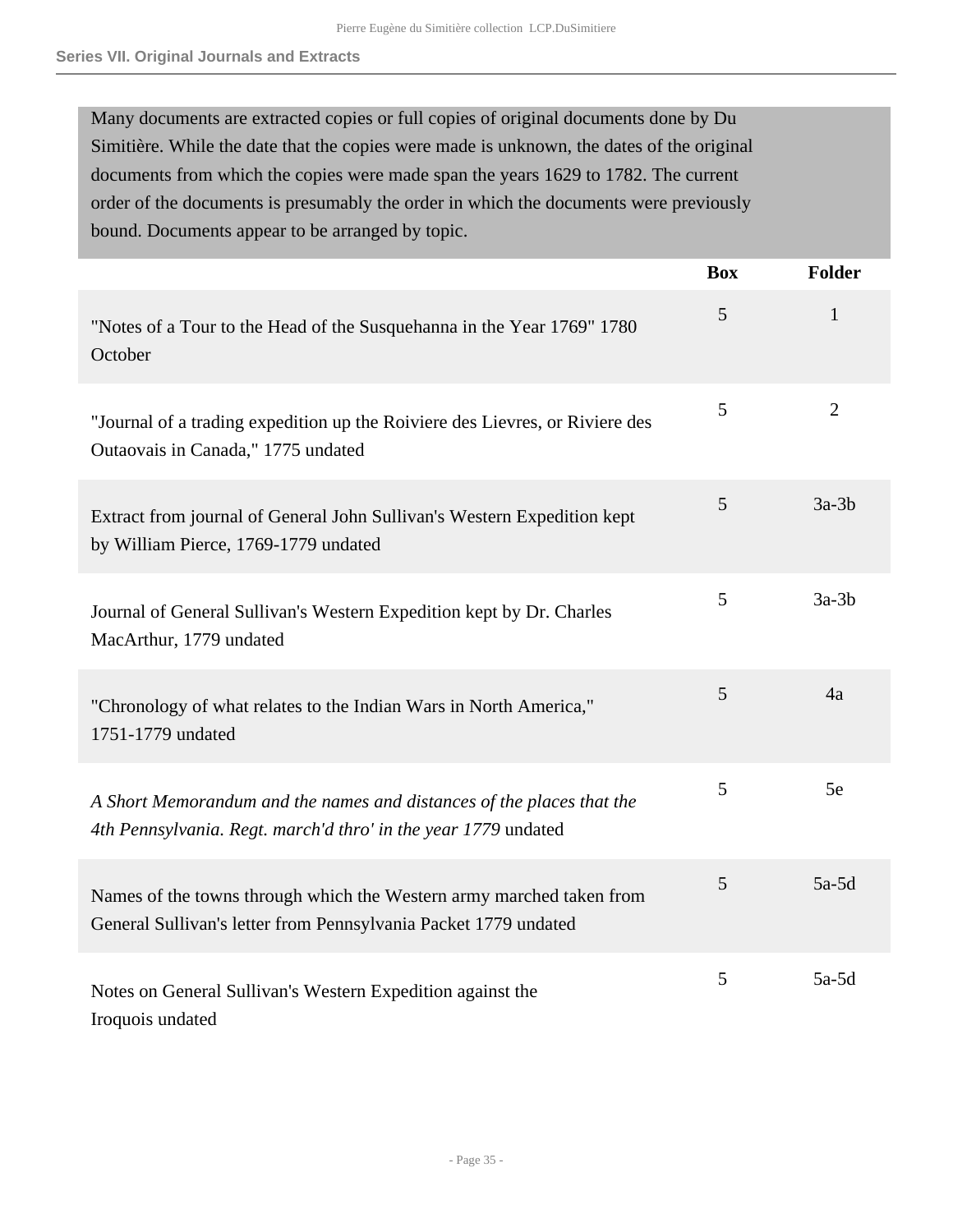## **Series VII. Original Journals and Extracts**

| Route of General Sullivan's Army from Easton, Pennsylvania, to Genesee,<br>1779 undated                                                        | 5 | $5a-5d$        |
|------------------------------------------------------------------------------------------------------------------------------------------------|---|----------------|
| Memorandum by John Devitor, soldier in Sullivan's Expedition undated                                                                           | 5 | $5a-5d$        |
| Memorandum of places 4th Pennsylvania Regiment marched through in<br>Sullivan's Expedition, kept by soldier John Allison, 1778-1779 undated    | 5 | 5e             |
| Drawing of order of march and battle of Major General Sullivan's Army on<br>the Western Expedition, 1779 undated                               | 5 | 6              |
| Chart of the discoveries made by Captain Cook and other European<br>navigators in the Pacific Ocean, from the London Magazine 1780<br>December | 5 | $\overline{7}$ |
| "A summary Account of the Voyage of the late Captain James cook<br>undertaken by order of the British Government," 1776-1782 undated           | 5 | 8a-8b          |
| "Accounts of the Russian Discoveries between Asia and America,"<br>1780-1781 undated                                                           | 5 | 8a-8b          |
| "Curious Account of the inhabitants of the Empire of Japan, their<br>Government, Manners, and Customs," 1775, 1780 undated                     | 5 | $8c-9$         |
| "New Voyages," brief extract from Mercure de France 1782 August 10                                                                             | 5 | $8c-9$         |
| "Account of the Royal Cabinet of Natural History at Madrid," extracted<br>from John Talbot Dillon's Travels through Spain, 1780 undated        | 5 | 8c-9           |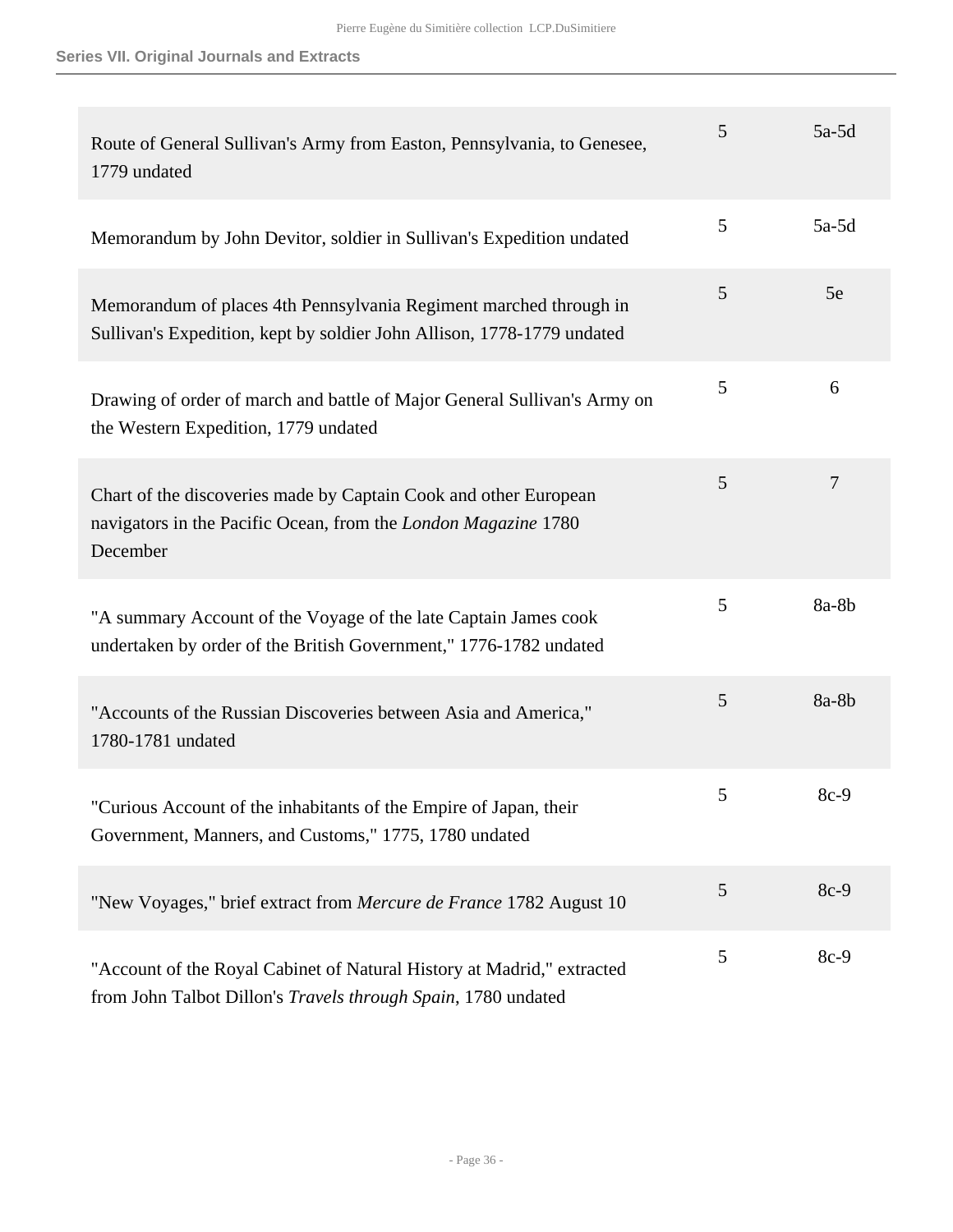**Series VII. Original Journals and Extracts**

| "Peinture Etudorique," extract from Gazette d'Agriculture, Commerce,<br>Finances, et Arts 1782 April 9                                    | 5 | $10a-11b$ |
|-------------------------------------------------------------------------------------------------------------------------------------------|---|-----------|
| "Secret pour faire reparoitre les couleurs des Tableaux," extract from<br>Gazette d'Agriculture, Commerce, finances et Arts 1782 June 19  | 5 | $10a-11b$ |
| Account of a woman with a horn on her right hand, extracted from<br>Mercure de France 1782 July 6                                         | 5 | $10a-11b$ |
| Account of a woman burned to death, extracted from Mercure de<br>France 1782 July 13                                                      | 5 | $10a-11b$ |
| "On seeing a wedding at the revd. Mr. Com--s on Monday last" comic<br>verse from American Weekly Mercury 1729 June 19                     | 5 | $12a-12e$ |
| "The Sorrowful Lamentation of Samuel keimer, printer of the Barbados<br>Gazette," extract from the Pennsylvania Gazette 1734 September 25 | 5 | $12a-12e$ |
| "The Poet's lamentation for the Loss of His Cat, whom he us'd to call his<br>Muse" undated                                                | 5 | $12a-12e$ |
| "On Mr. B________s's Singing a Hymn of His Own Composing," by Jo.<br>Green 1756 April 1                                                   | 5 | $12a-12e$ |
| "The Taking of Montreal" by Mr. Gamble undated                                                                                            | 5 | $12a-12e$ |
| "An elegy occasioned by the death of Romeo" 1779                                                                                          | 5 | 13        |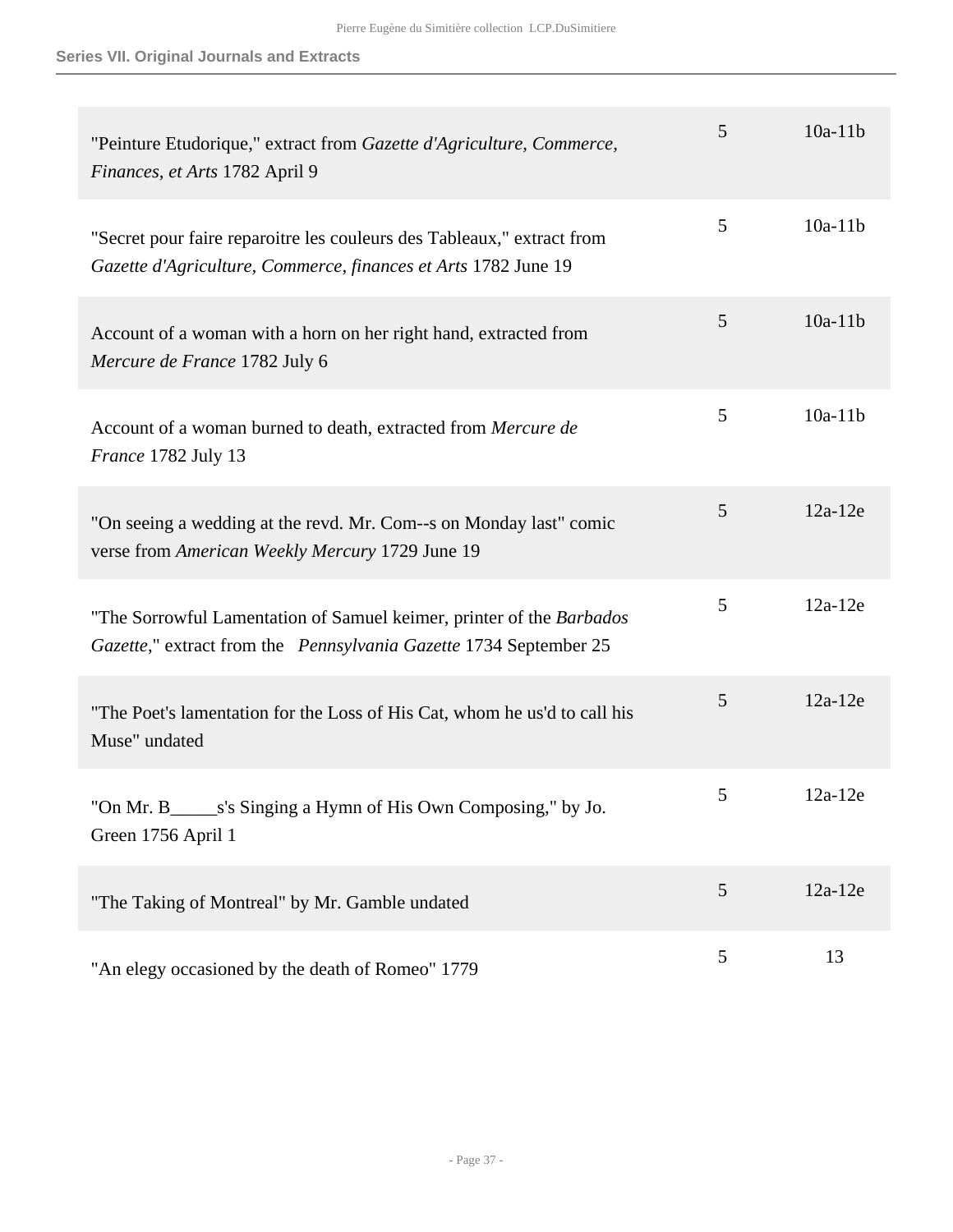| "Dirtilla," by unknown author undated                                               | 5 | $14a - 14b$ |
|-------------------------------------------------------------------------------------|---|-------------|
| "The Treaty" 1761                                                                   | 5 | 14a-14b     |
| "Satire on Halifax" undated                                                         | 5 | $15a-17d$   |
| "The Boston Sabbath" undated                                                        | 5 | 15a-17d     |
| "An Acrostick," by John Mayhem undated                                              | 5 | $15a-17d$   |
| "Epitaph of Benjamin Franklin Esqr," by Benjamin Franklin undated                   | 5 | 15a-17d     |
| "Pennsylvania," by George Watt 1730                                                 | 5 | 15a-17d     |
| Extracts from a "Book of Poesies" undated                                           | 5 | 15a-17d     |
| Poem by John Maylem written on his twenty-first birthday, April 30,<br>1760 undated | 5 | 15a-17d     |
| "The Birdiad," by John Maylem undated                                               | 5 | 15a-17d     |
| "John Maylem's directions to his Taylor in New York," by John<br>Maylem undated     | 5 | 15a-17d     |
| "Acrostic," by John Maylem to Polly Turner undated                                  | 5 | 15a-17d     |
| "The Daw and Peacocks," by John Maylem undated                                      | 5 | 15a-17d     |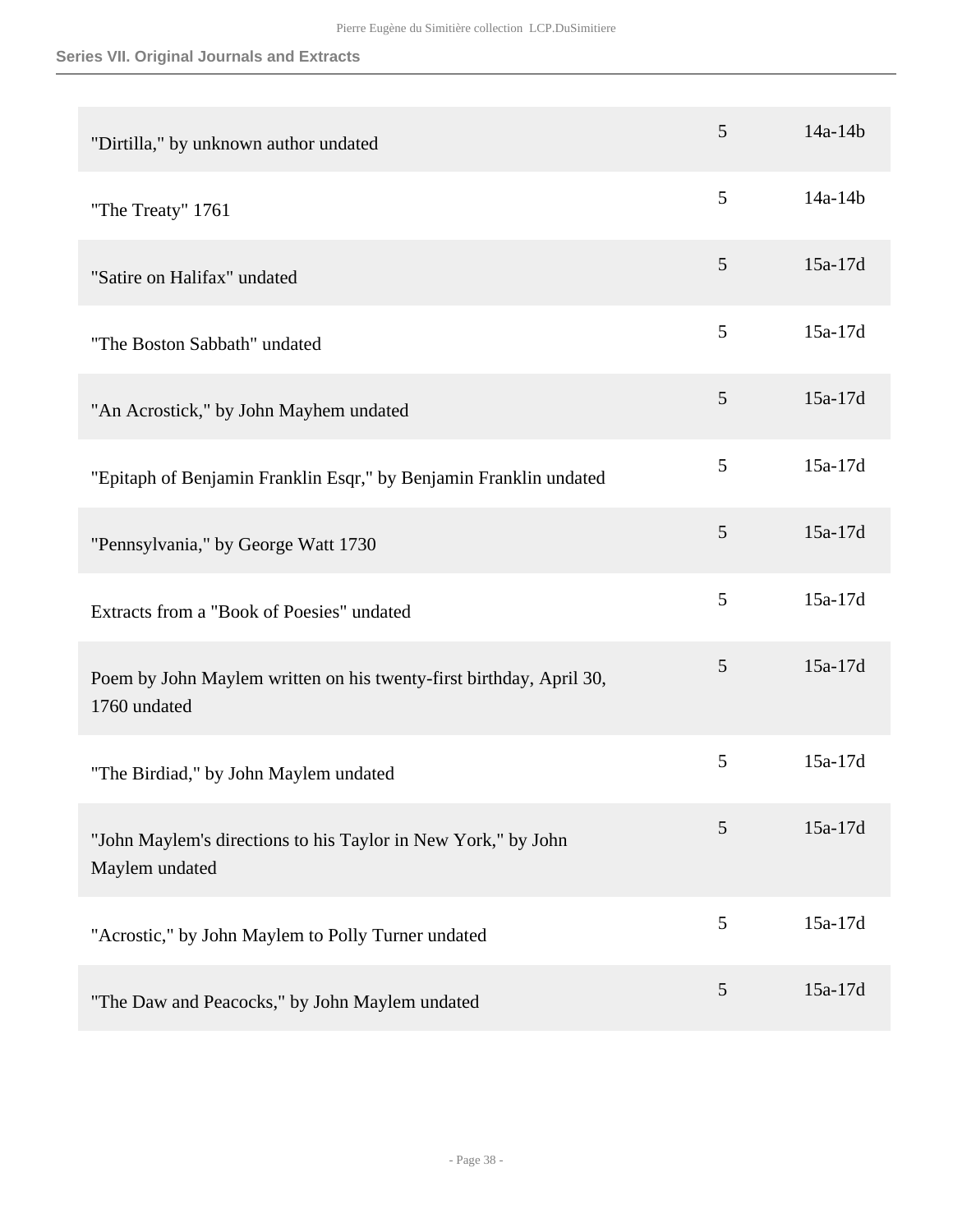#### **Series VIII. Papers relating to New England and New York**

|                                                                                  |   | <b>Volume</b> |
|----------------------------------------------------------------------------------|---|---------------|
| "Liberty," by and in the handwriting of the Reverend Thomas<br>Hopkinson undated | 5 | 20            |
| "Indian Betty's Petition," by Nicholas Skull undated                             | 5 | 19            |
| Parody made by John Tabor Kemp, attorney general of New Jersey 1776<br>February  | 5 | 18            |
| Letter from John Maylem to Mr. J[o]s[e]phs[o]n, Newport 1760 October<br>15       | 5 | $15a-17d$     |
| Letter from John Maylem to "Blanco", New York 1759 June 15                       | 5 | $15a-17d$     |
| Letter from "Blanco" to Mr. Maylem, Livingston's Manour 1759 June 2              | 5 | $15a-17d$     |
| "To Mr. Harris in the Fields" undated                                            | 5 | $15a-17d$     |

<span id="page-38-0"></span>**Series VIII. Papers relating to New England and New York circa 1774 [1412.Q]**

3

#### **Scope and Contents note**

The series "Papers relating to New England, New York, etc.," contains materials Du Simitière gathered and copied for a history of New York. The materials are mostly written and drawn by Du Simitière and they are gathered in a bound volume with an index on the first few pages. The material includes tombstone engravings, burial records, chronologies, death and marriage records, and Du Simitière's sketches, including a sketch of the New York state house. There are also various newspaper clippings throughout the volume. The volume contains some notes on Pennsylvania, New Jersey and New England. The materials are recorded in Italian and English and were probably compiled around 1774.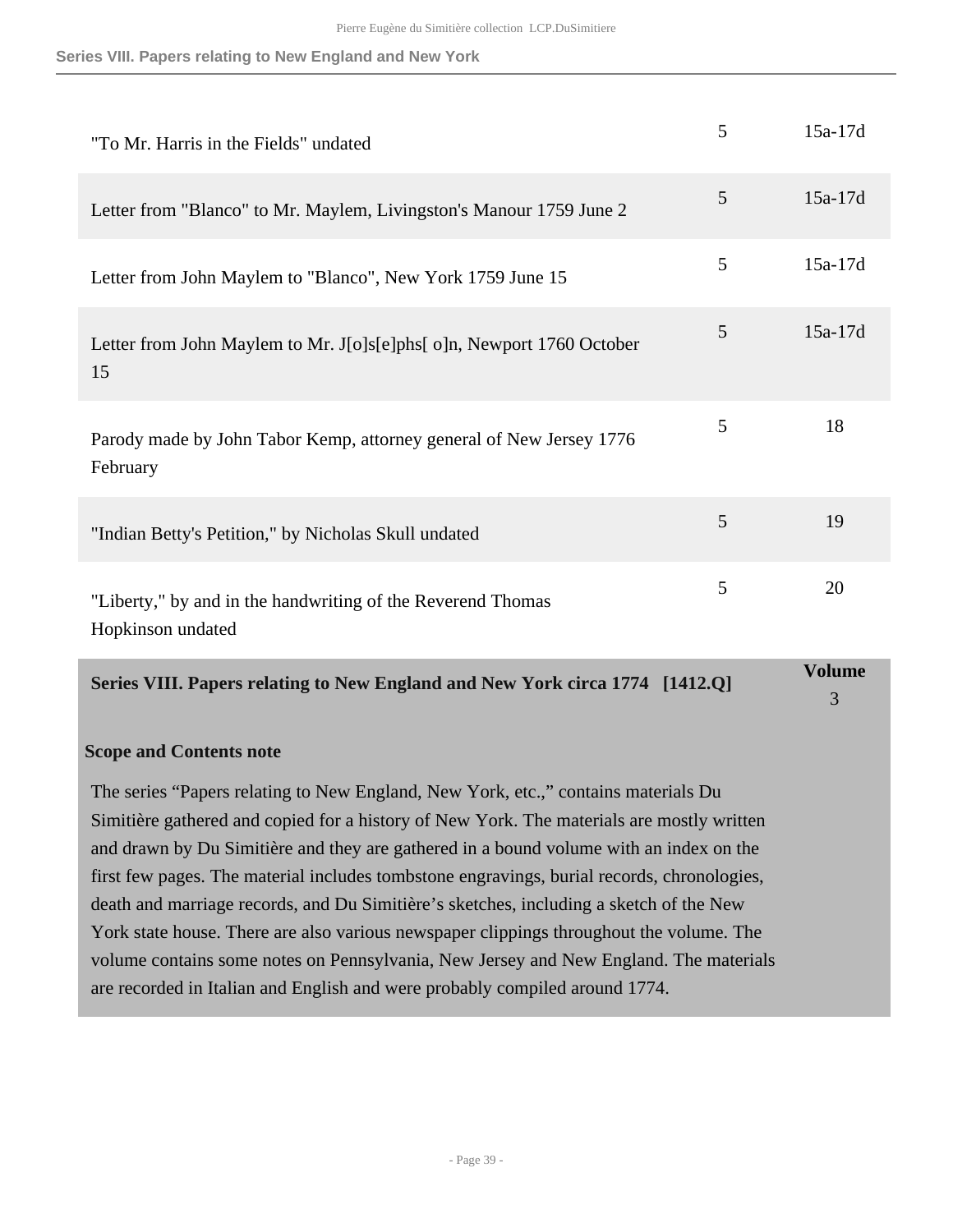### <span id="page-39-0"></span>**Series IX. Papers relating to Pennsylvania, New England, Etc. circa 1780 [1413]**

#### **Scope and Contents note**

The series "Papers relating to Pennsylvania and New England" contains information gathered by Du Simitière about the history and current state of affairs in Pennsylvania and New England. The volume includes a table of contents and an index. Of special interest are the several bibliographies of the books available to Du Simitière about the colonies, Native Americans, Pennsylvania, the West Indies, and New England. Other documents include chronologies, catalogs, copies of historical documents, newspaper clippings, and lists of families with chariots and coaches in Pennsylvania in 1782. The material in this series was probably compiled during the 1780s, Documents are in English.

#### <span id="page-39-1"></span>**Series X. Miscellaneous papers from du Simitière (Scraps) 1740-1783**

**Box** 6

**Volume** 4

#### **Scope and Contents note**

The series "Miscellaneous papers from Du Simitière (Scraps)" consists of three boxes containing a variety of materials that pertain to numerous topics, some of which are covered in other series. Many of the documents are copies of original documents done by Du Simitière. The collection includes drawings, journals, poems, newspaper clippings, vocabularies, and notes on North American Indians. The order created by the first survey was maintained, and the series appears to be arranged by topic. The series dates from 1740 to 1783 with the exception of ten medieval Latin manuscripts. The collection is written in Latin, French, Chinese, and English. This series contains some material relating specifically to Philadelphia.

Researchers who have not located a document or topic they are seeking elsewhere in the collection should browse this series.

|                                                                                       | Box          | Folder |
|---------------------------------------------------------------------------------------|--------------|--------|
| "A Catalogue of Newspapers and Pamphlets bought at Du Simitière's<br>Auction" undated | <sub>n</sub> |        |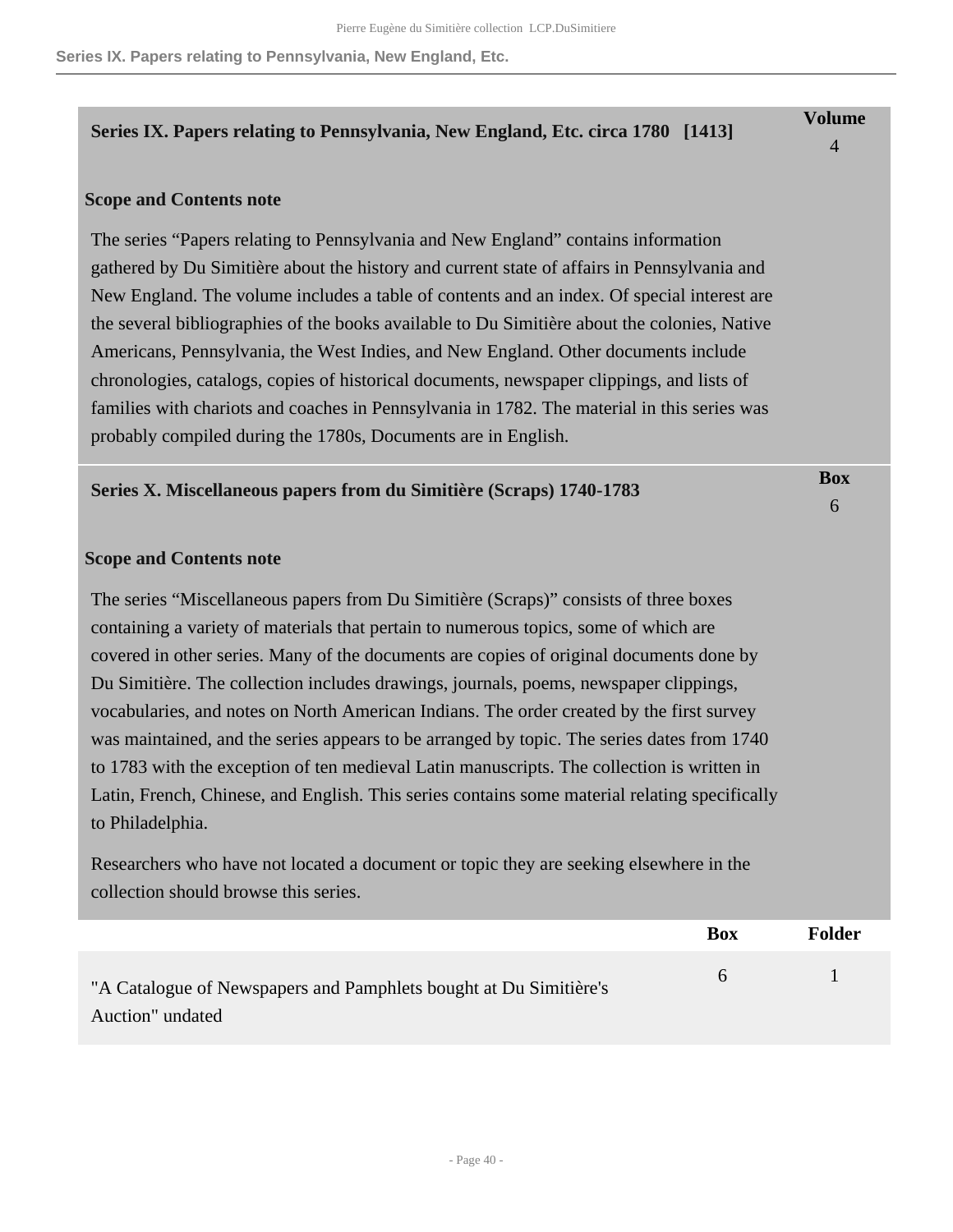| Roman medal list by du Simitière undated                                           | 6 | $\overline{2}$ |
|------------------------------------------------------------------------------------|---|----------------|
| Society of Cincinnati, June 18, 1783 undated                                       | 6 | 3              |
| "Return of the Philadelphia Troop of Light Horse," May 3, 1782 undated             | 6 | $\overline{4}$ |
| Latin manuscript undated                                                           | 6 | 5              |
| Latin prayers in Gothic script undated                                             | 6 | 6              |
| Latin manuscript undated                                                           | 6 | $\tau$         |
| Latin prayers from printed prayer book undated                                     | 6 | 9              |
| Latin manuscript undated                                                           | 6 | 10             |
| Latin sermons from prayer book titled Decimus Sermo and Undecimus<br>Sermo undated | 6 | 11             |
| Calendar leaflet undated                                                           | 6 | 12             |
| Medieval Latin prayers to the Blessed Virgin undated                               | 6 | 13             |
| Medieval Latin prayer book undated                                                 | 6 | 14             |
| "On the lately discovered Wild Raspberries," by [Breintnall, Joseph?] 1740<br>July | 6 | 15             |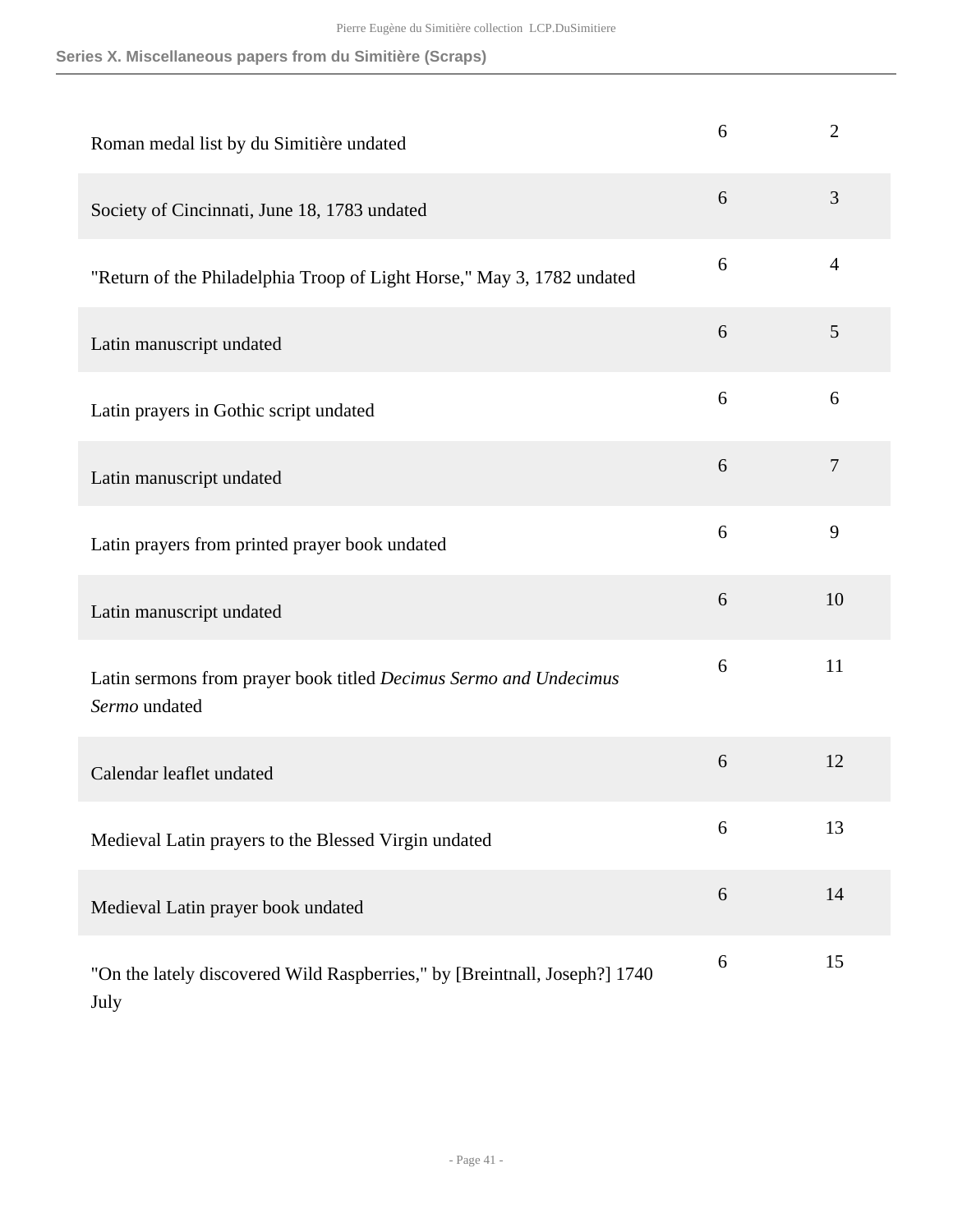| Pencil sketch of architectural ornamentation undated                                                                                     | 6 | 16 |
|------------------------------------------------------------------------------------------------------------------------------------------|---|----|
| Cardboard cover bearing inscription "Quebec and Nova-Scotia./ No<br>15/." undated                                                        | 6 | 17 |
| Lievre River Journey map made by unknown traveler undated                                                                                | 6 | 18 |
| Quebec history extracts from Douglas's British Settlements in North<br>America and Peter Kalm's Travels into North America, 1770 undated | 6 | 19 |
| Preservation of leaves undated                                                                                                           | 6 | 20 |
| Notes on De Buffon's L'Histoire Naturelle undated                                                                                        | 6 | 21 |
| Latin epigram with English translation undated                                                                                           | 6 | 22 |
| Copy of the Log of a voyage from the West Indies to the Delaware River<br>and Bay, then the New York Coast undated                       | 6 | 23 |
| Du Simitière's notes on Quebec undated                                                                                                   | 6 | 24 |
| List of "Unknown animals from van der Donck's natural history<br>book" undated                                                           | 6 | 25 |
| Caterpillars in the Carolinas undated                                                                                                    | 6 | 26 |
| List of Quadrupeds found in du Simitière's Synopsis of North American<br>Animals, 1759 undated                                           | 6 | 27 |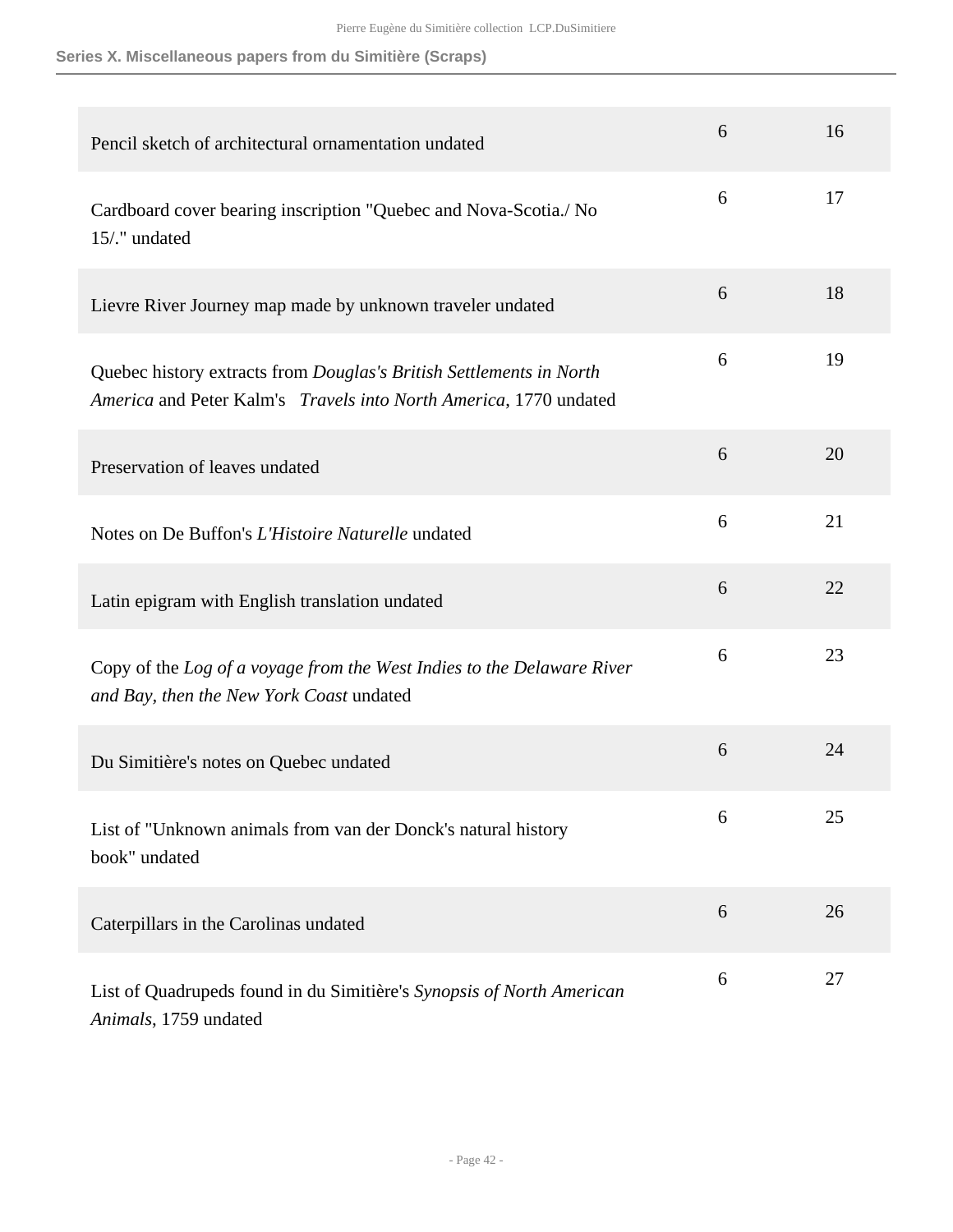| Early history of Quebec, 1659-1766 undated                                                                                     | 6 | 29 |
|--------------------------------------------------------------------------------------------------------------------------------|---|----|
| Description of goldenrod undated                                                                                               | 6 | 30 |
| Metamorphosis of a black caterpillar undated                                                                                   | 6 | 31 |
| Inventory of old coins, 1767-1769 undated                                                                                      | 6 | 32 |
| List of leaves sent to Peter Colinson for impressions undated                                                                  | 6 | 33 |
| "Liste de Couleurs," by du Simitière undated                                                                                   | 6 | 34 |
| Bibliography of articles in Monthly Review and London Magazine<br>regarding Nova Scotia, 1748-1755 undated                     | 6 | 35 |
| Miscellaneous references to Canada and Nova Scotia undated                                                                     | 6 | 36 |
| "Extract of a letter from London" concerning petitions presented by<br>Benjamin Franklin to the King, 1766 November 30 undated | 6 | 37 |
| List of old engravings and curiosa in the possession of du<br>Simitière undated                                                | 6 | 38 |
| Ancient coins and medals in du Simitière's collection undated                                                                  | 6 | 39 |
| List of coins and medals belonging to du Simitière undated                                                                     | 6 | 40 |
| Anonymous author's love poem undated                                                                                           | 6 | 41 |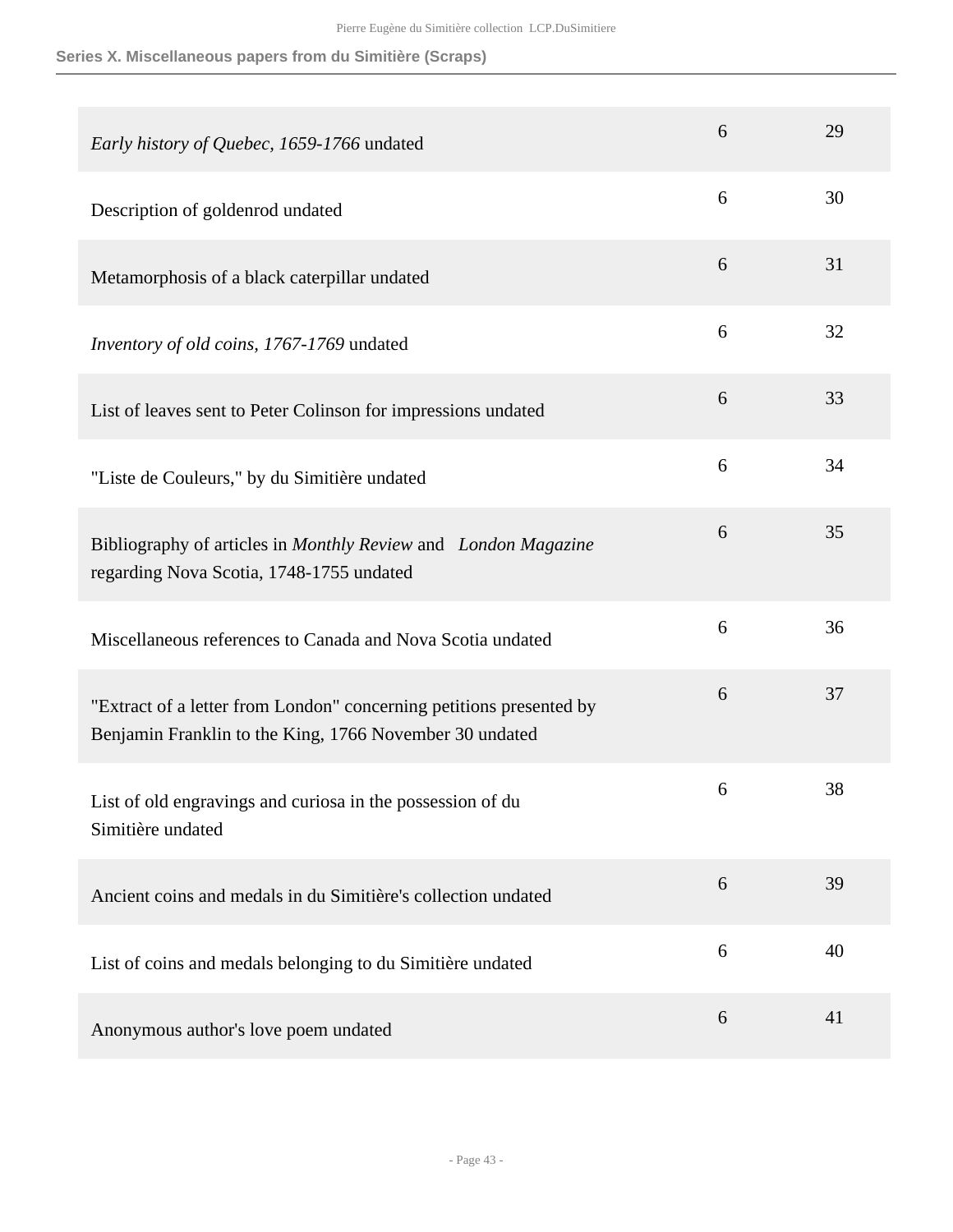| "Deism," attributed to Phillis Wheatley undated                                                              | 6 | 42 |
|--------------------------------------------------------------------------------------------------------------|---|----|
| "Opera avec Jeannot et Theresse," by unknown author undated                                                  | 6 | 43 |
| "On the Death of Mr. Snider Murder'd by Richardson," by "Phillis",<br>attributed to Phillis Wheatley undated | 6 | 44 |
| List of botanical specimens in du Simitière's possession undated                                             | 6 | 45 |
| Philosophical poem undated                                                                                   | 6 | 46 |
| "Epitaph" about Katherine Grary undated                                                                      | 6 | 47 |
| Plan of city in Java or Sumatra by du Simitière undated                                                      | 6 | 48 |
| "Musing near a Cool Spring," poem about Benjamin Franklin undated                                            | 6 | 49 |
| List of botanical specimens sent to du Simitière undated                                                     | 6 | 50 |
| "Le Tamarin" undated                                                                                         | 6 | 51 |
| "Letters from an American Farmer" note undated                                                               | 6 | 52 |
| Note from Lieutenant John Smith to General Israel Putman 1776<br>December                                    | 6 | 53 |
| List of coins, 1737 undated                                                                                  | 6 | 54 |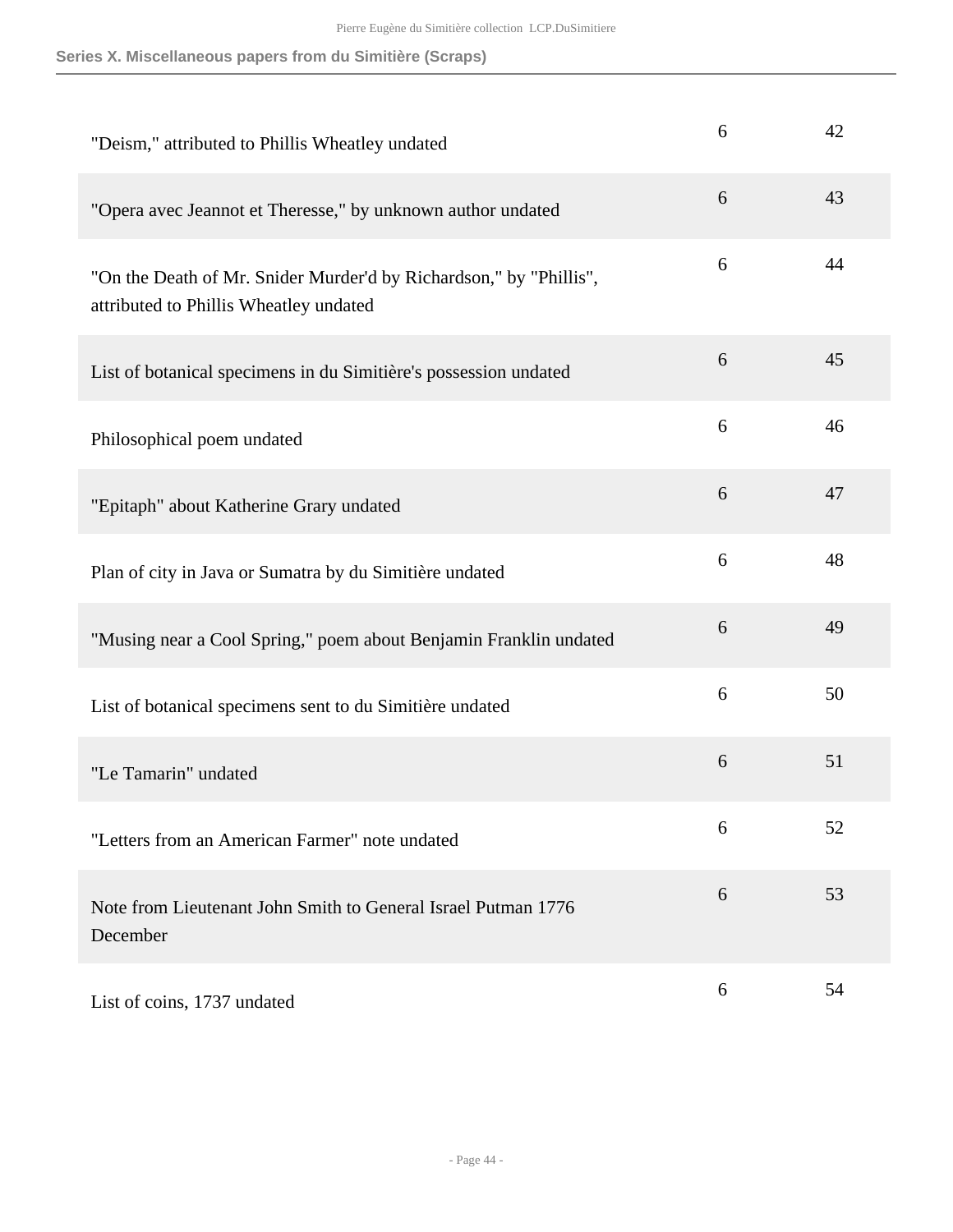| Lists from Santo Domingo undated                                                                                                        | 6              | 55 |
|-----------------------------------------------------------------------------------------------------------------------------------------|----------------|----|
| "The Wonderful Prophet," by an unknown author                                                                                           | 7              | 56 |
| "Sonnet," from Gentleman's Magazine 1740                                                                                                | $\overline{7}$ | 57 |
| Verso-Scurrilous six-line doggerel undated                                                                                              | 7              | 58 |
| "T'was in the pleasant month of May" undated                                                                                            | 7              | 59 |
| Anonymous author's love poem undated                                                                                                    | $\overline{7}$ | 60 |
| "On the Present Situation of affairs in America," March 10, 1775 1775<br>March 10                                                       | 7              | 61 |
| "Scots Song upon America" undated                                                                                                       | 7              | 62 |
| Letter to Du Simitière by an unidentified author undated                                                                                | 7              | 63 |
| "Histoire du donneur d'Eau benit" undated                                                                                               | 7              | 64 |
| Note from John Stewart to Harrison Gray 1768 April 23                                                                                   | 7              | 65 |
| "Table des chapitres de la Chrysologie contenue dans un Manuscrit ecrit<br>preparent de 216 pages d'en grand papier de compite" undated | 7              | 66 |
| Draft of a letter to Jean-Babtiste Iseard de Lisle de Sales undated                                                                     | 7              | 67 |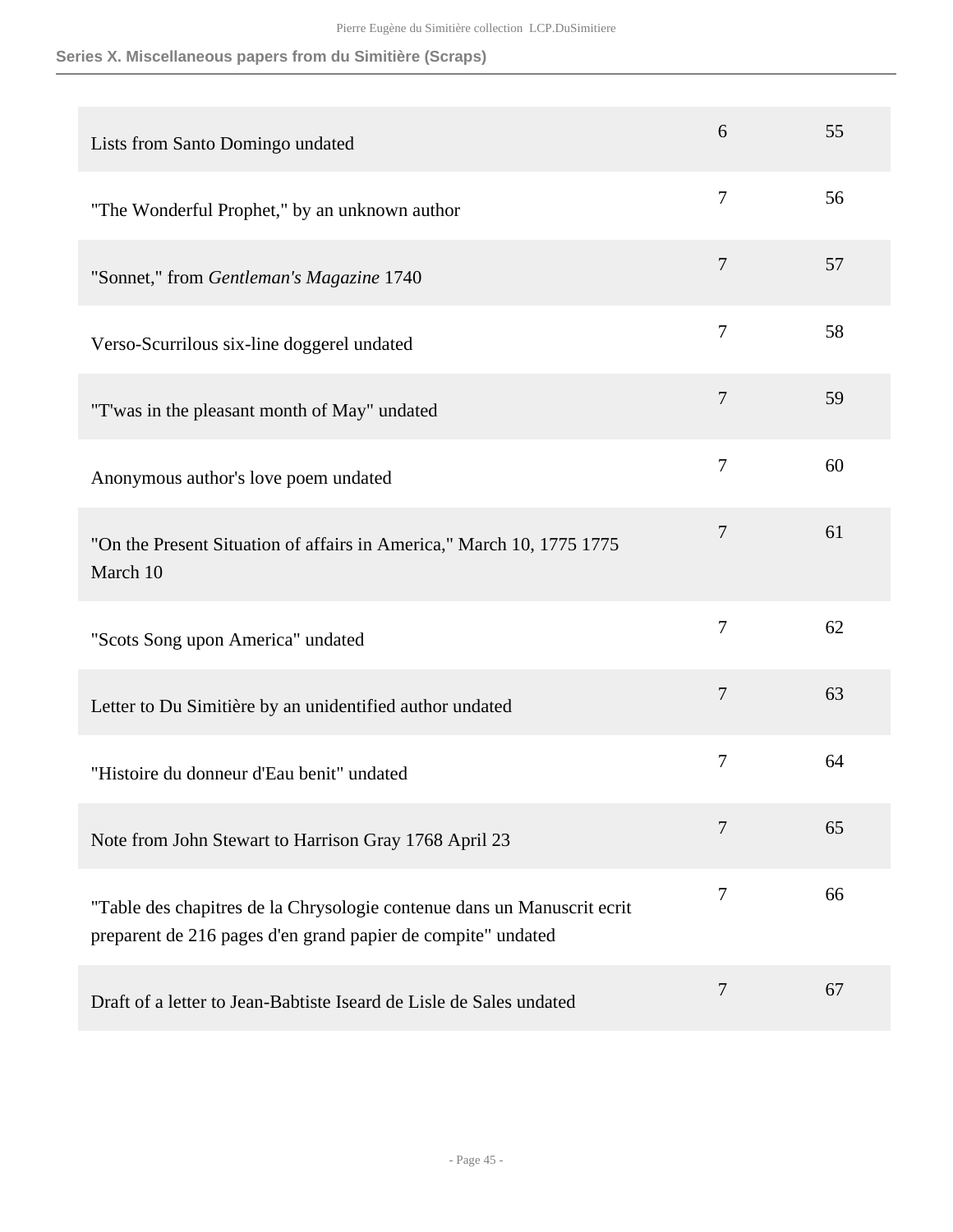| Memorial to Christopher Columbus undated                                                                                | 7              | 68 |
|-------------------------------------------------------------------------------------------------------------------------|----------------|----|
| "Les Proverbes de Salomon" exert from Old Testament undated                                                             | 7              | 69 |
| Religious treatise dealing in Catholic theology undated                                                                 | 7              | 70 |
| Natural history book dealing with monstrosities nature has produced in the<br>human race, quadrupeds, bipeds, etc. 1775 | 7              | 71 |
| References on a pamphlet about Benjamin Franklin undated                                                                | $\overline{7}$ | 72 |
| Title page with inscription undated                                                                                     | 7              | 73 |
| Chinese manuscript undated                                                                                              | 7              | 74 |
| Chinese manuscript on pink rice paper undated                                                                           | 7              | 75 |
| Calligraphy chart undated                                                                                               | 7              | 76 |
| Colors of the English colonies chart undated                                                                            | 7              | 77 |
| List of travel books undated                                                                                            | 7              | 78 |
| Newspaper items describing the auction of mineral specimens undated                                                     | 7              | 79 |
| Books on the natural history of North America quoted by de Bufon and a<br>list of small animals undated                 | 7              | 80 |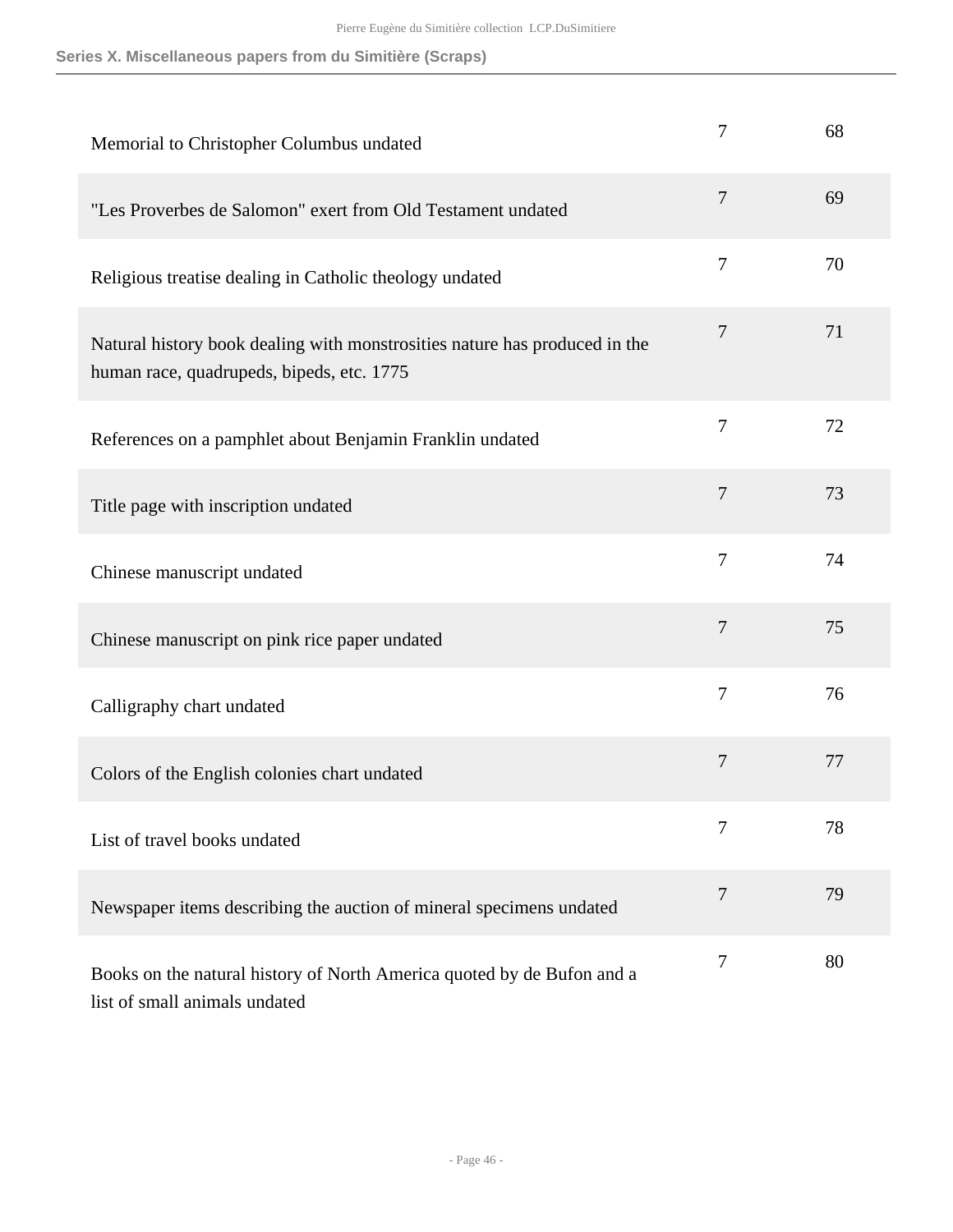| Copied newspaper items relating to the sale of Sir Ashton Lever's<br>Holophusicon 1781-1782                                               | 7      | 81 |
|-------------------------------------------------------------------------------------------------------------------------------------------|--------|----|
| Account of the public sale of John Bessnet's goods undated                                                                                | 7      | 82 |
| Resolution clearing John Peters of Philadelphia, PA undated                                                                               | $\tau$ | 83 |
| Extracts of the minutes of the Committee of Inspection and Observation<br>regarding William Sitgreaves and Peter Ozeas undated            | 7      | 84 |
| Examination of Jabez Fisher in regard to his publication of several articles<br>against the Committee of Inhabitants of Philadelphia 1775 | 7      | 85 |
| Patriotic poem condemning George III undated                                                                                              | $\tau$ | 86 |
| Letter from Chaddsford, PA describing the battle of the Brandywine 1777<br>September 11                                                   | 7      | 87 |
| "To Mr. John Beveridge A.M. Professor of the Latin Language in the<br>College and Academy of Philadelphia" satire letter undated          | 7      | 88 |
| Resolutions adopted by merchants and traders in Philadelphia boycotting<br>certain British products 1769 March 10                         |        | 89 |
| Historical account of the University of Pennsylvania undated                                                                              | 7      | 90 |
| Historical account of the American Philosophical Society undated                                                                          | 7      | 91 |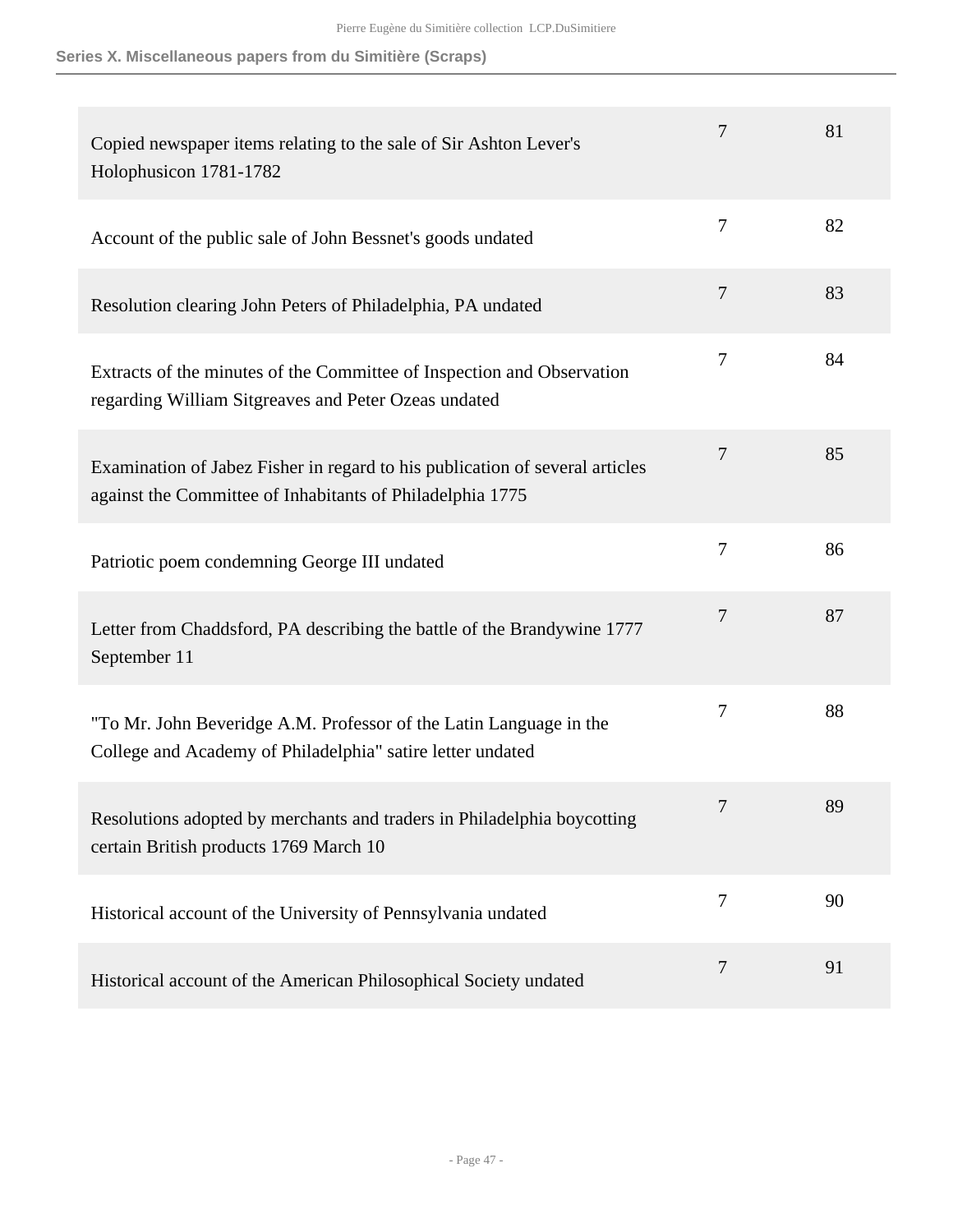| List of Philadelphia and Pennsylvania industries, buildings, etc. undated                                                                                                                                           | 7                | 92  |
|---------------------------------------------------------------------------------------------------------------------------------------------------------------------------------------------------------------------|------------------|-----|
| "The Reverend Mr. Spin-Shaile" undated                                                                                                                                                                              | 7                | 93  |
| Resolutions of the Committee of Safety in Philadelphia, PA 1775 July 10                                                                                                                                             | 7                | 94  |
| Resolutions adopted by merchants and traders in Philadelphia boycotting<br>certain British products 1769 March 10                                                                                                   | 7                | 95  |
| List of Philadelphia curiosities undated                                                                                                                                                                            | 7                | 96  |
| Resolutions of the Committee of Safety in Philadelphia, PA 1779 June 7                                                                                                                                              | $\overline{7}$   | 97  |
| Copy of Howe's Proclamation to the Citizen's of Pennsylvania, August 27,<br>1777 undated                                                                                                                            | 7                | 98  |
| The Original State of Thirty Baptist Churches whose Messengers Annually<br>Meet in Association at Philadelphia undated                                                                                              | 7                | 99  |
| "Inscription, On a Curious Chamber Stove in the Form of an Urn contriv'd<br>in such a Manner as to make the Flame descend instead of rising from the<br>Fire: Invented by the celebrated Benjamin Franklin" undated | 7                | 100 |
| Bond of John Spark 1779 July 15                                                                                                                                                                                     | $\overline{7}$   | 101 |
| Poem on Tammany, the Indian chief undated                                                                                                                                                                           | $\boldsymbol{7}$ | 102 |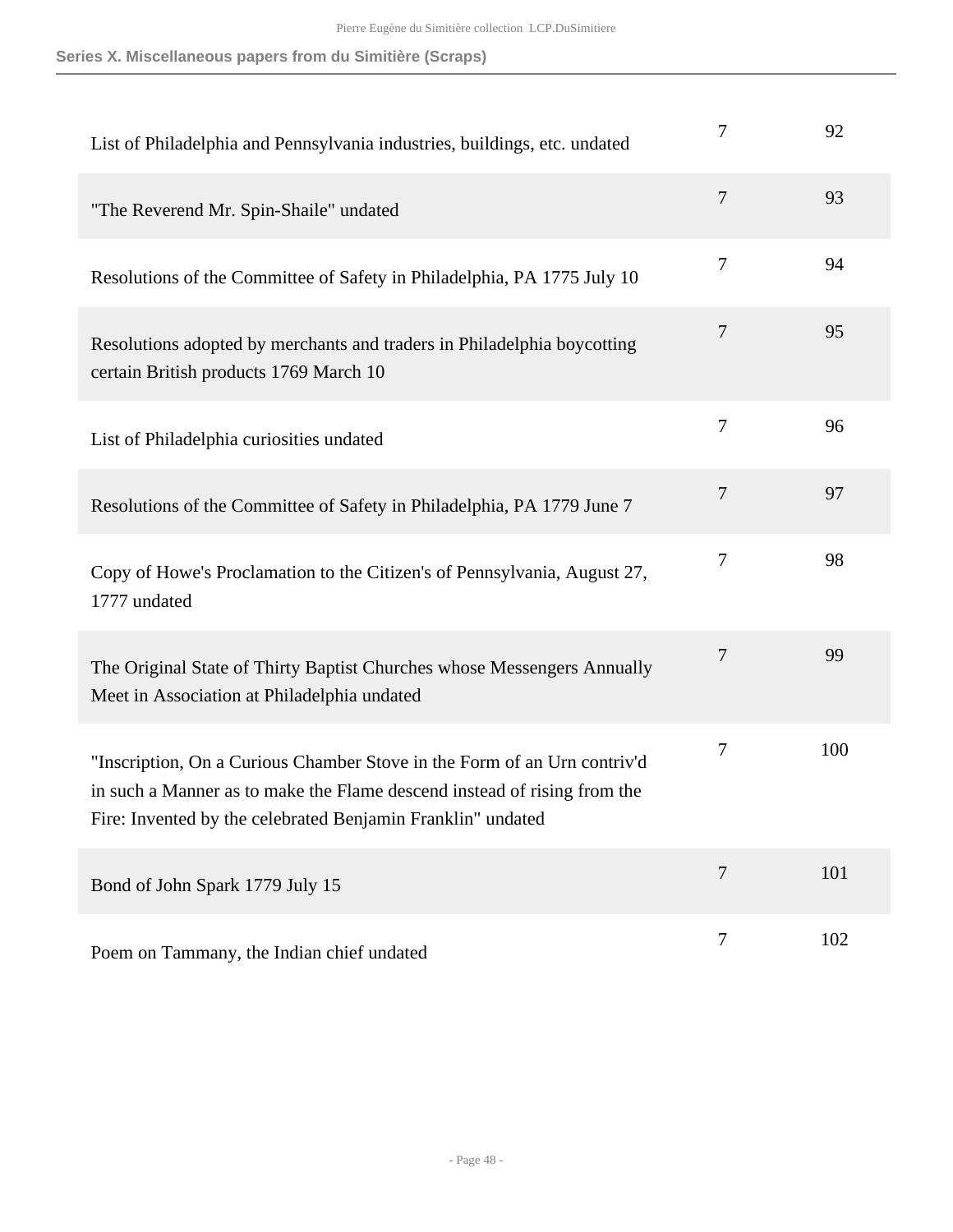| "Letter from Hodder Verling to James Hamilton, Philadelphia, PA" 1763<br>January 27                           | 7              | 103 |
|---------------------------------------------------------------------------------------------------------------|----------------|-----|
| Call for volunteers "to drive our inhuman enemy to destruction" 1777 July<br>12                               | $\tau$         | 104 |
| Copy of General George Washington's military orders, December 25,<br>1776 undated                             | $\tau$         | 105 |
| East New Jersey land recovery suits undated                                                                   | $\overline{7}$ | 106 |
| Letter from W[illiam] Sitgreaves to Committee of Inspection and<br>Observation, Philadelphia, PA 1776 April 2 | $\tau$         | 107 |
| Boarder lines of Ornaments broadside regarding the death of Monsieur<br>Stephen Regne 1783 October 17         | 7              | 108 |
| Sales of proprietarie's lands and of negro prisoners newspaper<br>clippings 1782                              | 7              | 109 |
| Cardboard cover bearing inscription "New Netherlands New York No.<br>20" undated                              | $\tau$         | 110 |
| Extracts of epitaphs of Governor Bradstreet, Captain Humphrey Atherton,<br>and Richard Mather undated         | 8              | 111 |
| List of Objects for drawing undated                                                                           | 8              | 112 |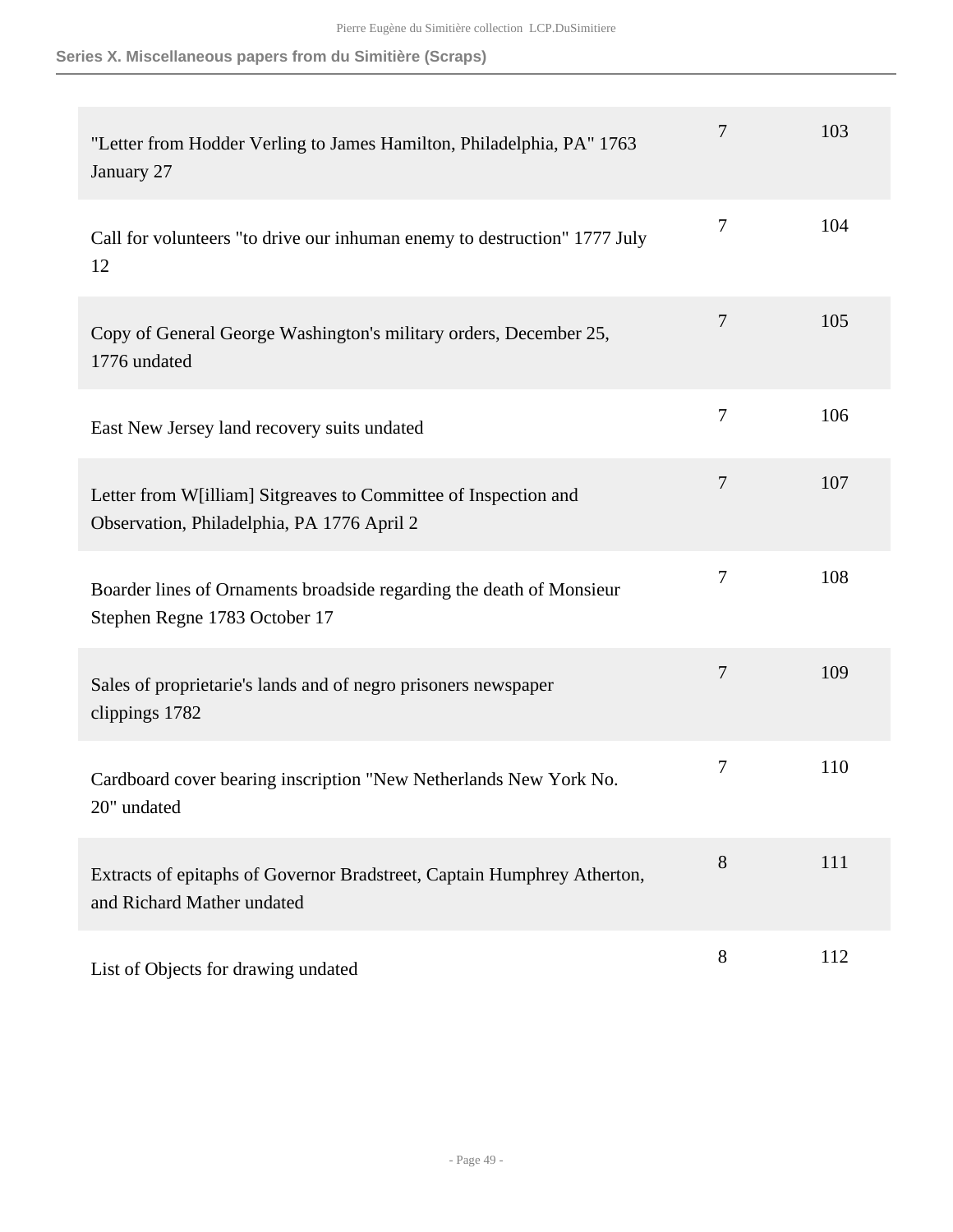| Hickory and Calaba trees descriptions undated                                                                               | 8 | 113 |
|-----------------------------------------------------------------------------------------------------------------------------|---|-----|
| Cardboard cover bearing inscription "New-England Boston No.<br>18" undated                                                  | 8 | 114 |
| Caricature showing two men in a cart, a man on a horse, and a grotesque<br>mask undated                                     | 8 | 115 |
| Description of antiquities of Reverend Ezra Stiles undated                                                                  | 8 | 116 |
| Sketches showing four facades of various buildings [Harvard?] undated                                                       | 8 | 117 |
| Description of drawing entitled "An east View of Ridge of Rocks forming<br>the West Side of Beach in Rhode Island" undated  | 8 | 118 |
| Brief notes extracted from a book about New York towns undated                                                              | 8 | 119 |
| Copy of Cherokee-South Carolina Treaty, December 18, 1761 undated                                                           | 8 | 120 |
| Copy of letter from Fred Winter regarding Fort Moore in Carolina and Fort<br>Augusta in Georgia, April 5, 1764 undated      | 8 | 121 |
| Information regarding South Carolina undated                                                                                | 8 | 122 |
| "Ode on the King's birth day June 4th, 1776, Sung by some gentlemen of<br>the English army prisoners at Burlington" undated | 8 | 123 |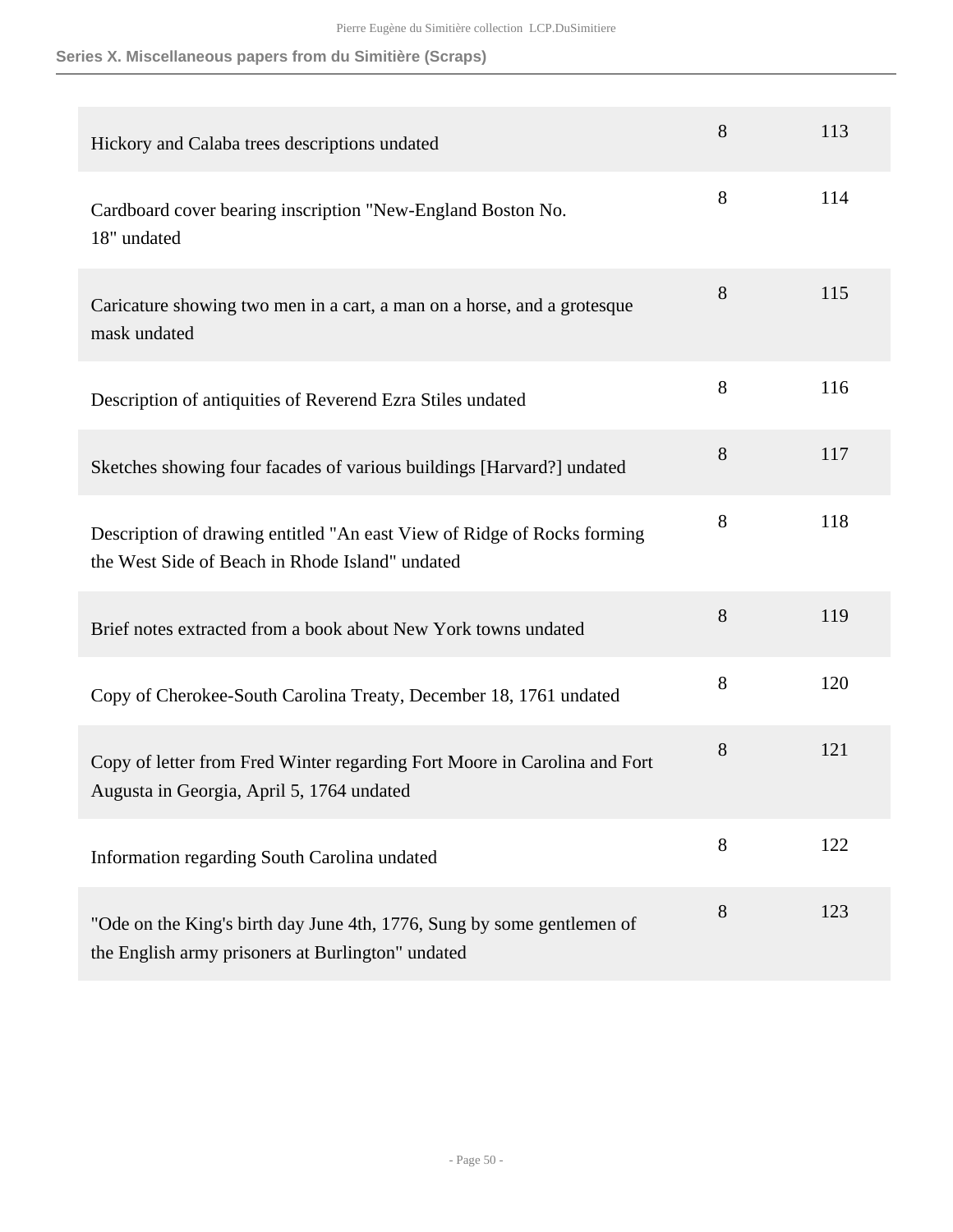| List of English colonies and rivers with their names in the Iroquois<br>language undated                                     | 8 | 124 |
|------------------------------------------------------------------------------------------------------------------------------|---|-----|
| Ink impression of an unidentified leaf undated                                                                               | 8 | 125 |
| References to early settlements in New York and Illinois undated                                                             | 8 | 127 |
| List of charters of Massachusetts and Georgia undated                                                                        | 8 | 128 |
| Account of Adam Poe's Indian encounter undated                                                                               | 8 | 129 |
| List of books and page numbers referencing Indian hieroglyphics, maps,<br>origins, drunkenness, etc. undated                 | 8 | 130 |
| Titles of articles about Indian missions undated                                                                             | 8 | 132 |
| Booklet containing English words with their Shawnee counterpart undated                                                      | 8 | 133 |
| Booklet containing English words with their Shawnee counterpart,<br>compiled by Colonel R. Butler, February 16, 1782 undated | 8 | 134 |
| Notes on Indian language undated                                                                                             | 8 | 135 |
| Notes on Seneca Indians and Sullivan's Expedition, 1779 undated                                                              | 8 | 136 |
| Extract of Chickasaw vocabulary from Adair's History of the American<br>Indian, 1624 undated                                 | 8 | 137 |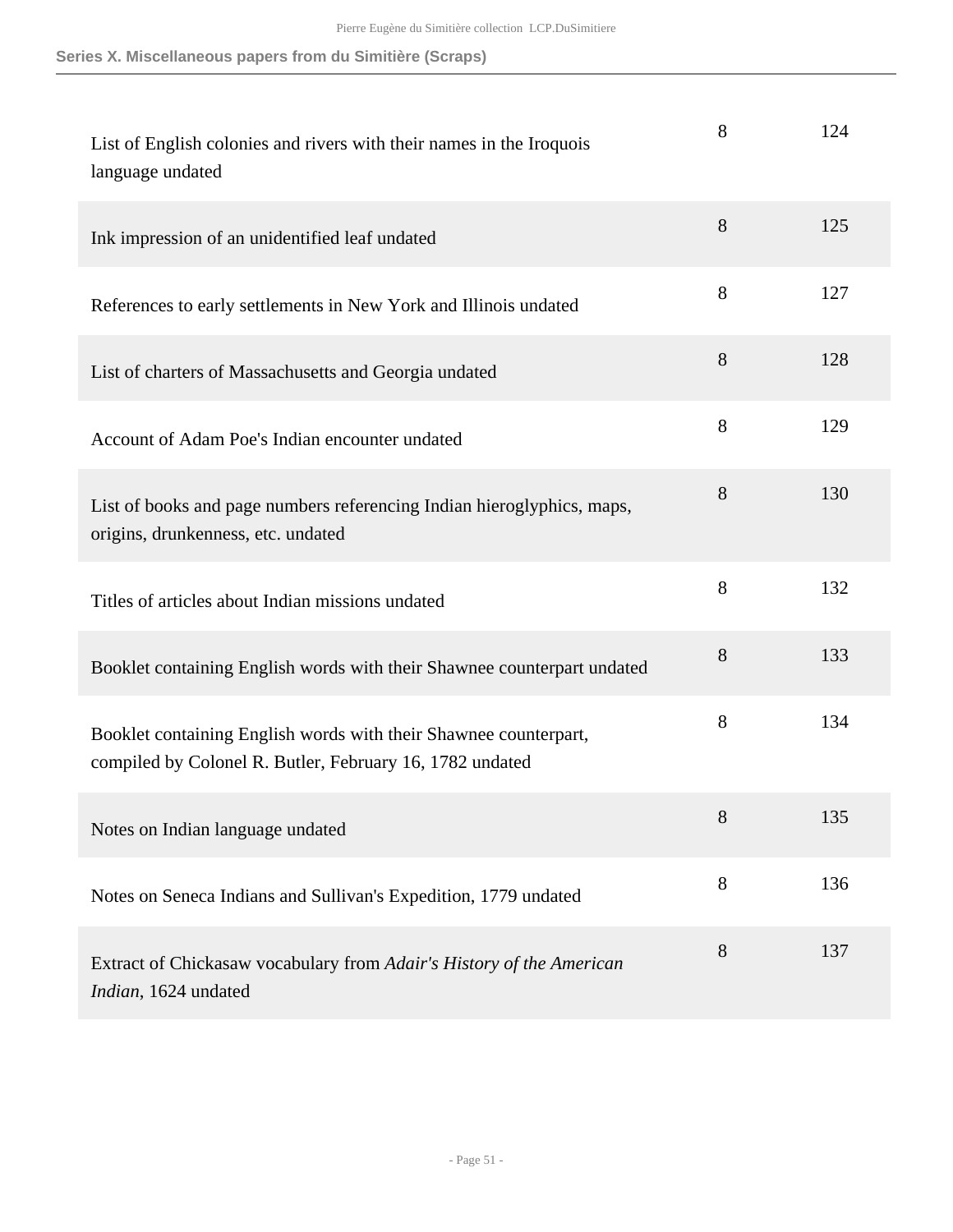| List of Royal patents issued by various royalty, explorers, and<br>navigators undated                 | 8     | 138 |
|-------------------------------------------------------------------------------------------------------|-------|-----|
| Page numbers of Adair's works about American Indians undated                                          | 8     | 139 |
| Manuscript notes for a letter to M. Count de Gebelin on the Indian bible of<br>John Elliot undated    | 8     | 140 |
| Draft of du Simitière's letter to Jean-Baptiste Isoard de Lisle de<br>Sales undated                   | 8     | 141 |
| Chart describing the method of trading used by Northern Indians undated                               | 8     | 142 |
| Extracts from various journals concerning Indian customs undated                                      | 8     | 143 |
| Excerpt of Indian to English dictionary from Dictionary and Etymologie de<br>la langue latine undated | 8     | 144 |
| List of Indian antiquities and references of works about Indian<br>antiquities undated                | 8     | 145 |
| Bibliography and brief essay about the Iroquois language and<br>trader undated                        | $8\,$ | 146 |
| List of books and page numbers for references on Indian life undated                                  | 8     | 147 |
| Books and page numbers of accounts of Indian life undated                                             | 8     | 148 |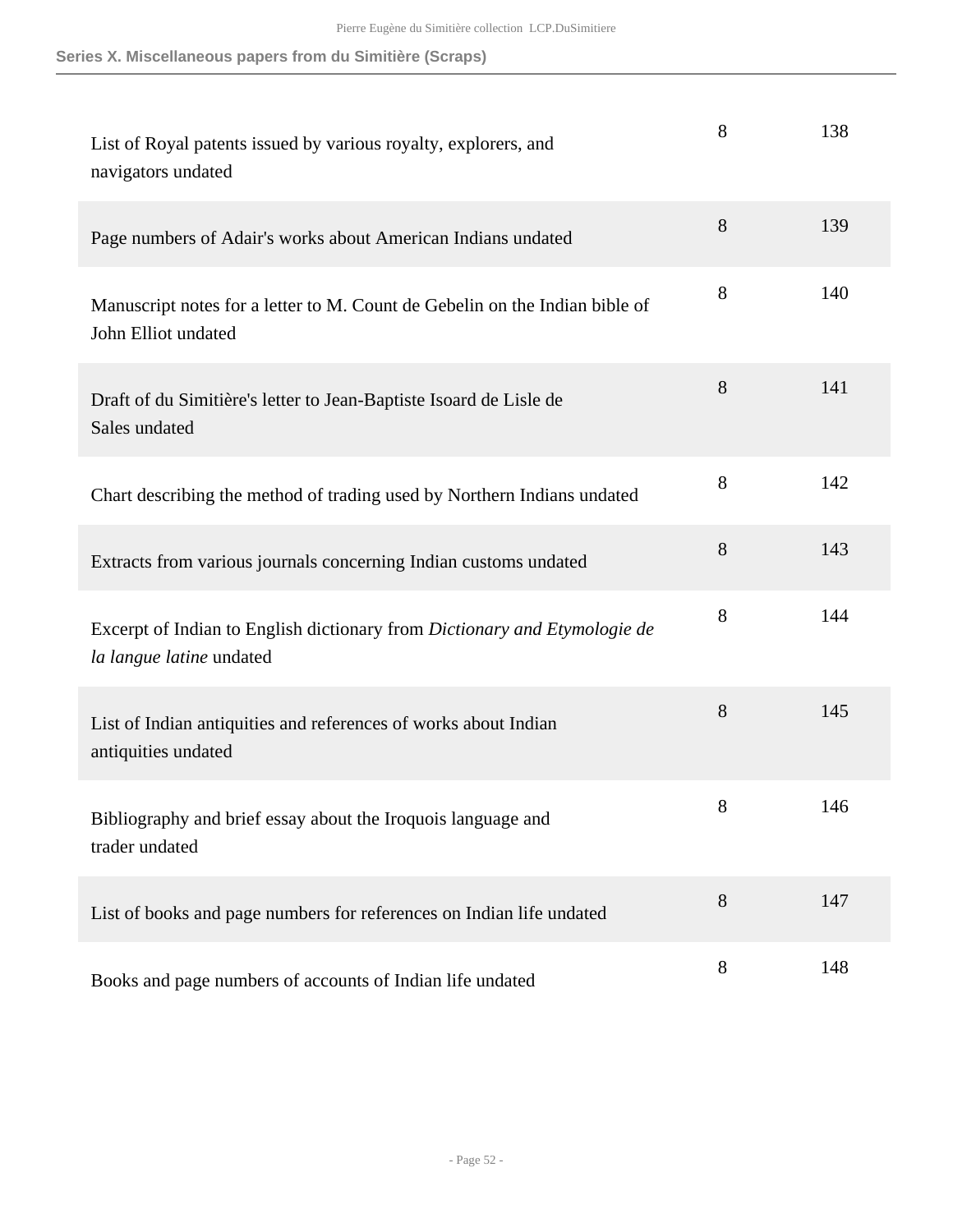| List of magazine articles on Indians, 1757-1758 undated                                                                                     | 8 | 149 |
|---------------------------------------------------------------------------------------------------------------------------------------------|---|-----|
| List of topics found in Jonathan Carver's Travels through the interior<br>Parts of North America, in the Years 1756, 7 and 8," 1781 undated | 8 | 150 |
| Extract of the Lord's Prayer in Mohican taken from a work by Lawrence<br>Claesse, 1715 undated                                              | 8 | 151 |
| Paper cover bearing inscription "Acts of Parliament/and other<br>Parliamentary Papers/ of the years 1774 and following" undated             | 8 | 152 |
| Newspaper clippings regarding London and New York 1773                                                                                      | 8 | 162 |
| Newspaper clippings regarding the destruction of tea on the brig<br>Fortune 1774                                                            | 8 | 163 |
| Newspaper clippings regarding Great Britain's quarrel with her<br>colonies undated                                                          | 8 | 164 |
| Newspaper clipping "Remarks on Dr. Franklin and his Political<br>Conduct" 1775 September                                                    | 8 | 165 |
| Newspaper clipping from a London paper regarding oppression in the<br>colonies 1774 May 1                                                   | 8 | 166 |
| Newspaper clipping "Address to the Soldiers" 1775 March                                                                                     | 8 | 167 |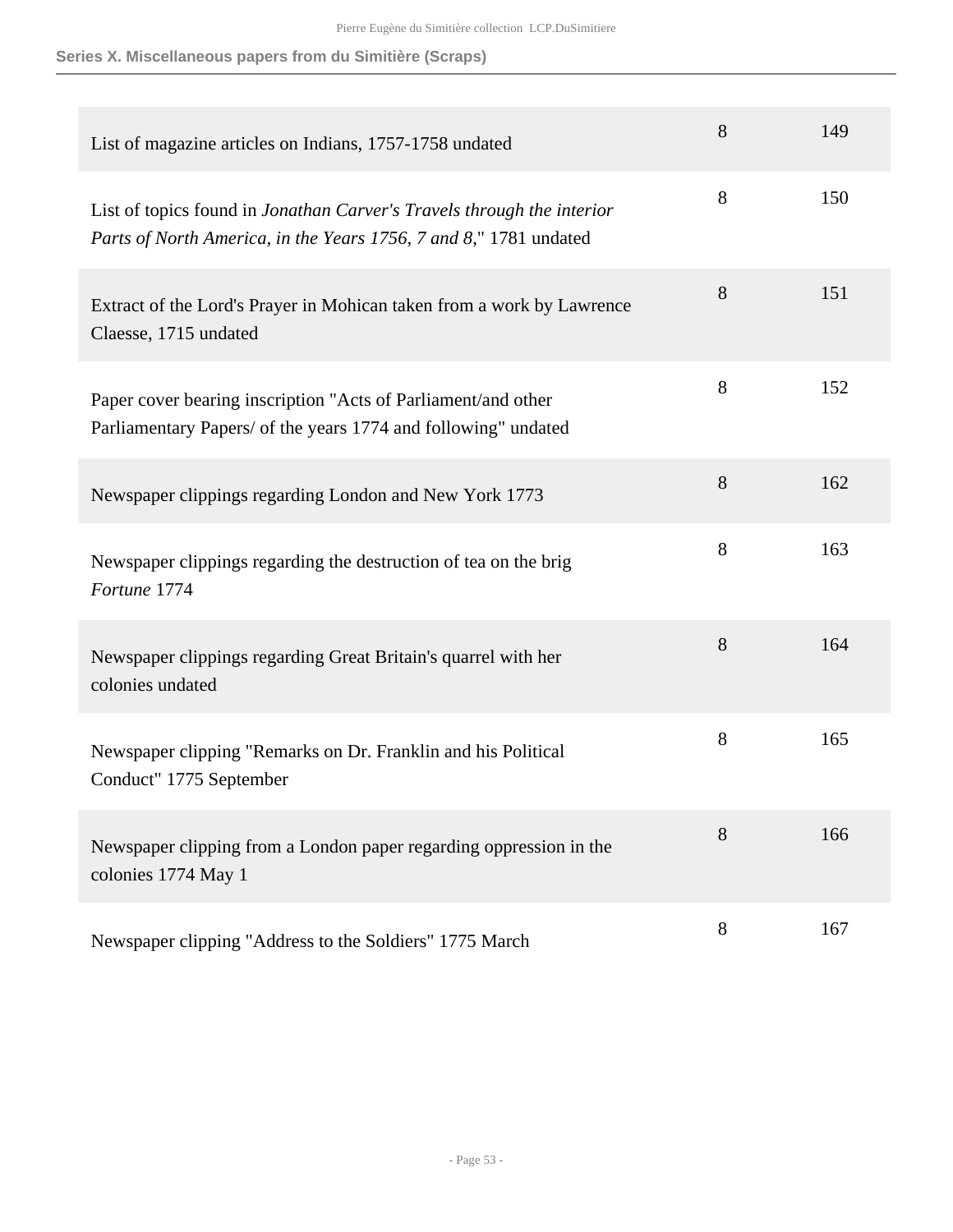| Newspaper clipping about economic and social conditions in the world<br>titled "Universal Catechism" undated | 8 | 168             |
|--------------------------------------------------------------------------------------------------------------|---|-----------------|
| Newspaper clipping with Hartley's plan for conciliating America 1775<br>December                             | 8 | 169             |
| Newspaper clipping regarding the interception of letters by Boston<br>faction 1773 September 4               | 8 | 170             |
| Series XI. Papers relating to New York Politics 1768-1771 [396.F]                                            |   | <b>Box</b><br>9 |

#### <span id="page-53-0"></span>**Scope and Contents note**

The series "Papers relating to New York politics, 1768-1771" predominately deals with the suspension of the New York House of Assembly by Governor Moore, the elections of the next New York House of Assembly, and the political factions involved in these elections. This series primarily contains newspaper clippings from New York newspapers such as *Parker's New-York Gazette*, the *Weekly Post-Boy*, the *Weekly Mercury*, the *New-York Gazette*, and the *Weekly Post*, but there are occasionally newspaper clippings from other colonial newspapers, particularly from Boston and New Jersey. These newspaper clippings are mostly letters addressed to the printers or to the "Freeholders and Freemen of New York." Individuals discussed in the letters include the leaders of opposing parties of the New York House of Assembly, Philip Livingston and James Delancey; and Sons of Liberty leaders, Isaac Sears and Alexander McDougall. Additional topics of the newspaper clippings and other documents include the abolishment of the Committee of Safety, the Quartering Act, and the Townshend Acts; and the Battle of Golden Hill. Documents of interest in this series are the minutes of the Common Council of New York on November 19, 1768, a document containing a song "The American Whig's Address to the Dissenters;" speeches from meetings of the Sons of Liberty; correspondence regarding the Committee of Safety; and the votes tally for the election of the New York House of Assembly in which Philip Livingston won on February 10, 1768. There is also a signed petition regarding the non-importation agreement and a copy of a letter that was hung in a coffee house and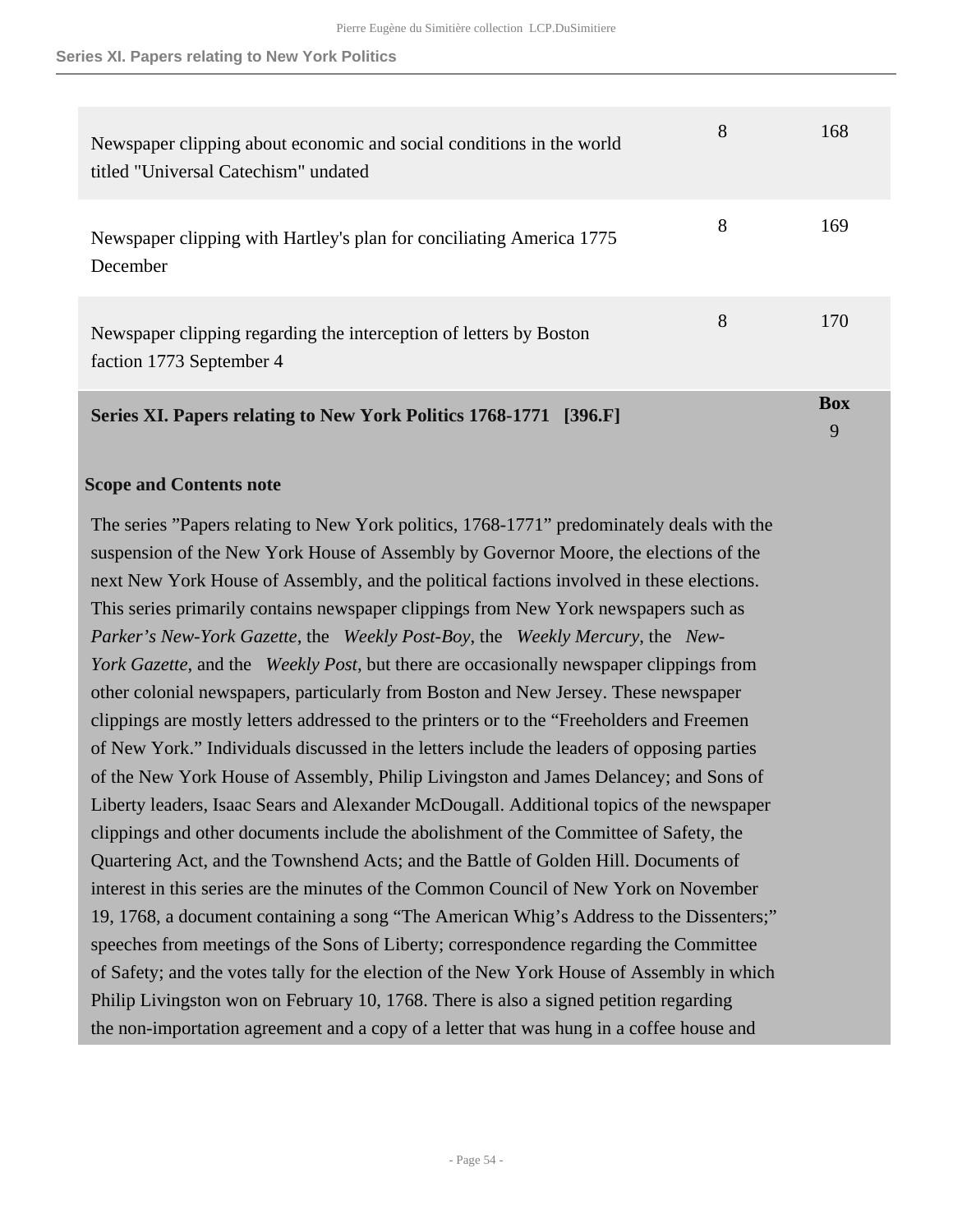addressed to three merchants. The writers of the letter inquired whether certain merchants planned on importing goods, and is signed by "The Mohocks," a name derived from an eighteenth century London Gang.

This series dates from February 8, 1768 to October 1, 1770. The documents are mostly arranged in chronological order. Their quantity and arrangement make them an excellent starting point for anyone studying this period of New York politics. All the materials are in English.

|                                                                                   | <b>Box</b> | <b>Folder</b> |
|-----------------------------------------------------------------------------------|------------|---------------|
| Papers [wanting] in my collection of New York Politics from<br>1768-1771 undated  | 9          | (I).1         |
| Newspaper clippings regarding New York 1768                                       | 9          | $(I).13-24$   |
| Newspaper clippings regarding New York 1768                                       | 9          | $(I).25-28$   |
| Newspaper clipping: "A Young Tory to the Freeholders and<br>Freemen" 1768 March 5 | 9          | (I).33        |
| Newspaper clippings regarding New York 1768                                       | 9          | $(I).34-37$   |
| Newspaper clippings regarding New York 1768                                       | 9          | $(I).39-42$   |
| Minutes of the Common Council in the City of New York 1762 November<br>19         | 9          | (I).43        |
| Newspaper clippings regarding New York 1768                                       | 9          | $(I).44-50$   |
| Song: "The American Whig's Address to the Dissenters" undated                     | 9          | (II).1        |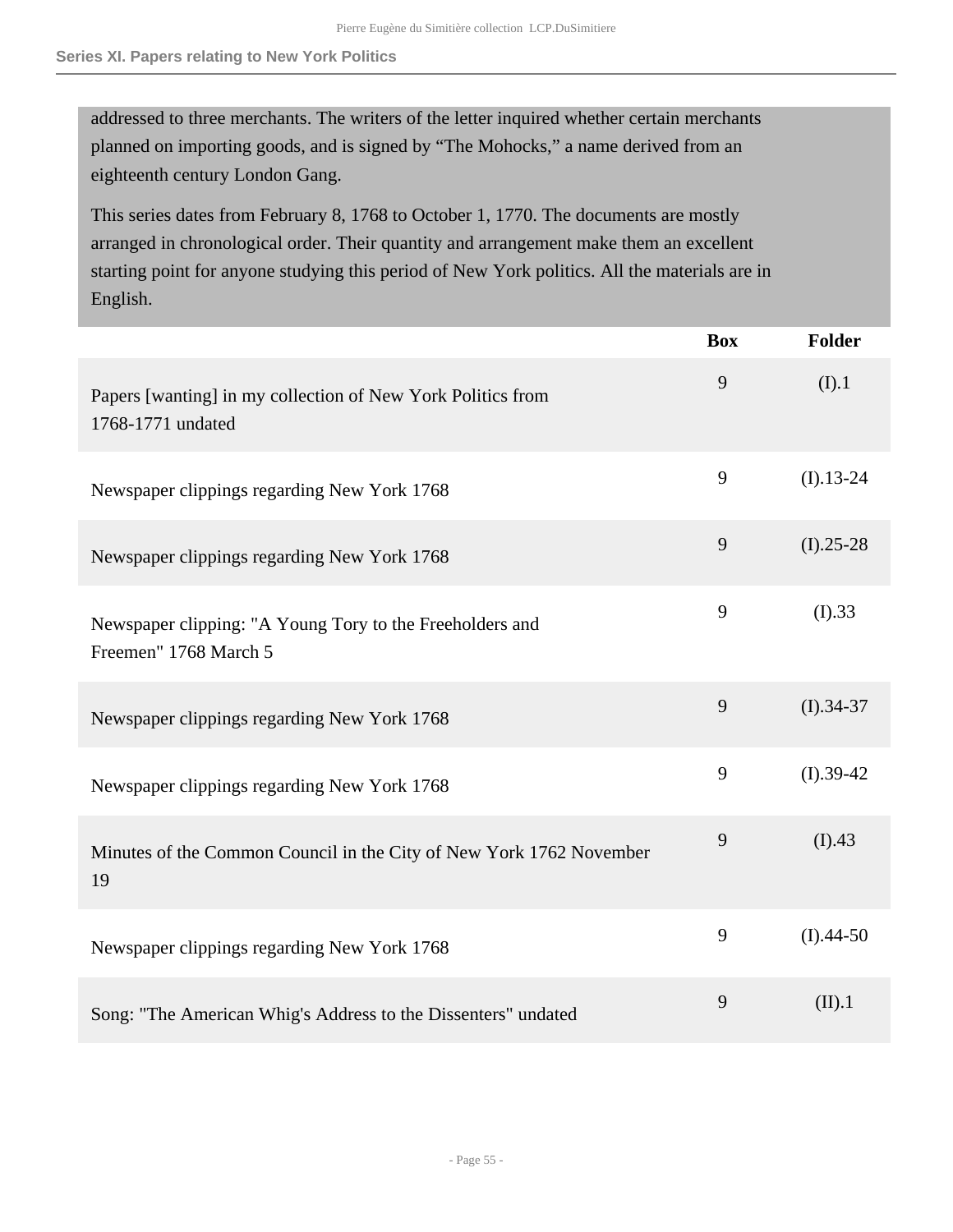| Newspaper clipping: From one Freeman to the Freeman and Freeholders of<br>the City of New York 1769 January 9 | 9 | (II).26       |
|---------------------------------------------------------------------------------------------------------------|---|---------------|
| Newspaper clippings: To the Freeholders and Freemen of the City of New<br><b>York 1769</b>                    | 9 | $(II).28-30$  |
| Speech and newspaper clippings 1769                                                                           | 9 | $(II).34-36$  |
| Newspaper clipping: To the Freeholders and Freemen of the City and<br>County of New York undated              | 9 | (II).43       |
| Newspaper clipping undated                                                                                    | 9 | (II).52       |
| Newspaper clipping 1769 February 6                                                                            | 9 | (II).57       |
| Meeting minutes of Sons of Liberty 1769 April 11                                                              | 9 | (II).59       |
| Address undated                                                                                               | 9 | (II).60       |
| "To the Commericial Committee of Inspection for Importation of English<br>Goods" undated                      | 9 | (II).61       |
| Newspaper article regarding the Society of Dissenters 1769 July                                               | 9 | $(II)$ .62-67 |
| Newspaper article regarding the Society of Dissenters 1769 July 25                                            | 9 | $(II)$ .68.72 |
| Newspaper clipping regarding Simeon Cooley and non-importation<br>agreement 1769 July 24                      | 9 | (II).74       |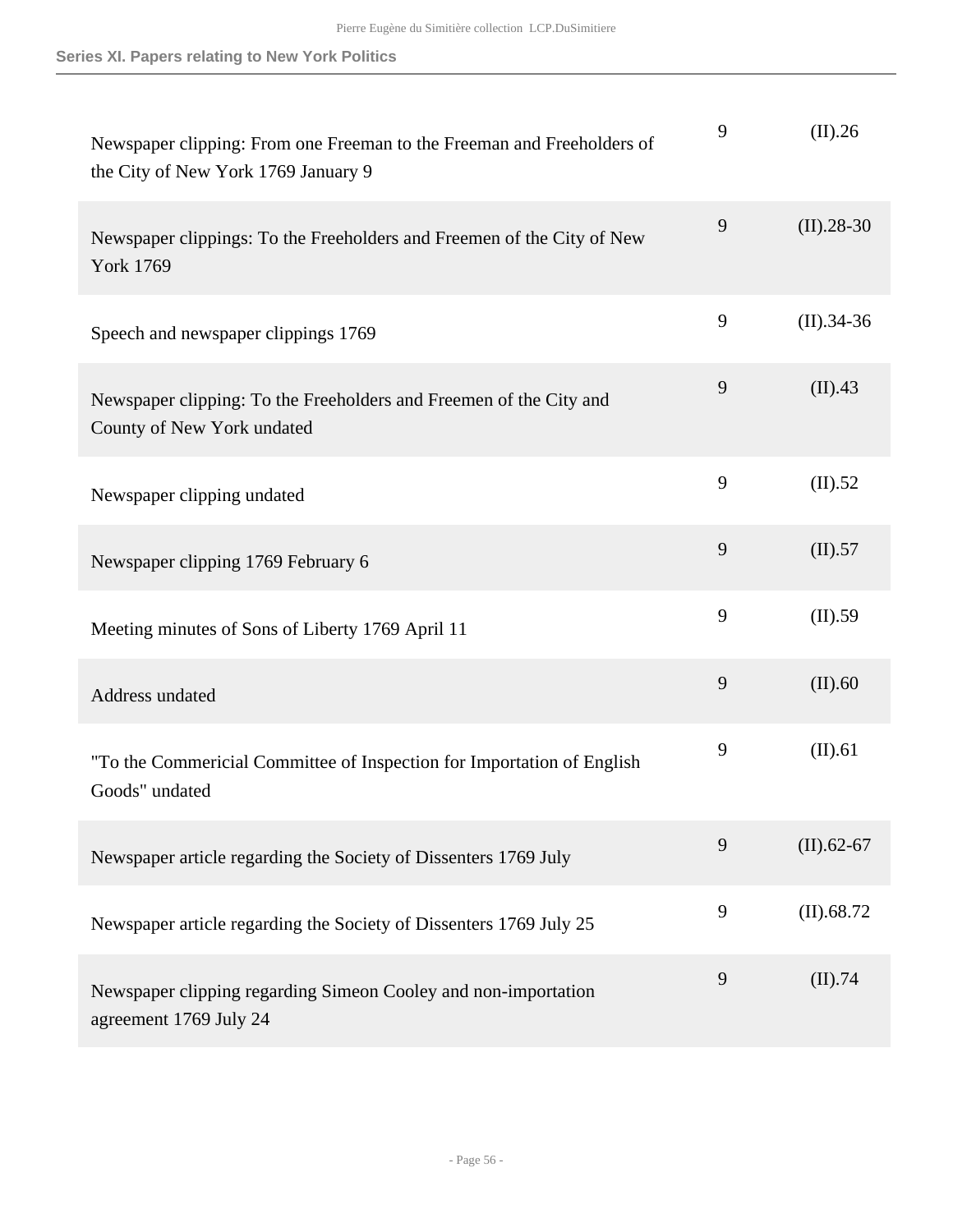| Newspaper clipping regarding the Despotic Assembly 1769 November 13                       | 9 | (II).76         |
|-------------------------------------------------------------------------------------------|---|-----------------|
| Correspondence from Freemen and Freeholders 1769 December 16                              | 9 | (II).82         |
| Newspaper clippings regarding Freeholders and Freemen 1769 December<br>20                 | 9 | $(II).86-91$    |
| New York Province House Assembly votes tally 1768                                         | 9 | (III).1         |
| Proclamation by "Pluto" undated                                                           | 9 | (III).1.5       |
| Newspaper clipping regarding the House of Representatives of New<br>York 1769 December 22 | 9 | (III).2.5       |
| Newspaper clipping 1769 December 29                                                       | 9 | (III).4         |
| Newspaper clipping 1769 December 12                                                       | 9 | $(III).7-15$    |
| Newspaper clipping 1770 January                                                           | 9 | $(III).15.5-19$ |
| Newspaper clipping 1770 January 15                                                        | 9 | $(III).20-26$   |
| Newspaper clipping undated                                                                | 9 | (III).26.5      |
| Newspaper clipping 1770 January 22                                                        | 9 | (III).27        |
| Newspaper clipping undated                                                                | 9 | (III).28        |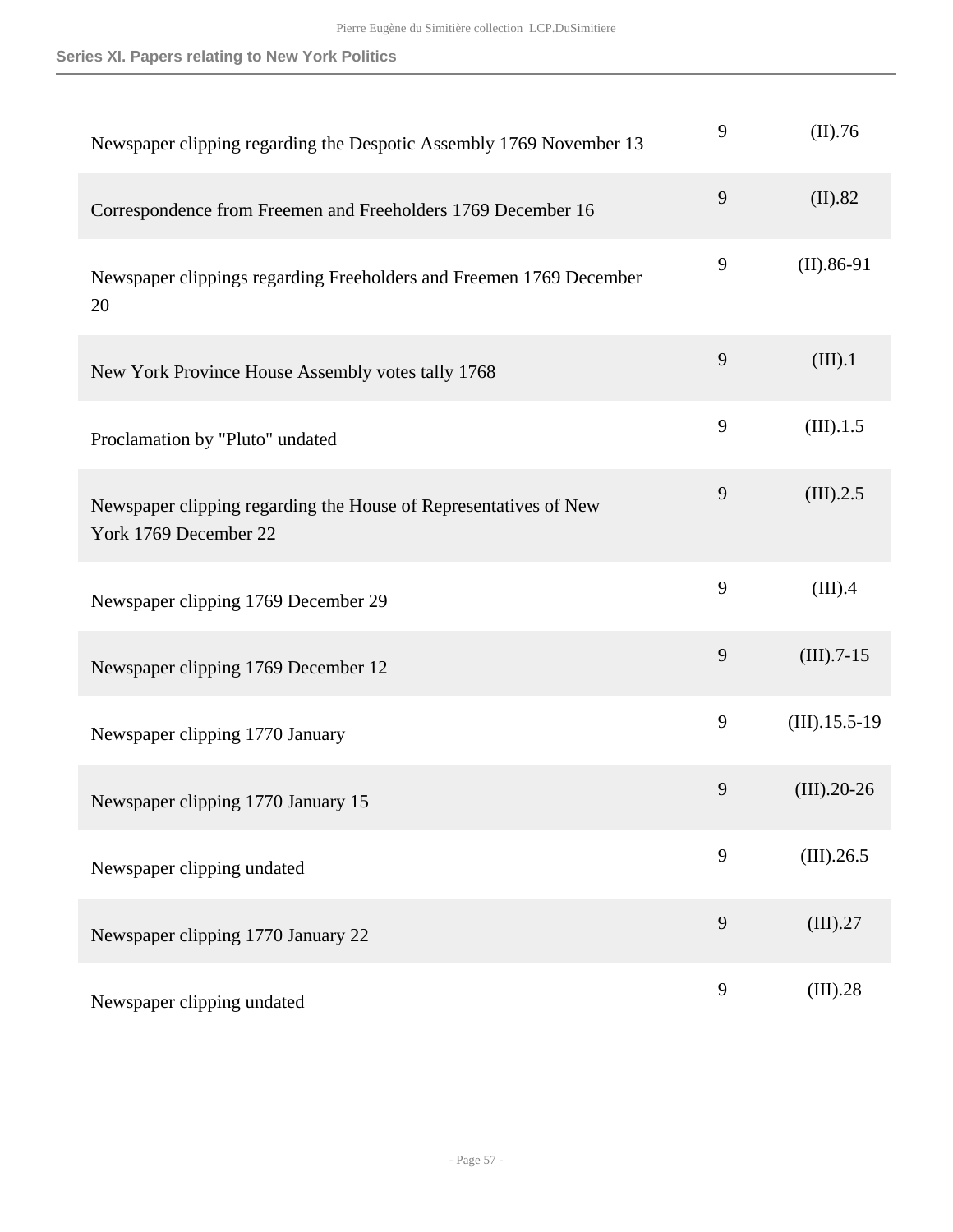| Newspaper clipping regarding support of the troops 1770 January 17                                                   | 9 | $(III).29-30$  |
|----------------------------------------------------------------------------------------------------------------------|---|----------------|
| Newspaper clipping regarding the disturbances between the inhabitants<br>and the soldiers 1770 January               | 9 | $(III).34-48$  |
| Newspaper clipping 1770 January 29                                                                                   | 9 | (III).42       |
| Newspaper clipping regarding Captain McDougall 1770 March 5                                                          | 9 | $(III).45-46$  |
| Newspaper clipping 1770 March 14                                                                                     | 9 | (III).48       |
| "Proclamation by John and Isaac, Lords of the Presbyterian Faction of<br>New York and the Territories" 1770 March 25 | 9 | (III).51       |
| Newspaper clipping regarding Captain McDougall 1770 March 19                                                         | 9 | (III).52       |
| Newspaper clipping regarding Captain McDougall 1770 March-April                                                      | 9 | $(III).54-65$  |
| Newspaper clipping 1770 April                                                                                        | 9 | $(III)$ .66-69 |
| Newspaper clipping regarding advertisement 1770 April 9                                                              | 9 | (III).70       |
| Newspaper clipping regarding Captain McDougall 1770 April 9                                                          | 9 | $(III)$ .72-74 |
| Newspaper clipping 1770 April 9                                                                                      | 9 | $(III)$ .76-77 |
| Newspaper clipping regarding Captain McDougall 1770 April 16                                                         | 9 | $(III).80-81$  |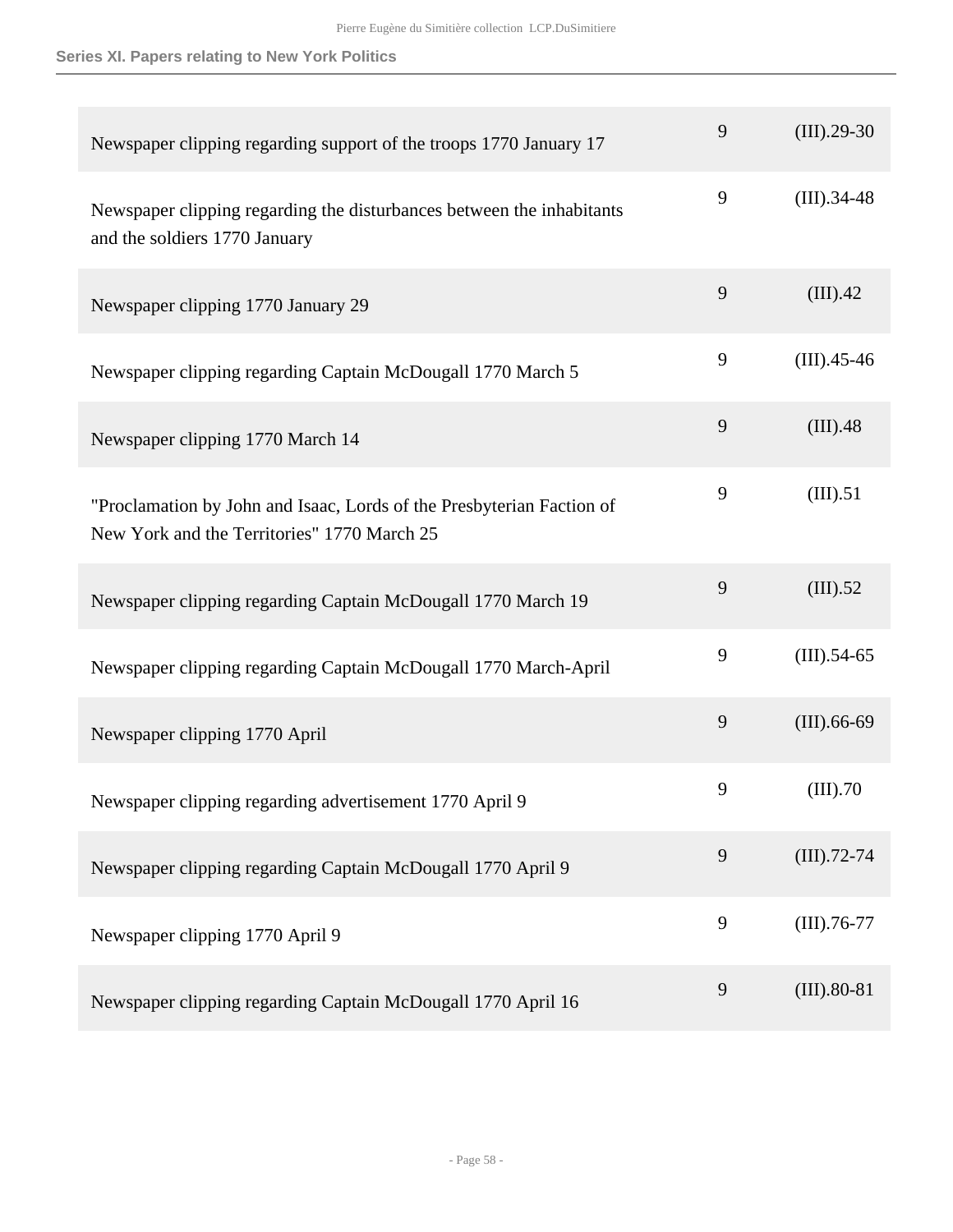| Newspaper clipping regarding the importance, privileges and duty of grand<br>juries 1770 April 16 | 9              | $(III).82-84$    |
|---------------------------------------------------------------------------------------------------|----------------|------------------|
| Newspaper clipping regarding Lieutenant Governor Delancey undated                                 | 9              | $(III).85-91$    |
| Newspaper clipping 1770 April 26-30                                                               | 9              | $(III).92-100$   |
| Newspaper clipping by "Satiricust" undated                                                        | $\overline{9}$ | $(III)$ .101-104 |
| Newspaper clipping by "Americanus" 1770 May 7                                                     | 9              | $(III)$ .106-110 |
| Newspaper clipping undated                                                                        | 9              | $(III)$ .111-118 |
| Newspaper clipping by "Ironicus" undated                                                          | 9              | (III).119        |
| Newspaper clipping 1770 May 14                                                                    | 9              | $(III).123-128$  |
| Newspaper clipping 1770 May 21                                                                    | $\mathbf{9}$   | $(III).129-133$  |
| Newspaper clipping 1770 May 21                                                                    | $\overline{9}$ | $(III).134-136$  |
| Newspaper clipping 1770 May 24                                                                    | 9              | $(III).137-140$  |
| Newspaper clipping 1770 May 28                                                                    | 9              | (III).142        |
| Newspaper clipping undated                                                                        | 9              | (III).147        |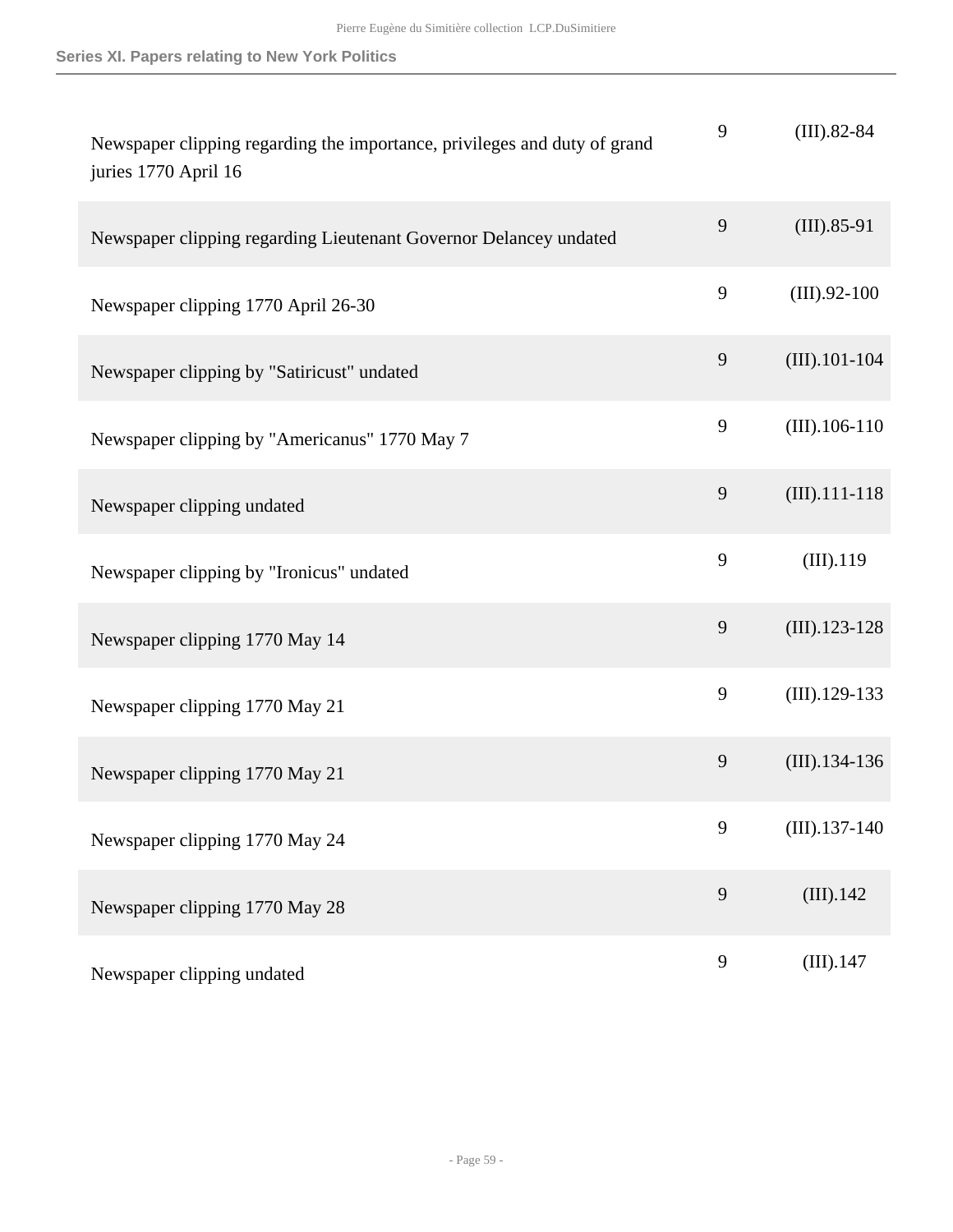| Newspaper clipping 1770 May     | 9            | $(III)$ .151-154 |
|---------------------------------|--------------|------------------|
| Newspaper clipping 1770 May 31  | 9            | $(III).156-158$  |
| Newspaper clipping 1770 June 4  | 9            | $(III).160-165$  |
| Newspaper clipping 1770 June 4  | 9            | (III).166        |
| Newspaper clipping 1770 June 1  | $\mathbf{9}$ | $(III).168-173$  |
| Newspaper clipping undated      | 9            | $(III).174-178$  |
| Newspaper clipping 1770 June 21 | 9            | $(III).184-188$  |
| Newspaper clipping 1770 June 11 | 9            | $(III).189-194$  |
| Newspaper clipping 1770 June 18 | 9            | $(III).195-200$  |
| Newspaper clipping 1770 June 24 | 9            | $(III).201-206$  |
| Newspaper clipping 1770 June 25 | 9            | $(III).207-211$  |
| Newspaper clipping 1770 June 19 | 9            | $(III).212-213$  |
| Newspaper clipping undated      | 9            | $(III).215-217$  |
| Newspaper clipping 1770 June 26 | 9            | $(III).218-225$  |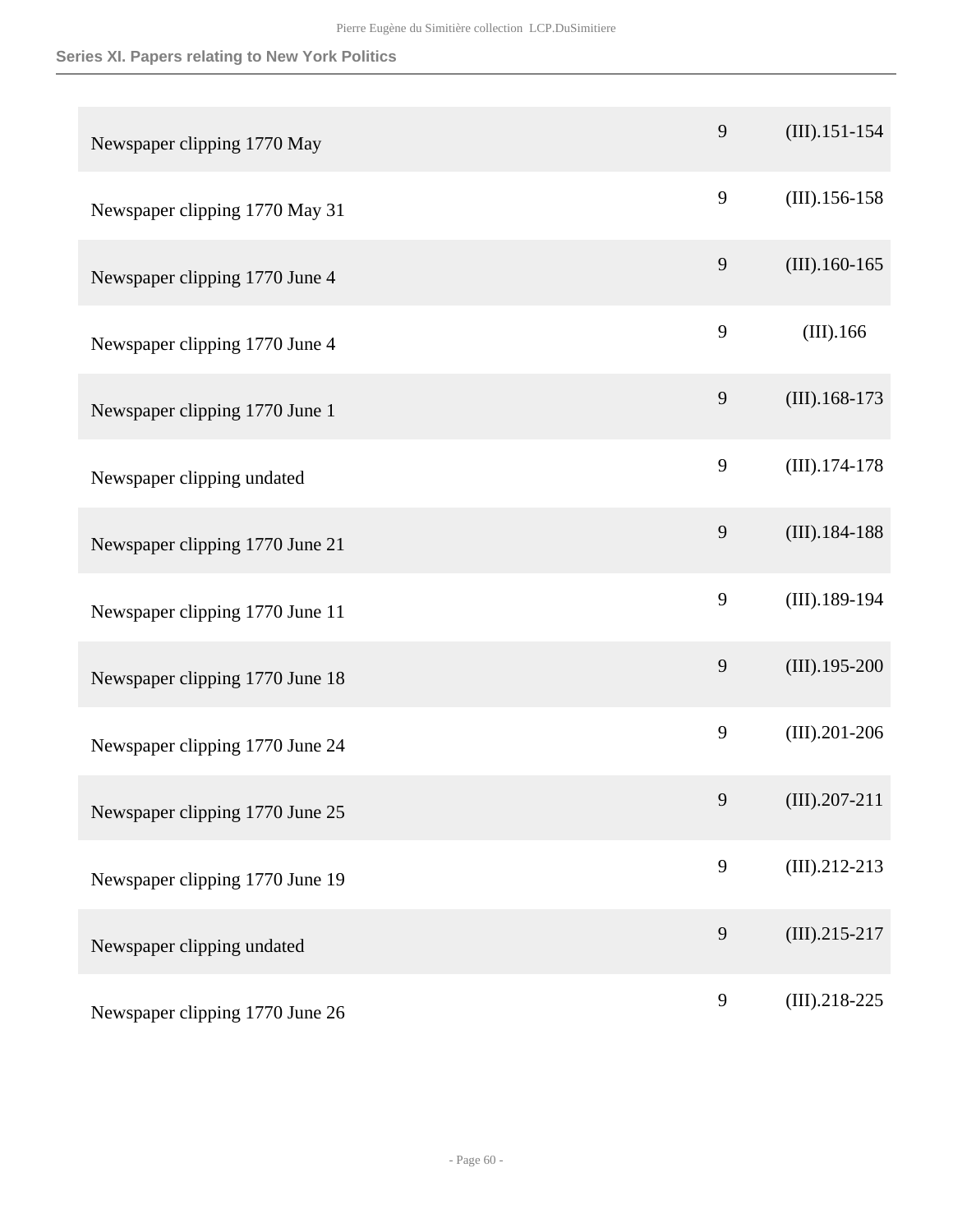| Newspaper clipping 1770 July 2                    | 9              | $(III).226-232$ |
|---------------------------------------------------|----------------|-----------------|
| Newspaper clipping 1770 July 2-6                  | 9              | $(III).233-238$ |
| Newspaper clipping 1770 June 26-July 18           | $\mathbf{9}$   | $(III).239-244$ |
| Newspaper clipping 1770 July 18-19                | 9              | $(III).245-250$ |
| Newspaper clipping undated                        | $\overline{9}$ | $(III).251-253$ |
| Manuscript regarding non-importation 1770 July 11 | 9              | (III).254       |
| Newspaper clipping 1770 July 23                   | $\mathbf{9}$   | $(III).255-263$ |
| Newspaper clipping 1770 July 26                   | 9              | $(III).264-270$ |
| Newspaper clipping 1770 July 21                   | $\mathbf{9}$   | $(III).271-276$ |
| Newspaper clipping 1770 August 16                 | 9              | $(III).277-279$ |
| Newspaper clipping 1770 August 7                  | 9              | $(III).282-287$ |
| Newspaper clipping 1770 August 20                 | $\mathbf{9}$   | $(III).288-296$ |
| Newspaper clipping 1770 August 27-29              | $\mathbf{9}$   | $(III).297-301$ |
| Newspaper clipping 1770 August 28                 | $\mathbf{9}$   | $(III).302-308$ |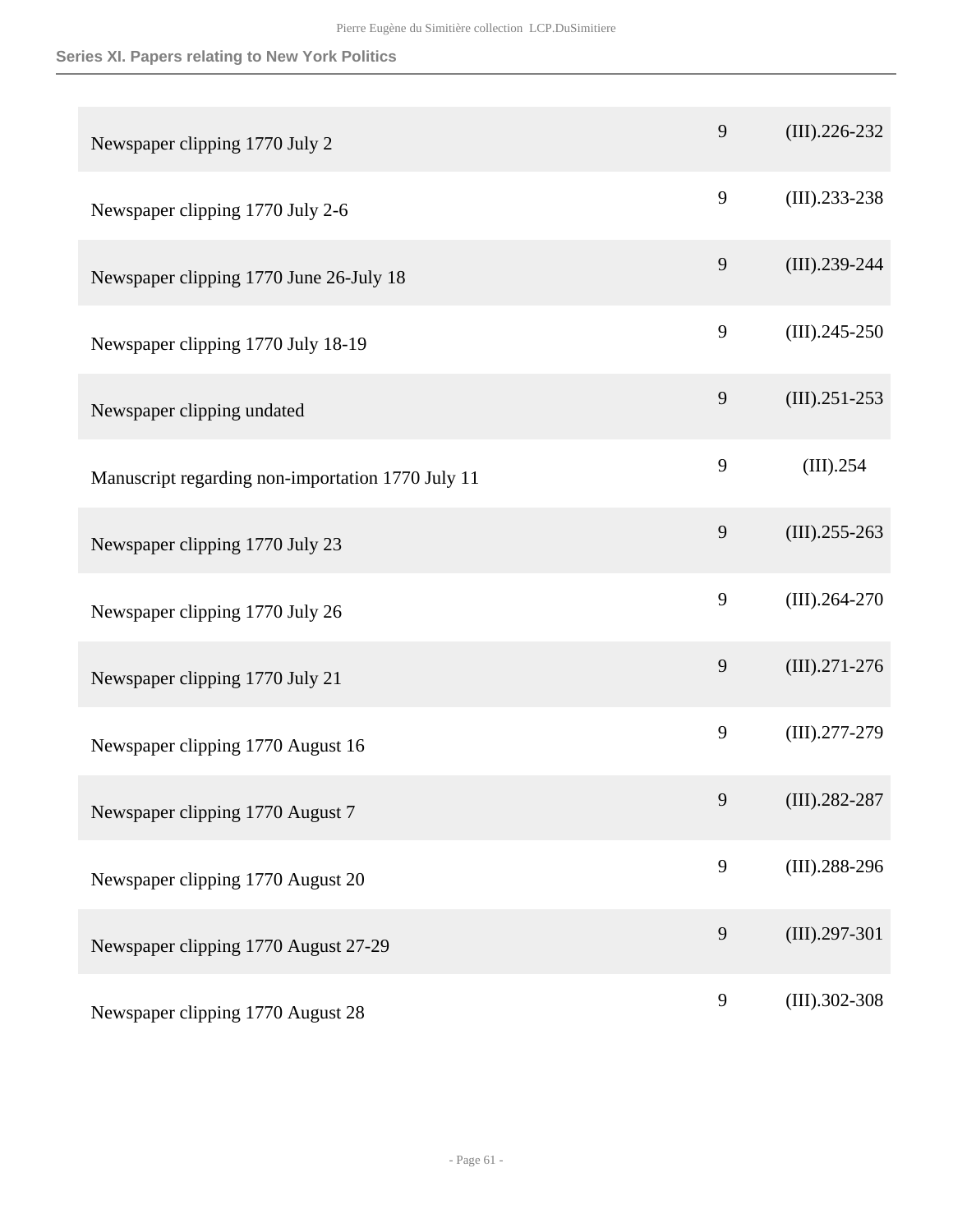| Newspaper clipping undated                        | 9              | $(III).309-314.5$    |
|---------------------------------------------------|----------------|----------------------|
| Newspaper clipping 1770 October 15                | 9              | $(III).315-322.5$    |
| Newspaper clipping 1770 November                  | 9              | $(III).323-329$      |
| Newspaper clipping undated                        | 9              | $(III).330-337$      |
| Newspaper clipping undated                        | 9              | $(III).338-345$      |
| Newspaper clipping 1770 December                  | 9              | $(III)$ .345.5-351.5 |
| Newspaper clipping 1770 December 24               | 9              | $(III).352-355$      |
| Newspaper clipping 1771 January                   | 9              | $(IV).1-6$           |
| Newspaper clipping 1771 February                  | $\overline{9}$ | $(IV).7-13$          |
| Newspaper clipping 1771 March                     | 9              | $(IV).13.5-19$       |
| Newspaper clipping 1771 March                     | 9              | $(IV).20-31$         |
| Newspaper clipping 1771 April                     | 9              | $(IV).31.5-38$       |
| Newspaper clipping undated                        | 9              | $(IV).40-45$         |
| Newspaper clipping and notes 1770 May and undated | 9              | $(IV).46-52$         |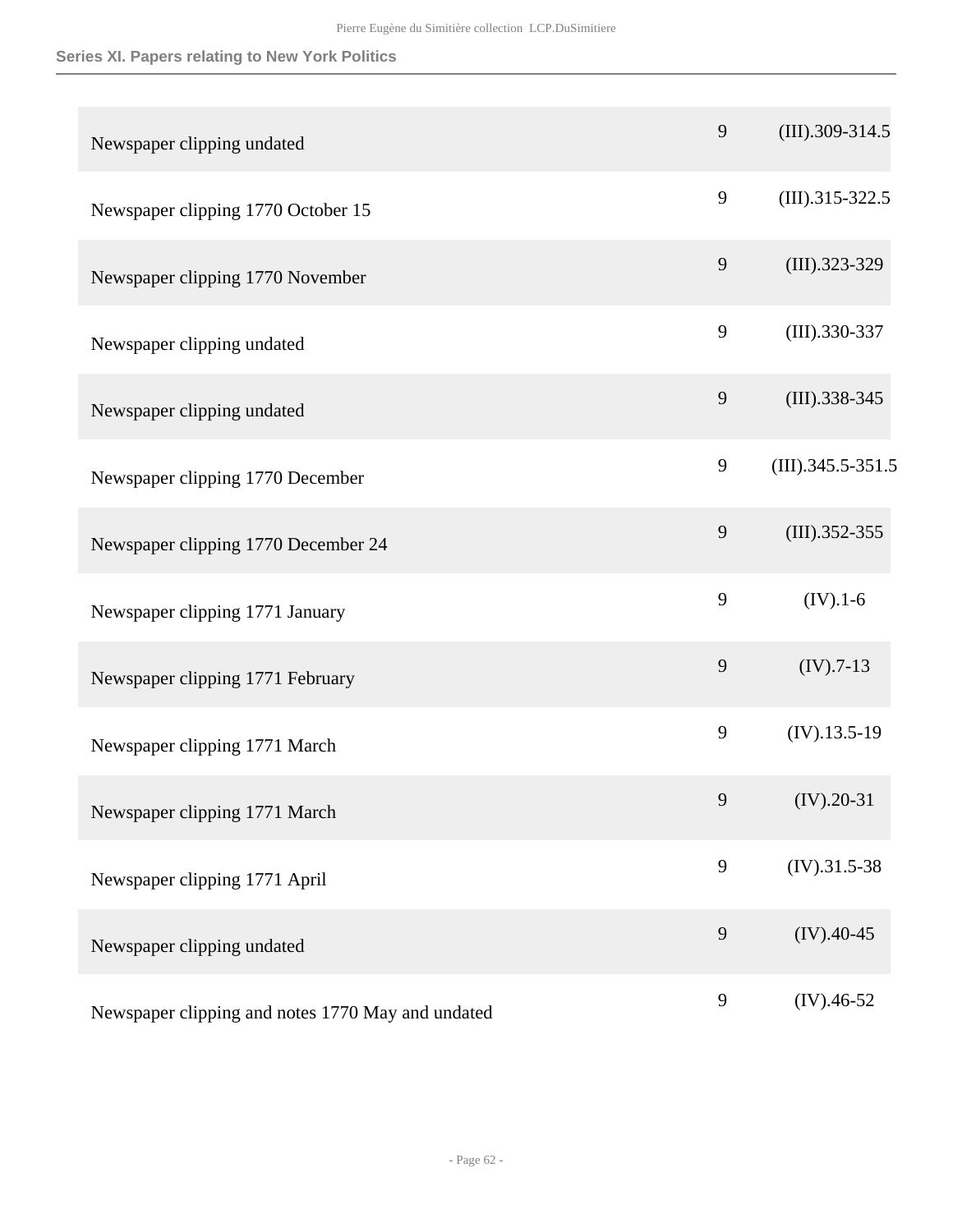| Newspaper clipping undated                                                                 | 9              | $(IV).53-55$    |
|--------------------------------------------------------------------------------------------|----------------|-----------------|
| Letter sent to John Reade, Gabriel H. Ludlow and Uriah Hendricks,<br>merchants 1770 May 10 | 9              | (IV).57         |
| Newspaper clipping 1771 July 11                                                            | 9              | $(IV).58-59$    |
| Newspaper clipping undated                                                                 | 9              | (IV).60         |
| Newspaper clipping undated                                                                 | 9              | (IV).61         |
| Newspaper clipping undated                                                                 | 9              | $(IV).62-63$    |
| Newspaper clipping 1771 July                                                               | 9              | $(IV).64-68$    |
| Newspaper clipping 1771 August                                                             | 9              | $(IV).69-74$    |
| Newspaper clipping undated                                                                 | $\mathbf{9}$   | $(IV).74.5-83$  |
| Newspaper clipping undated                                                                 | 9              | $(IV).83.5-87$  |
| Newspaper clipping undated                                                                 | 9              | (IV).88         |
| Newspaper clipping 1771 October                                                            | 9              | $(IV).89-93$    |
| Newspaper clipping undated                                                                 | $\overline{9}$ | $(IV).94-100.5$ |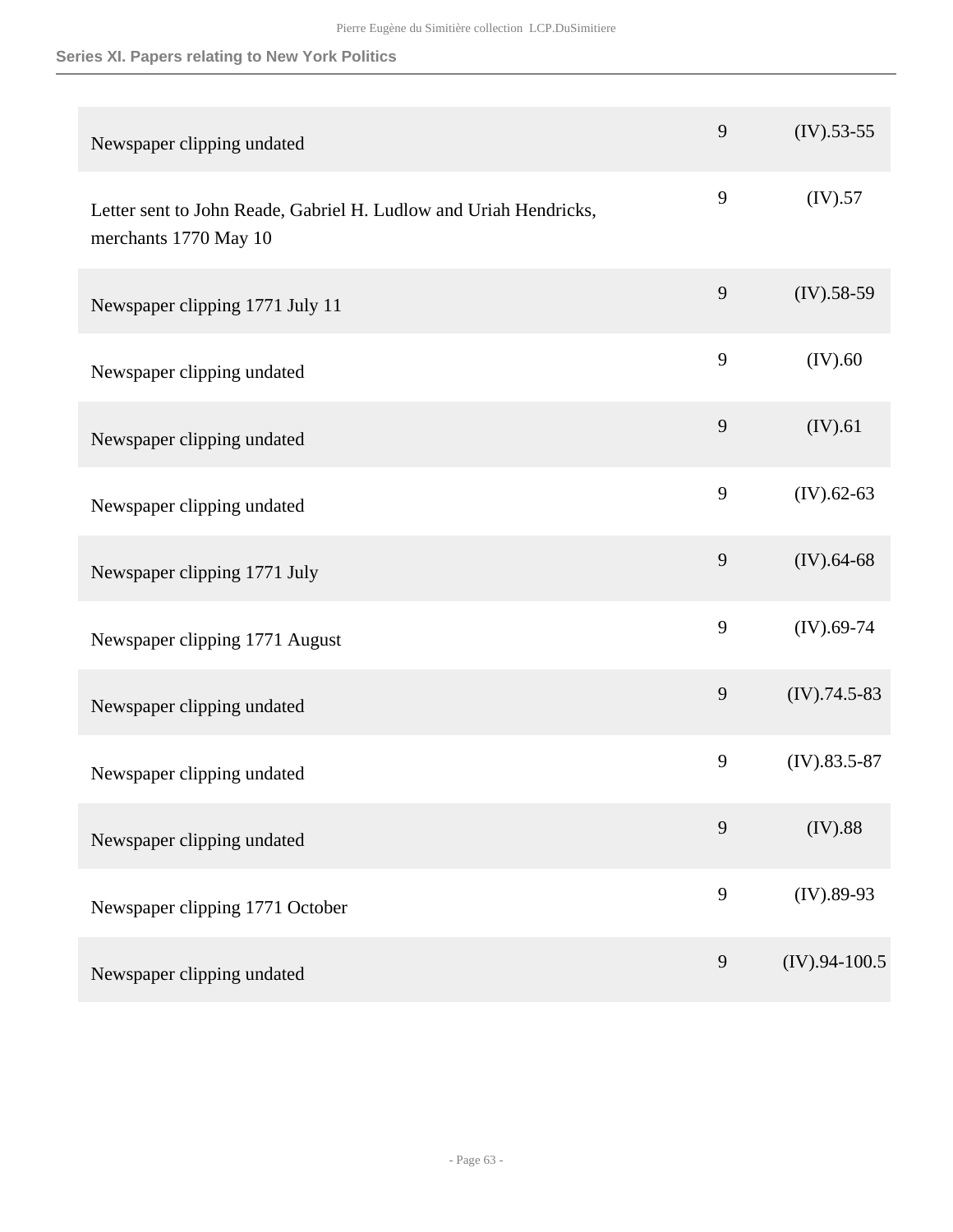Newspaper clipping 1771 October 9 (IV).101-105

#### <span id="page-63-0"></span>**Series XII. Prints and artwork**

#### **Scope and Contents note**

This series documents du Simitière as both collector and artist. The material consists of collected drawings and sketches as well as du Simitière's own art work, and covers several broad topics. Included are alphabets of several languages, landscapes (largely West Indian), portraits, drawings of architecture and architectural elements, natural history sketches, and drafts of seals. The sketches and drawings are printed, pen and ink drawings, watercolors and pastels.

This material is located within the Print Department at the Library Company of Philadelphia. The Print Department also houses cartoons, created by and collected by du Simitière, which are not catalogued in this finding aid.

|                                                              | <b>Box</b> | <b>Folder</b>  |
|--------------------------------------------------------------|------------|----------------|
| [Liberty Pole, New York] 1770                                | 10         | $\mathbf{1}$   |
| Chinese alphabet undated                                     | 10         | $\overline{2}$ |
| Irish alphabet circa 1780-1781                               | 10         | 3              |
| Arabic document (translation available) undated              | 10         | 4              |
| Vue d'optique of a horse and landscape circa 1790            | 10         | 5              |
| Unidentified West Indian harbor (watercolor) circa 1758-1774 | 10         | 6              |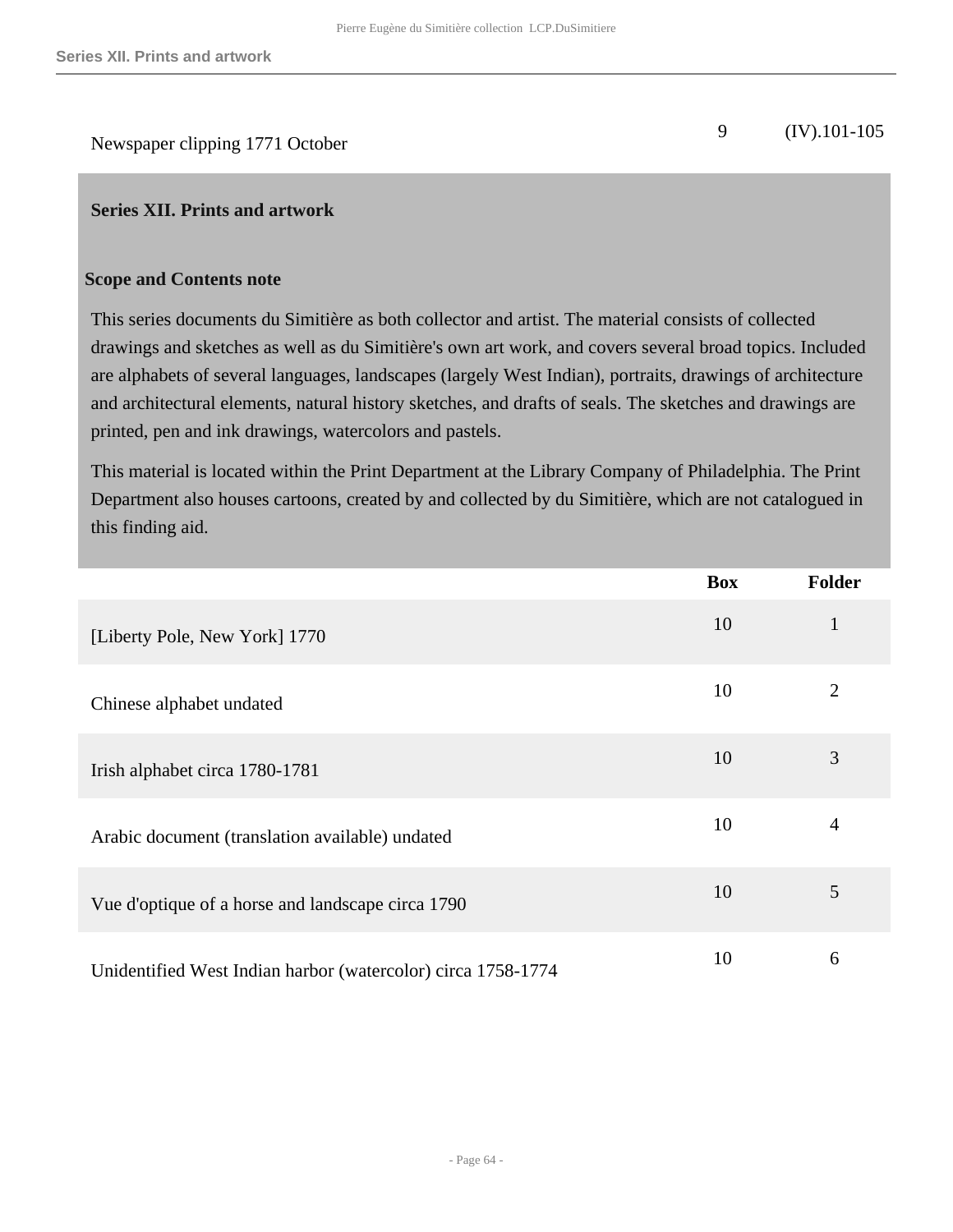<span id="page-64-1"></span><span id="page-64-0"></span>

| Miniature stage design undated                                                                                                                                                                                                                              | 10         | $7 - 8$                 |
|-------------------------------------------------------------------------------------------------------------------------------------------------------------------------------------------------------------------------------------------------------------|------------|-------------------------|
| East front of Harvard Hall undated                                                                                                                                                                                                                          | 10         | 9                       |
| Plan of Harvard Hall undated                                                                                                                                                                                                                                | 10         | $10 - 11$               |
| Various sketches and drawings 1759-1783                                                                                                                                                                                                                     | 11         |                         |
| <b>Series XIII. Volume boards undated</b>                                                                                                                                                                                                                   |            | <b>Box</b><br>$10 - 11$ |
| <b>Scope and Contents note</b>                                                                                                                                                                                                                              |            |                         |
| The volume boards housed in this series are from disbound volumes housed elsewhere in<br>the collection.                                                                                                                                                    |            |                         |
|                                                                                                                                                                                                                                                             |            |                         |
| Series XIV. Inventory of Du Simitière's American Museum January 22, 1785                                                                                                                                                                                    |            | <b>Box</b><br>12        |
| <b>Scope and Contents note</b>                                                                                                                                                                                                                              |            |                         |
| The inventory lists the contents of Du Simitière's American Museum, compiled after his<br>death. The list includes books, works of art, as well as the contents of various cabinets of<br>curiosity. 14 folio pages in manuscript, separated at most folds. |            |                         |
| *This item was added to the collection in 2017 and was not in the collection when first<br>processed*                                                                                                                                                       |            |                         |
|                                                                                                                                                                                                                                                             | <b>Box</b> | <b>Folder</b>           |
| An Inventory and Appraisement of all the goods, chattels, & effects                                                                                                                                                                                         | 12         | $\mathbf{1}$            |